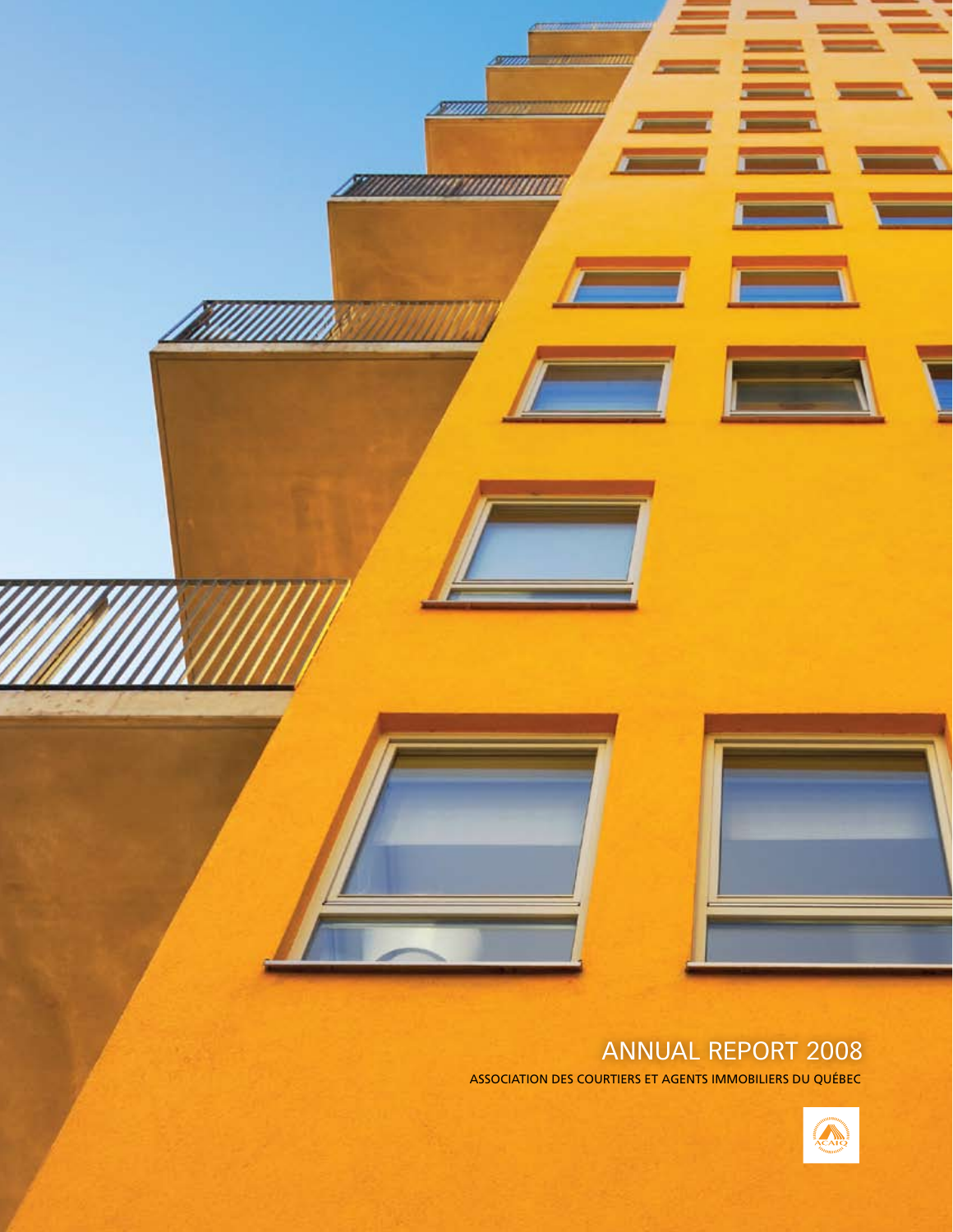

of the publisher.

Legal deposit Bibliothèque et Archives nationales du Québec Library and Archives Canada

ISBN :978-2-921749-75-6

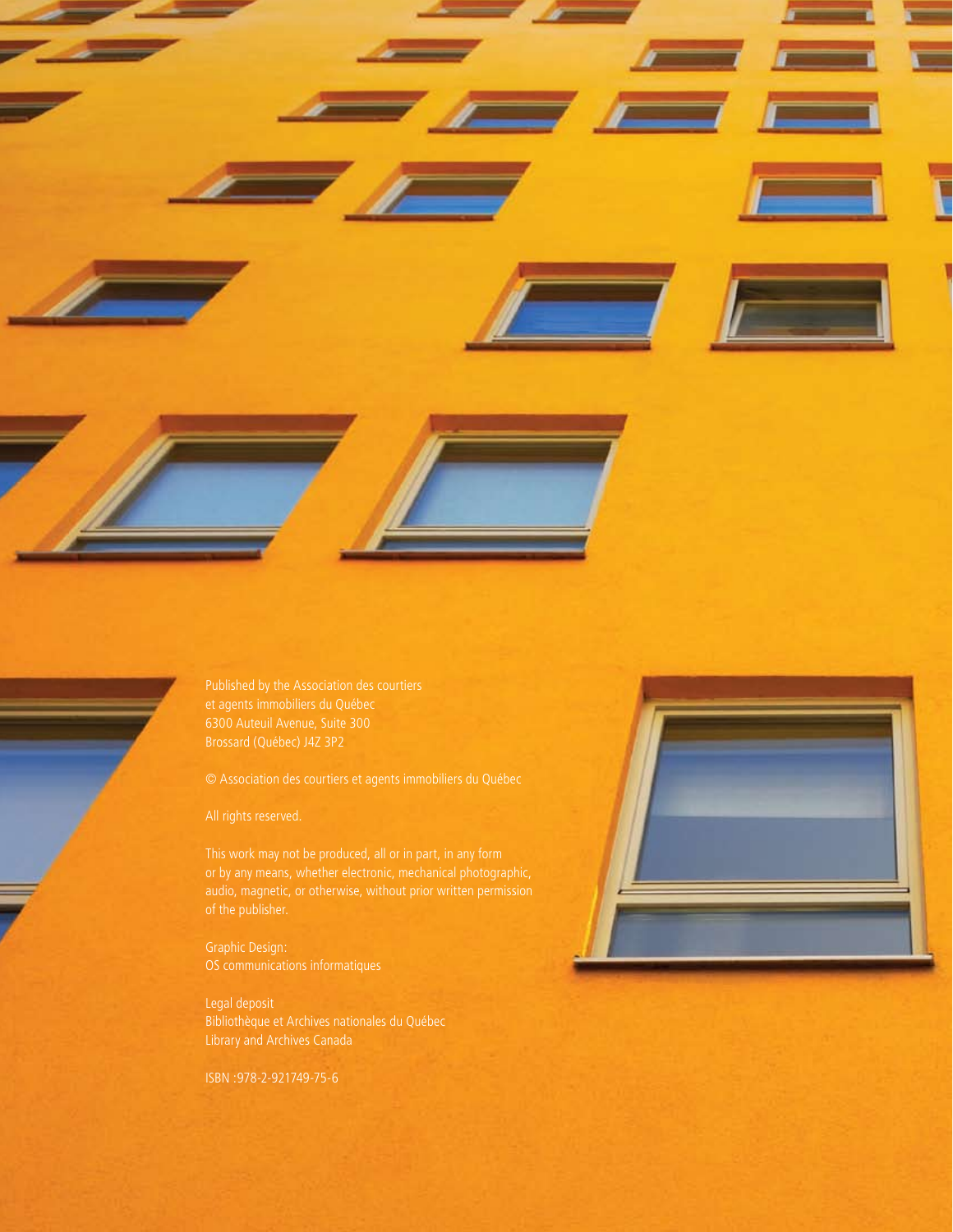

**Association des courtiers** et agents immobiliers<br>du Québec

# MEMBERS OF THE BOARD OF DIRECTORS FOR THE YEAR 2008

### Elected Chairman

Christiane St-Jean

### Elected Directors

Robert Aubin (Vice-Chairman) Western Québec Réal Bédard Montréal Diane Bourbonnière Montréal Richard Dion **Québec** David Farber Montréal Hélène Lavoie **Eastern Québec** Daniel Pelchat (Treasurer) Central Québec Johanne Roy Montréal

### Directors appointed by the government

Louise Clément Jean Mathieu

## President and Chief Executive Officer of the ACAIQ

Robert Nadeau

## Secretary of the ACAIQ

Claude Barsalou

# **MISSION**

*The Association des courtiers et agents immobiliers du Québec is responsible for overseeing real estate brokerage in Québec.*

*In accordance with the Real Estate Brokerage Act, its main mission is to protect the public by supervising the professional activities of all Québec real estate brokers and agents.*

# Table OF CONTENTS

| Chair's Message                                       | 5  |
|-------------------------------------------------------|----|
| Report from the President and Chief Executive Officer | 9  |
| Report from the Office of the Syndic                  | 17 |
| Report from the Discipline Committee                  | 21 |
| Report from the Professional Inspection Committee     | 25 |
| Report of the Decision Committee on Criminal Offences | 29 |
| Treasurer's Report                                    | 31 |
| Auditors' Report                                      | 33 |
| <b>Financial Statements</b>                           | 34 |
| Notes to Financial Statements                         | 36 |
| Supplementary Information                             | 41 |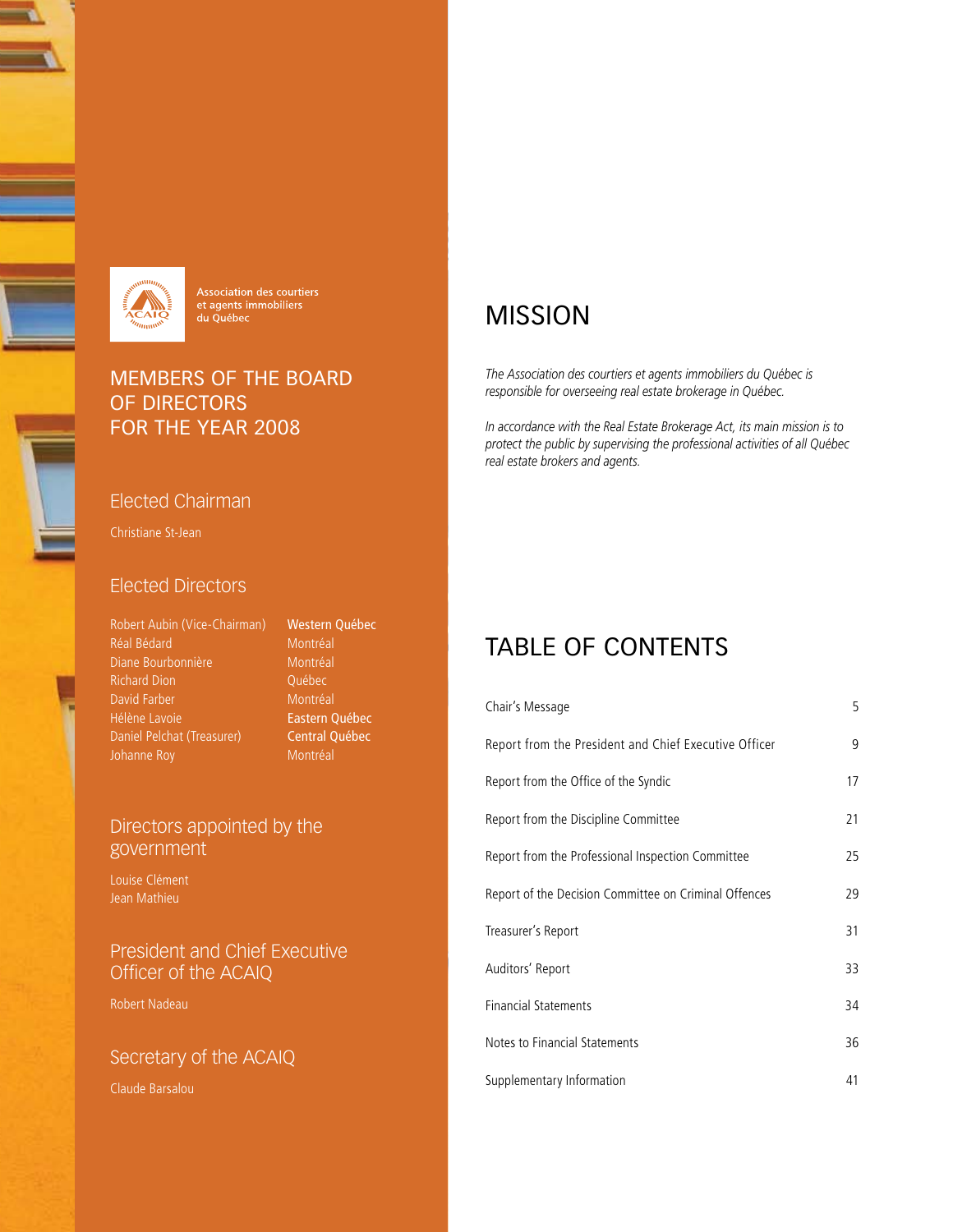

Association des courtiers<br>et agents immobiliers<br>du Québec

### **Mr. Richard Boivin Assistant Deputy Minister Policies regarding Financial Institutions and Legal persons Department of Finance Government of Québec**

Québec

Dear Mr. Boivin:

We are pleased to submit the Annual Report of the Association des courtiers et agents immobiliers du Québec for the fiscal year ended December 31, 2008.

Yours very truly,

#### **Christiane St-Jean**

Chartered Real Estate Agent Chair of the Board



#### **Mrs. Monique Jérôme-Forget Minister of Finance, Minister responsible for Infrastructure Government of Québec**

Québec

Dear Mrs. Jérôme-Forget:

Allow us to present the Annual Report of the Association des courtiers et agents immobiliers du Québec for the fiscal year ended December 31, 2008.

Yours sincerely,

#### **Richard Boivin**

Assistant Deputy Minister Policies regarding Financial Institutions and Legal persons



**Mr. Yvon Vallières President of the National Assembly Government of Québecec**

Québec

Mr. President:

I have the honour of submitting the Annual Report of the Association des courtiers et agents immobiliers du Québec for the fiscal year ended December 31, 2008.

Respectfully yours,

#### **Monique Jérôme-Forget**

Minister of Finance, Minister responsible for Infrastructure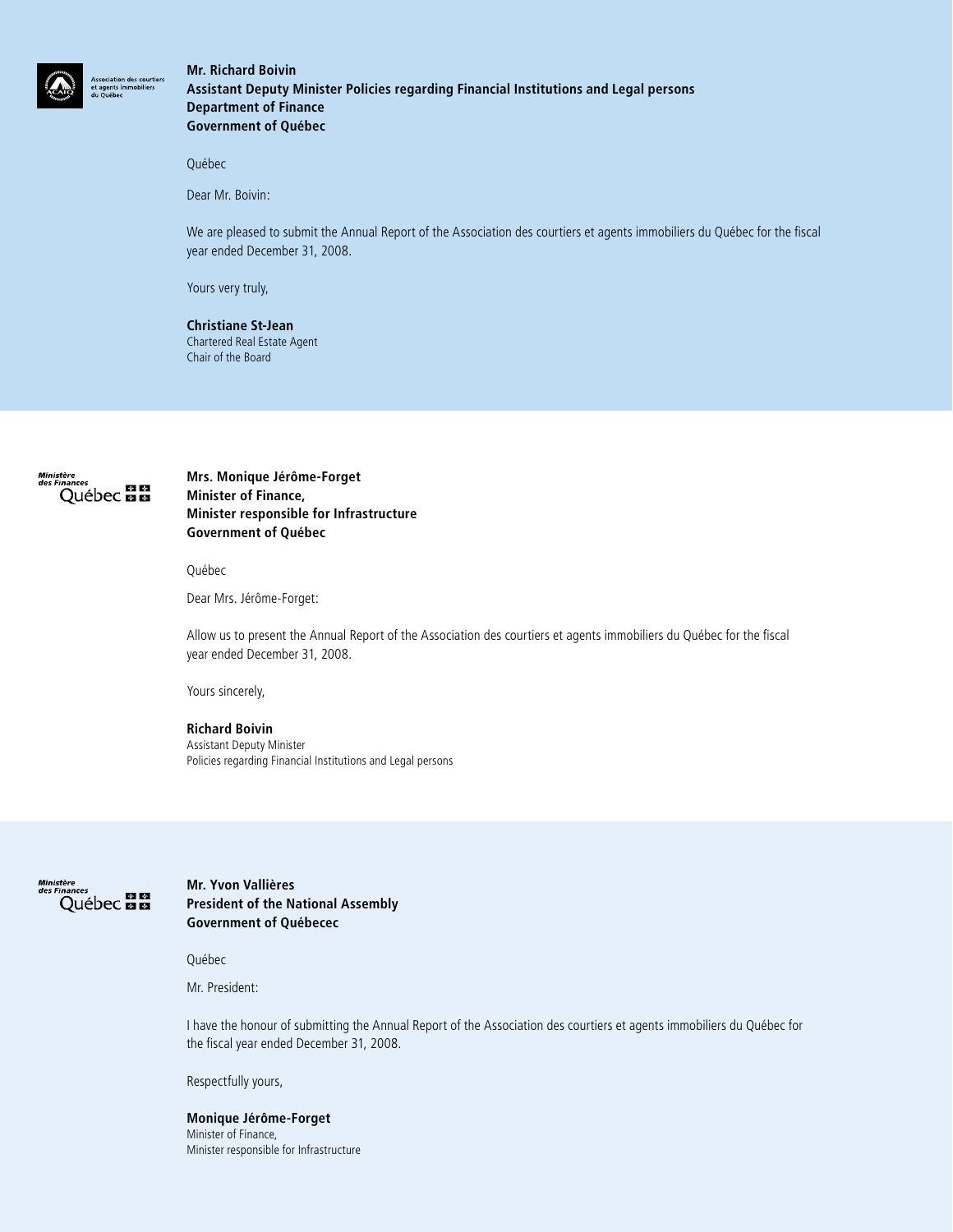

**Christiane St-Jean** Chair of the Board of Directors

*" You can decide to make a difference and to take part in the renewal of real estate brokerage. Together let us become the REFERENCE in real estate! "*

e IIII IIII III II

# CHAIR'S MESSAGE

*Being at the heart of major changes: what a great privilege! This is a good way to describe the experience of the Board of directors in 2008, as legislative and regulatory changes were being initiated. It was a unique and intense period during which we were presented with numerous large projects, dossiers and topics for consideration that will have a great impact on our future.* 

*An analogy comes to mind: the pianist who has an opportunity to do a world tour with the Montreal Symphony Orchestra and to play for several months under the baton of star maestro Kent Nagano. It is an extraordinary experience, filled with challenges and intensity. It is also a chance to discover and learn new ways of interpreting the music, to reach new heights of self-confidence, to develop a new vision and a sense of accomplishment that herald an incomparable future. I humbly submit that our experience of the past months was like that: a total experience in real estate brokerage.*

> The members of the Board of Directors are passionate about their profession as real estate brokers. They are a team that I am proud to represent. When we believe in something, when the anticipated impacts are clear and beneficial, and when we achieve coherence as a group, we can make the best decisions and accomplish great things.

> I am first and foremost a real estate broker. I have the privilege of managing a brokerage firm and a great team of agents in whom I like to kindle an interest for professional affairs. They have claimed ownership of their Association. They care about it and appreciate the added value provided by the ACAIQ's services. But beyond these people who are close to me, I wish to convince those who haven't yet recognized this. The main directions that we must take are not the prerogative of a few  $-$  they belong to everyone.  $\blacksquare$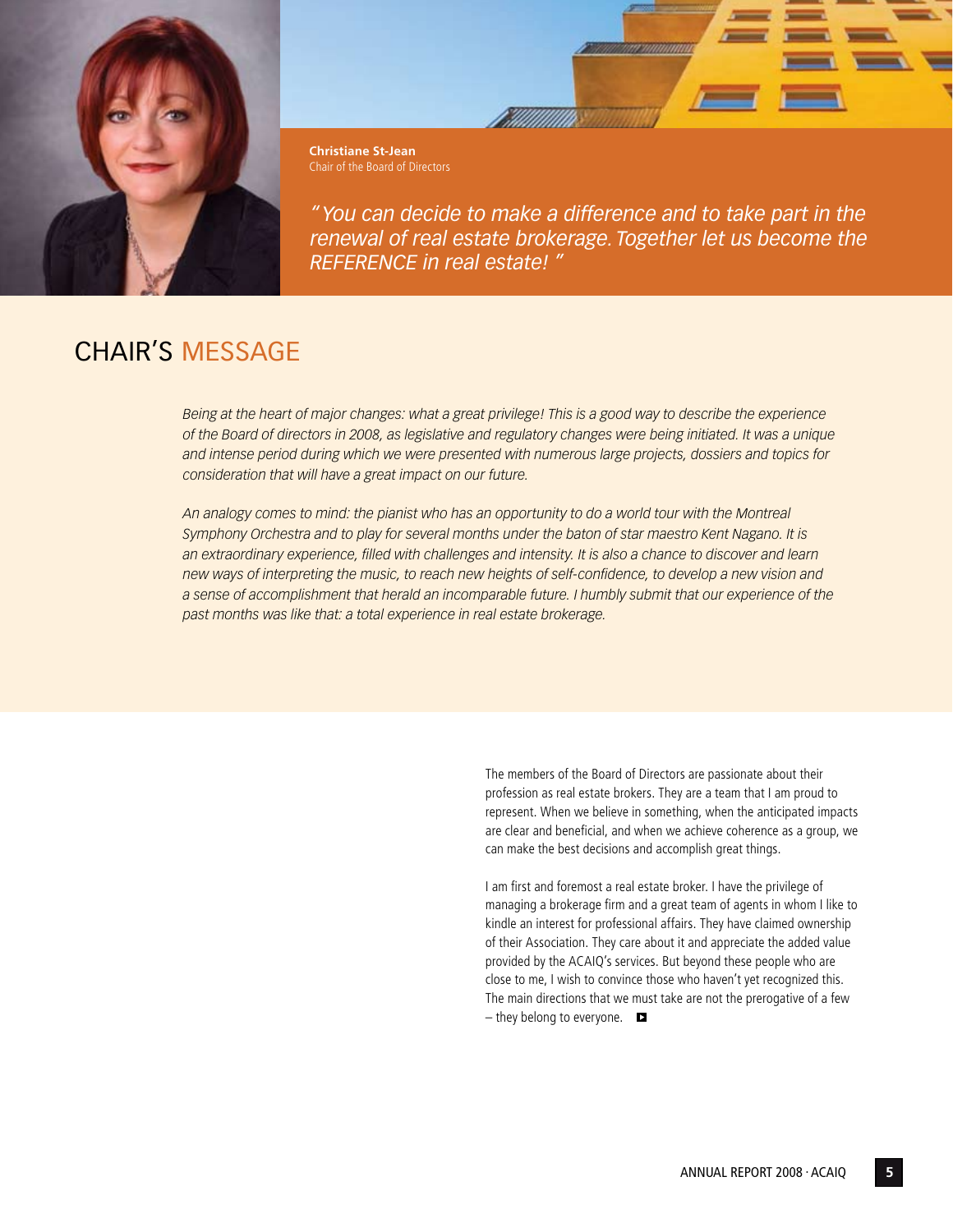### One vision, many objectives, a common resolve

This year marked the adoption and sanction of the new Real Estate Brokerage Act in May by the National Assembly, and the development of the new regulations, which come under our responsibility. This task represented a colossal amount of work, accomplished in record time and involving various groups of individuals: lawyers, writers, Board members, the President and Chief Executive Officer and the Association's staff, government representatives, various stakeholders as well as real estate brokers and agents. It required a massive thought process on all aspects of real estate brokerage and every facet of the oversight organization's operations. It is the culmination of many years of groundwork and fine-tuning. Fortunately, everyone worked towards the same goal, with a common vision.

In practical terms, thousands of hours of work, which we dare not count, went into the collective effort deployed in the last few months to give shape to a set of parameters that will guide us in the coming decades. But time didn't stop for all that, and the Association's current affairs could not be set aside. They were handled with diligence and intensity, making this a record year in terms of service delivery for our organization.

Our timeline was short and our objectives many. Ideas were debated in a spirit of collective effort aimed at building something together. Our goal was to think ahead in order to ensure that our profession – real estate brokerage – will be around for a long time to come.

Our work is aimed at developing new regulations that reflect reality today and for the coming years. We are daring to seek a new way to act and think for the individual carrying out professional acts, and a new way to designate this individual, i.e. real estate broker. We also want a new way to identify the place where this person works  $-$  the agency  $-$ , and a new responsibility to the public that is complete, shared and fully accepted.

We want to clarify and simplify the rules, gather these into a coherent whole, make them easier to understand and lighten the task and burden of implementing them for agencies, brokers and the public.

We want to give mortgage brokerage people their own identity and framework and a recognition that has been much too long in coming. We hope they buy into our Association and make it theirs.

We want to attract people to our profession and we want to give people with related experience in other fields an opportunity to put their skills to use and enrich real estate brokerage by joining us.

We want the notion of "skills" to be the basis of our entrance and maintenance mechanisms by defining these skills and the fields of practice in which they will be used. This means new parameters for training and examinations.

We are daring to review the principles of representation of the parties to a transaction in order to ensure more transparency in the eyes of the client. We want to reinforce the principle of collaboration, without which real estate brokerage would have very little effectiveness in a highly competitive market economy.

We want to clarify some of the principles regarding compensation and allow those who practice real estate brokerage as part of an agency to incorporate and receive their compensation through a company of which they are a shareholder.

We want to broaden the use and extend the benefits of trust accounts. which provide a guarantee of security for the sums entrusted to licence holders but that do not belong to them.

We want to protect the rights of people already working in the field of real estate brokerage and make sure no one will lose acquired rights during the transition.

We want to oversee people who come from other jurisdictions and who conduct occasional transactions by requiring them to obtain special authorization.

Regarding forms, we want to eliminate the notion of mandatory forms and introduce the notion of mandatory content, in order to support the evolution of documents and practices. This is a great example of ways in which the load can be lightened.

We want to simplify the keeping of records and registers and promote electronic document management, including the use and validation of electronic signatures. The implementation of these principles will revolutionize the way we work.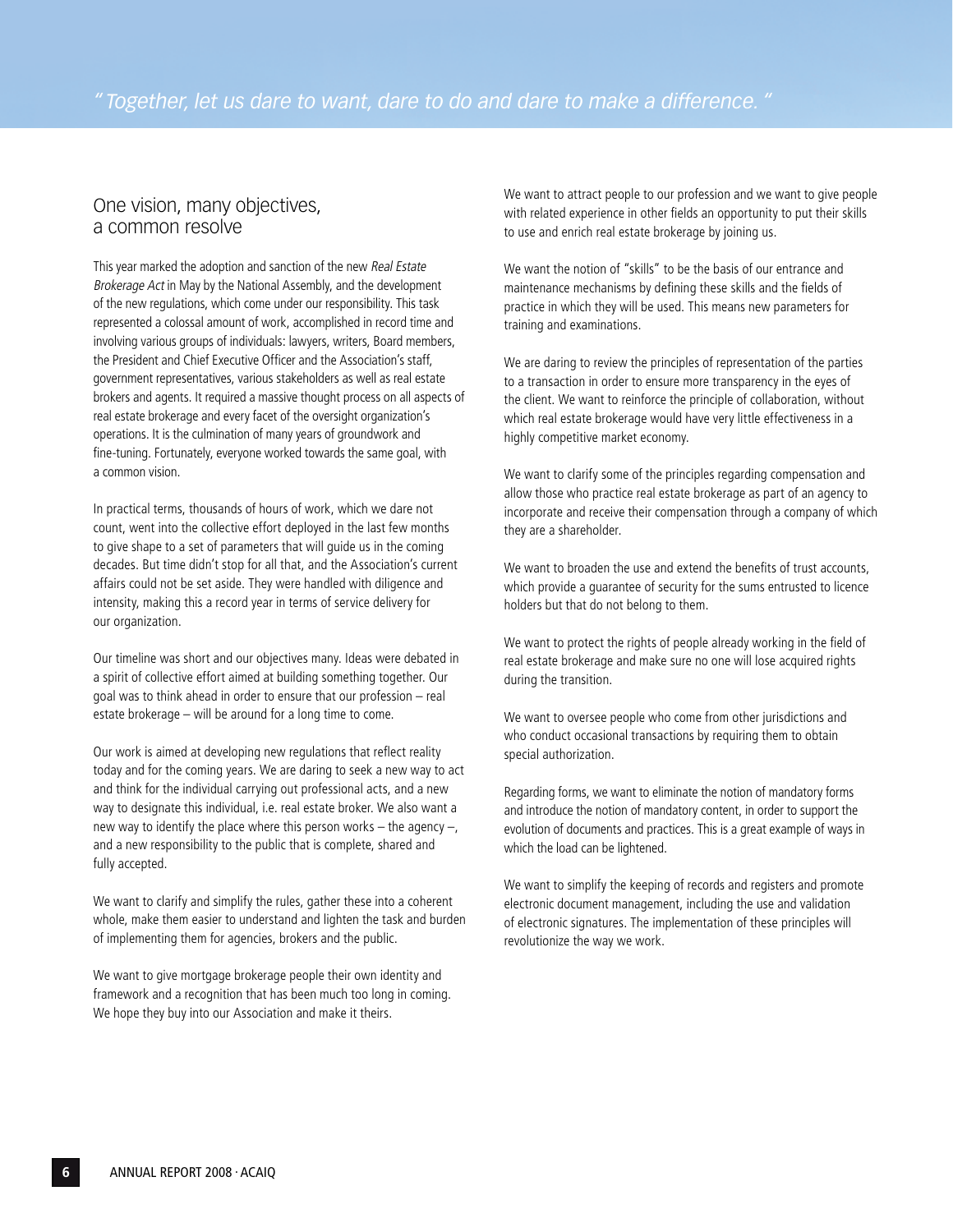We want the protection provided by the Fonds d'indemnisation to reflect today's values. This is what we have done by proposing to increase the maximum compensation from \$15,000 to \$35,000.

We want to review the make-up of the Board of Directors and certain aspects of its operations.

We want to give renewed credibility to our profession.

I look forward to our organization's name change. The OACIQ, or Organisme d'autoréglementation du courtage immobilier du Québec, will finally reflect its true nature, the role it plays and the services it provides.

If I had one wish, I would be for each licence holder to spend at least a year working at the Association, in order to gain a better understanding of how the organization works and to have an opportunity to work alongside a group of highly dedicated people, the Association's staff.

I put a lot of energy in the Association's affairs. I didn't see this second year go by as Chair of the Board of Directors. Like other Board members, I had to juggle work, family and associative life. The Board of Directors has worked very cogently. These people are passionate about their profession, they are wise and graced with visionary faculties. Our meetings and exchanges were animated. The members of the Board placed their trust in me and I thank them for that. I also thank Robert Nadeau, President and Chief Executive Officer of the Association and accountable to the Board for the work accomplished by a solid, experienced and multi-talented team that loves and is committed to real estate brokerage.

We want to become an added value, the real estate reference in the eyes of our clients and the public. Each person who works in the field of real estate brokerage in Québec must DARE TO WANT, DARE TO BE and DARE TO BECOME this REFERENCE in real estate brokerage. When our group becomes that indisputable reference, we will increase our market penetration and the public will be better protected. Only with everyone's commitment to achieving this objective will the word profession take on its true meaning.

It is what the Board of Directors, management and staff of the Association and the dozens and even hundreds of people who took part in the Association's work in the last year have done. We have defined this new value-added service offer, which is underpinned by the universal values of competence, transparency, coherence, collaboration and care for public interest and the common good.

Through all these in-depth changes, we have dared to advance our profession. We wanted to do it, and we did it.

**Christiane St-Jean** Chair of the Board of Directors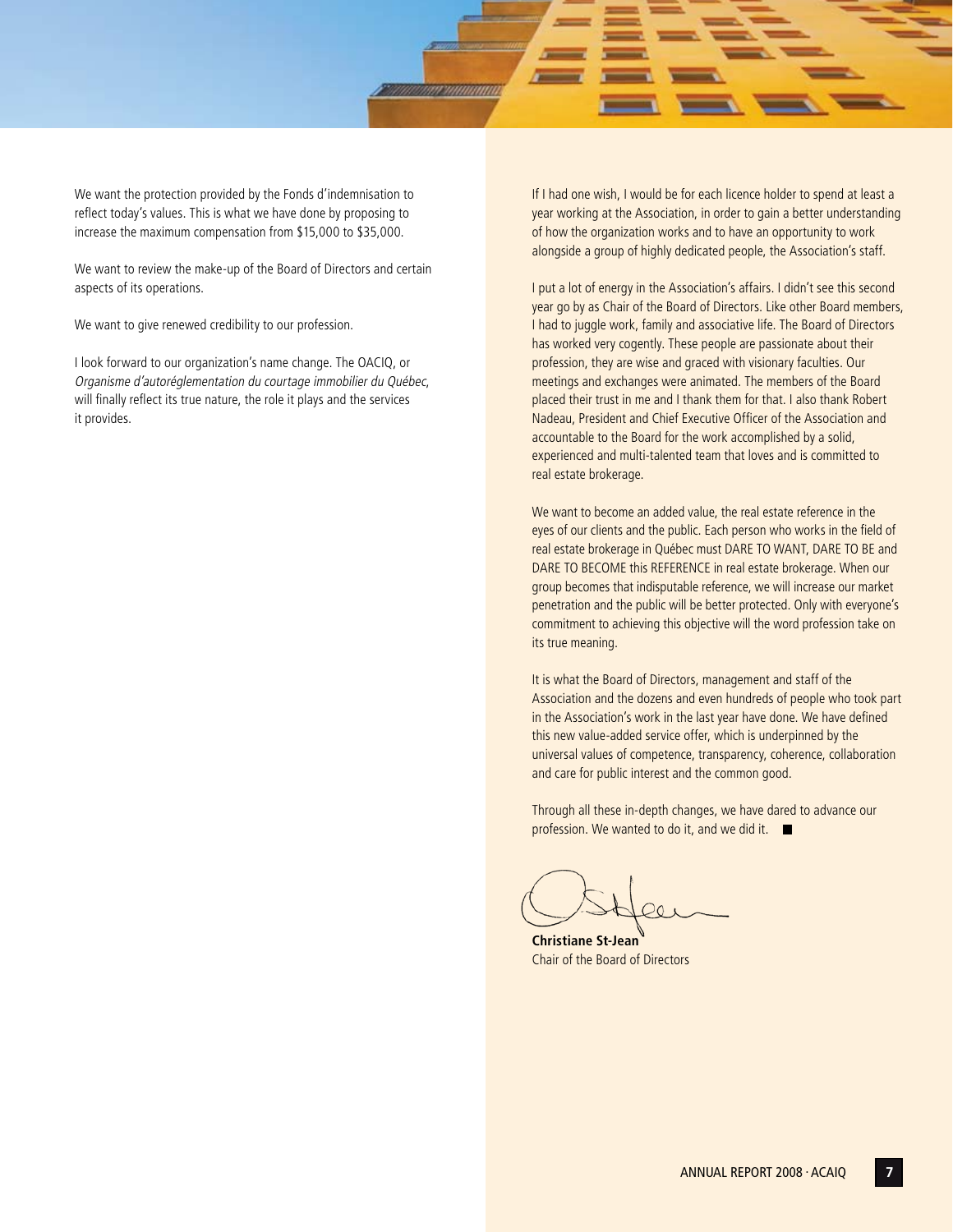# **HIGHLIGHTS**

#### Number of members (real estate brokers and agents)

|                   | 2009              | 2008   | 2007   |
|-------------------|-------------------|--------|--------|
| as at January 1   | 17,323            | 16,363 | 15.732 |
| as at december 31 | $\qquad \qquad -$ | 20,276 | 18.714 |

Adoption and sanction by the Québec National Assembly of the Real Estate Brokerage Act

Preparation work on the Regulations

SCHEDULED TO COME into force in 2009

STATEMENT OF INCOME

|          | 2008.        | 2007         | ZUU6         |
|----------|--------------|--------------|--------------|
| Revenues | \$12,631,768 | \$11,585,801 | \$10,497,641 |
| Expenses | \$12,216,288 | \$10,463,883 | \$10,299,796 |

 $2007$  2006

#### Requests for information to INFO ACAIQ

| 2008   | 2007   | 2006   |
|--------|--------|--------|
| 49,428 | 36,000 | 30,000 |

### Education activities

| 2008 | 2007 | 2006 |
|------|------|------|
| 476  | 314  | 281  |

#### Requests to the Assistance Service

| 2008 | 2007        | 2006  |
|------|-------------|-------|
| 854, | רר<br>2,212 | 2,147 |

#### Investigations by the Office of the Syndic

|                          | 2008 | 2007 | 2006 |
|--------------------------|------|------|------|
| Investigations opened    | 268  | 270  | 317  |
| Investigations completed | 318  | 336  | 282  |
| Complaints filed         |      | q.   |      |

#### Certificates revoked/suspended by the Discipline Committee

| 2008 | 2007         | 2006 |
|------|--------------|------|
|      | $\sim$<br>45 | 60   |

#### BROKERS INSPECTED BY THE PROFESSIONAL INSPECTION DEPARTMENT

| 2008       | 2007 | 2006 |
|------------|------|------|
| . –<br>443 | 362  | ◡    |

Applications reviewed by the Criminal Offence Review Committee

|                        | 2008 | 2007 | 2006 |
|------------------------|------|------|------|
| Applications submitted |      |      |      |
| Applications denied    |      |      |      |

#### Illegal real estate brokerage activities

|                   | 2008 | 2007 | 2006 |
|-------------------|------|------|------|
| Requests received | 200  | 207  | 104  |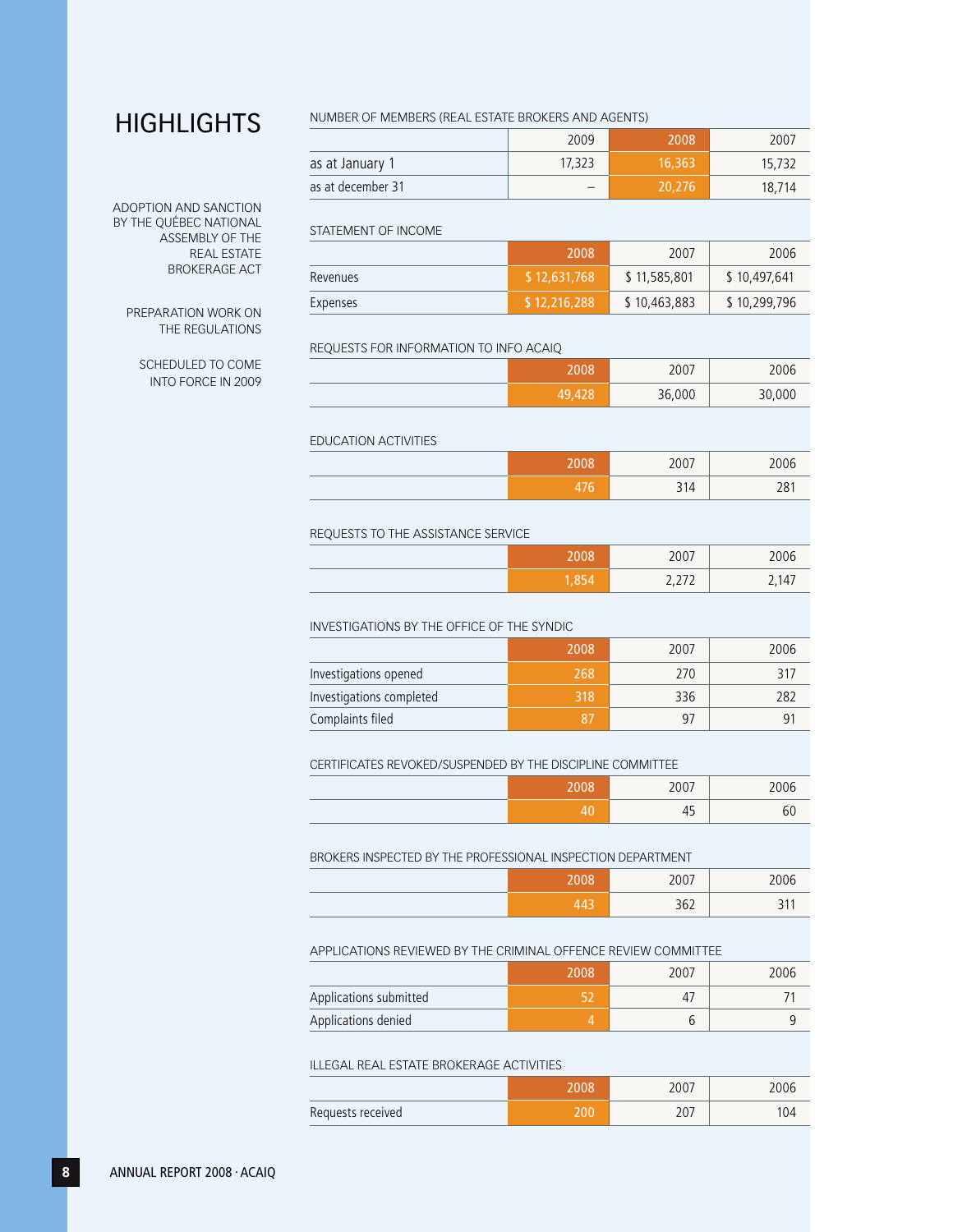

**Robert Nadeau** President and Chief Executive Officer

*" For a highly competent real estate broker in full control of each real estate transaction "*

# REPORT FROM THE PRESIDENT AND CHIEF EXECUTIVE OFFICER

*The Real Estate Brokerage Act adopted in the early 90's provided us with an interesting instrument, largely modeled after the systems used by professional orders. In many ways though, the government had retained a good many powers and had not seen fit to give us full latitude. This is no longer the case. The adoption and sanction of the Real Estate Brokerage Act by the National Assembly signals recognition, by the legislator and by Québec society as a whole, of the value of the work accomplished by the real estate brokerage field in the last 15 years in overseeing the professionals working in this area.*

> The new Act, adopted and sanctioned in May 2008, and the Regulations thereunder, provide real estate brokers and agents with every means that can be placed at the disposal of a professional group to fully regulate its own professional practices. The legislator has filled in the gaps and remedied the flaws noted in the current regime and has innovated in many regards. The new legislation includes elements found in no other professional legislation that are drawing surprise and envy from other groups. It is a great victory for the profession of real estate broker and a success that is owed to all stakeholders in the field, individuals and organizations alike, who worked together towards the common good and in the best public interest.

### Exceptional exchanges and collaboration with government authorities

For the Association, this legislative change has been the highlight of the past year and signals a major shift that is impacting all aspects of its operations, directions and procedures. This new legislative instrument grants increased powers to the oversight organization, including the task of drafting the Regulations.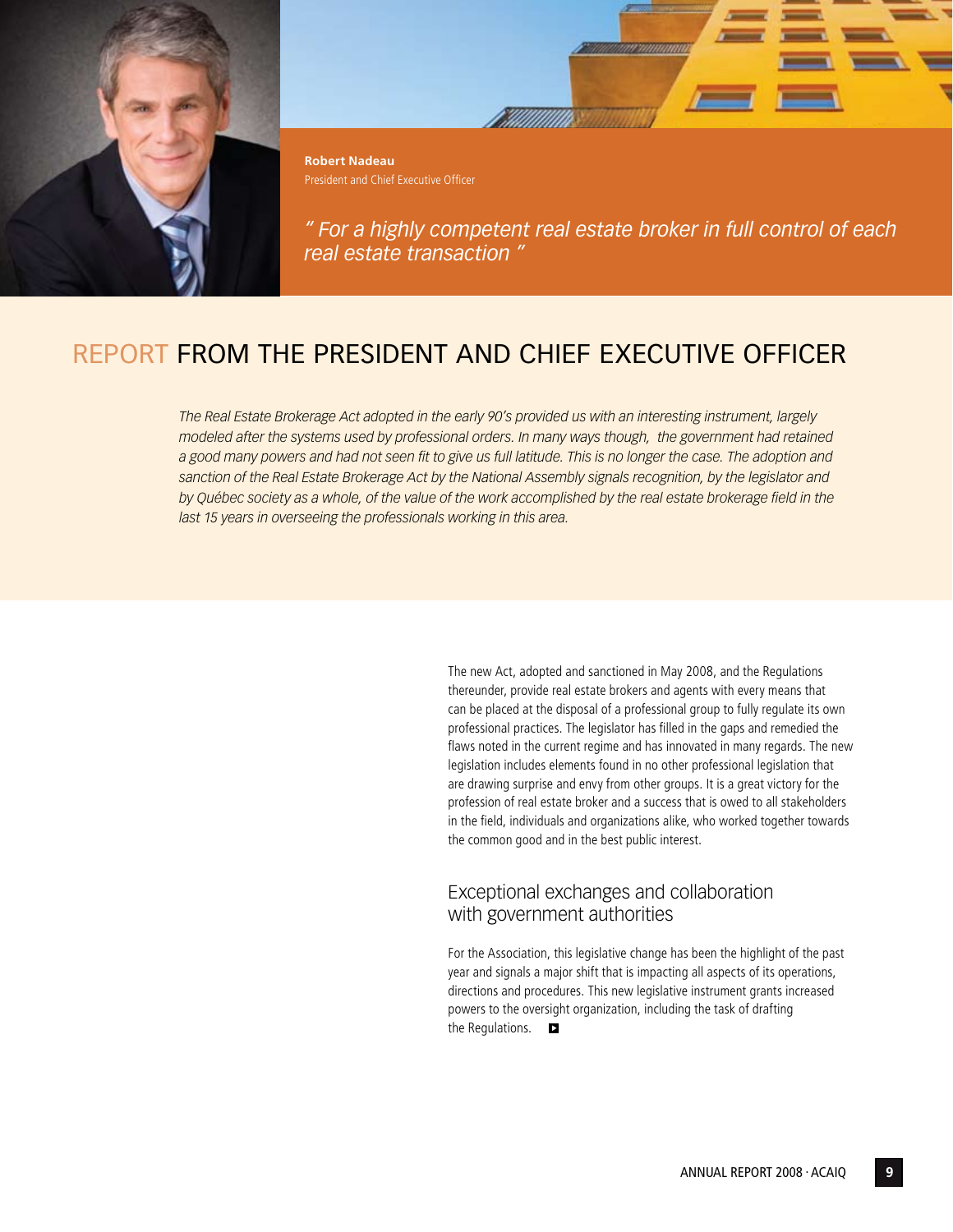Many discussions with the government took place in the months leading up to the adoption of the new Act. Starting in May, when we had to begin our regulatory work for the application of the powers and principles included in the legislation, these discussions took the form of a continuous exchange of ideas, advice, recommendations and suggestions. This joint work allowed us to progress quickly to draft the new rules, section by section, and to turn this readiness to transform our environment into clear, specific and easy-to-understand texts. Throughout we were gratified to find great openness and respect for our practices on the part of government representatives.

## The heart of the reform

At the heart of the reform is the real estate broker, that is the physical person who delivers the services to the consumer. The broker is provided with a framework and all the tools he needs to be highly competent and to have complete control over his role as orchestrator of a real estate transaction. For the public, this role is no longer limited to providing information or acting as an intermediary. The broker must be at the heart and drive every step of the transaction. He must use his knowledge and experience to apply an enlightened professional judgement to each situation he encounters.

In her report, Christiane St-Jean, Chair of the ACAIQ Board of Directors, mentions a long list of changes. Other measures put in place are also mentioned throughout this annual report. Several of these will have a direct impact on the organization's operations, including the creation of a licence issuance and maintenance committee and the changes made to all aspects of the right to practice, including the verification of an applicants' record. Functions related to mediation, dispute resolution and arbitration will also need to be put in place. As well, the rules regarding record-keeping will be relaxed and simplified.

### Information, public interventions and events

At the Association, information takes various forms. The first is of course our Info-ACAIQ telephone information centre. This is a front-line service for buyers, sellers, brokers, agents, and indeed anyone who needs information about anything to do with real estate brokerage. We responded to 40,092 telephone inquiries, plus 9,336 more received by email, for a total of 49,428 inquiries.

Our public website, ACAIQ.COM as well as our SYNBAD space for real estate brokers and agents, constitute another major component of our information activities, with tens of thousands of visitors and even more pages viewed and documents downloaded. This includes the launch of the 2008 version of the Association's electronic forms on SYNBAD, greatly improved but still free, providing total freedom for users to create, fill out, print and save their transaction forms on their own

computer or on a secure server. In addition, data exchange is now possible between the e-form system and the Multiple Listing Service of the Chambre immobilière de Québec, greatly simplifying the task for users. This component also includes the INFO ACAIQ newsletter, the INFOLETTER electronic newsletter, and a host of brochures and pamphlets.

For many years now the Association has been a primary resource for the media. Our interventions are constant and varied. Issues relating to the environment, health and security, building and housing are increasingly in the forefront and are indicative of a social trend that real estate brokers must take into account.

Moreover, we took part in about ten conventions and exhibitions and we sponsor a number of organizations or special events as prime ways to create a presence for the Association and the field of real estate brokerage.

When it comes to information and communications, the last year eclipsed all others. The ACAIQ is everywhere.

## Real estate broker training

In the area of training, we are going from an environment based on simple knowledge acquisition to an environment focusing on skills development and verification. This transition is made clear in the new legislative and regulatory framework, including by the powers granted to the Professional Inspection Committee to order licence holders to attend training. Also, the entrance examination to the profession which applicants will have to take will be based on the skills that a person must possess for the type of licence applied for. We will no longer be limited to measuring a large array of knowledge acquired; we will also be evaluating the individual's know-how.

This transition has guided our training activities over the course of the last year, including the development, distribution and delivery of continuing education activities. This is a structured program which includes 42 conferences, seminars, workshops and short sessions covering the skills a person needs to practice the profession. There are several novelties, including a session on successions and another on radon, which we developed and presented jointly with Health Canada. In all, we held 476 education activities which were attended by 12,064 brokers and agents. Continuing education units have been awarded to the participants.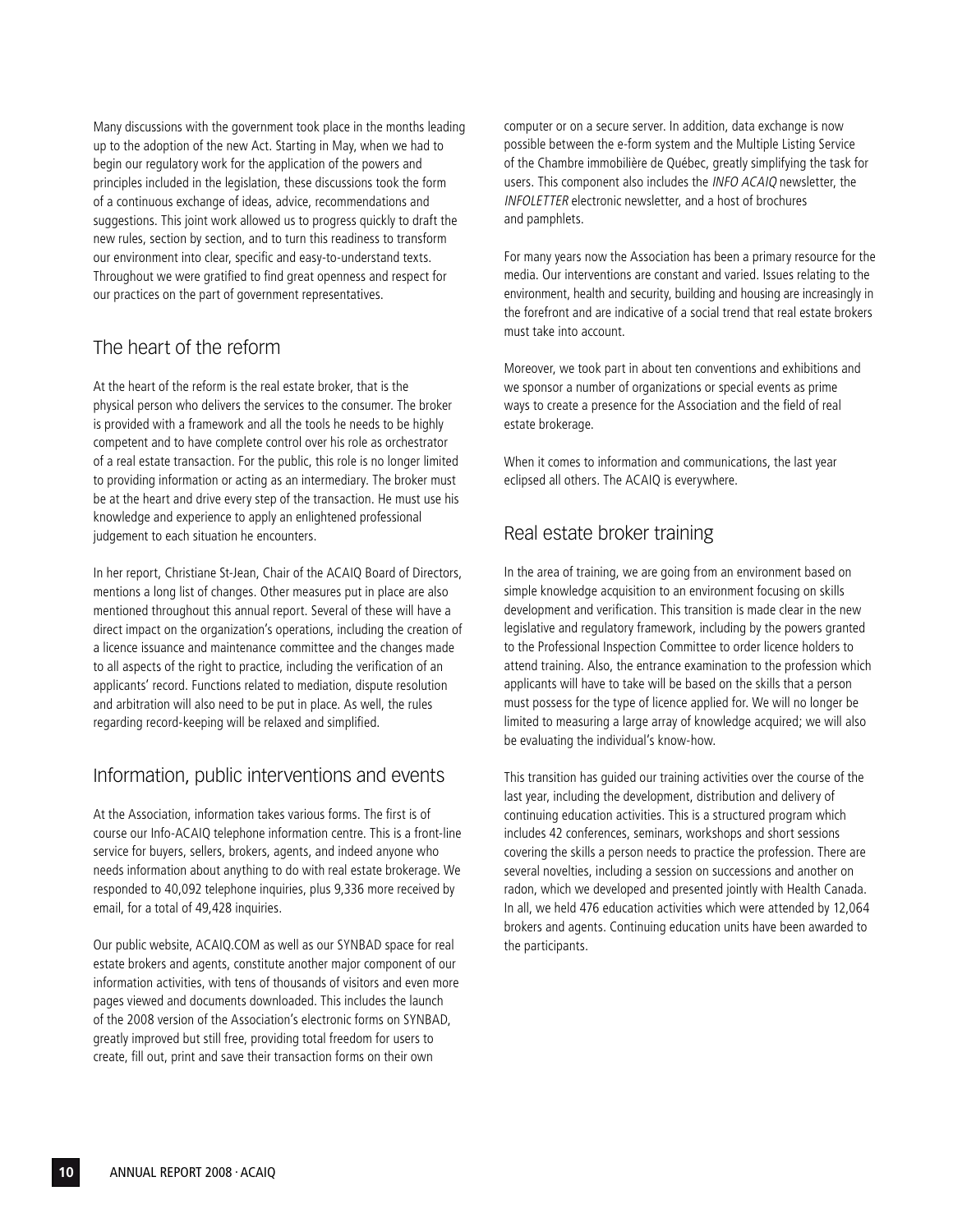There is also all the work accomplished to develop competency frameworks. These will allow candidates wishing to enter the profession to identify the skills they need and to learn them based on specific professional situations and actions. These frameworks cover four fields of practice, i.e. residential, commercial and mortgage brokerage, plus one specific to executive officers of agencies.

The competency frameworks are reference tools that will be used by teaching establishments to help candidates prepare for the entrance examination. Entrance examinations will no longer be multiple-choice; rather, the candidate will be given a situation and will have to describe his actions and show that he is able to bring that particular transaction to fruition in accordance with the law and while ensuring the protection of the parties. Sample examinations were developed and presented to major stakeholders in the field in the course of the year.

The last point in terms of training is the ongoing development of professional practices guides. These guides will help candidates prepare for the examination and also serve as a reference tools for those already in practice.

The duties of a real estate broker are quickly evolving. In addition to the duty to inform and advise, we are seeing the emergence of a duty related to security: security of the patrimony and security of the parties to a transaction. This emanates from the new obligations in terms of identity verification and of the due care that must now be exercised regarding environmental factors such as blue algae, water quality and soil contamination.

The real estate broker will have to propose services that meet the client's needs. In future, the rules of conduct will be much clearer.

The new regulations are taking us towards new horizons. They will help us get through the upcoming period of uncertainty, improve the public's perception of real estate brokerage, and ensure the survival of the profession, which is gratifying for those who practice it and reassuring for those using the services.  $\Box$ 

#### Continuing education activities

|      | <b>Activities</b> | <b>Participants</b> |
|------|-------------------|---------------------|
| 2006 | 281               | 7,839               |
| 2007 | 314               | 9,737               |
| 2008 | 476               | 12,064              |

#### Breakdown of ACAIQ membership (as at January 1)

#### **By certificate category**

|                   | 2009   | 2008   | 2007   |
|-------------------|--------|--------|--------|
| Chartered agent   | 2,725  | 2,572  | 2,406  |
| Affiliated agent  | 12,796 | 12,053 | 11,633 |
| Chartered broker  | 1.742  | 1.677  | 1,627  |
| Affiliated broker | 60     | 61     | 66     |
| Total             | 17,323 | 16,363 | 15,732 |

#### **By sex and average age\***

| Men (average age: 49)   | 9,238  | 8.751  | 8.393  |
|-------------------------|--------|--------|--------|
| Women (average age: 48) | 6.779  | 6.370  | 6.148  |
| Total                   | 16,017 | 15.121 | 14,541 |

\* Natural persons only

#### Mandatory examinations – 2008

|                        | <b>Affiliated</b><br>agents | <b>Chartered brokers</b><br>and agents |
|------------------------|-----------------------------|----------------------------------------|
| Number of examinations | 3,224                       | 371                                    |
| Number of successes    | 2,770                       | 274                                    |
| Success rate           | 85.92%                      | 73.85%                                 |
| Failure rate           | 14.08%                      | 26.15%                                 |
| Average grade          | 76.04%                      | 71.93%                                 |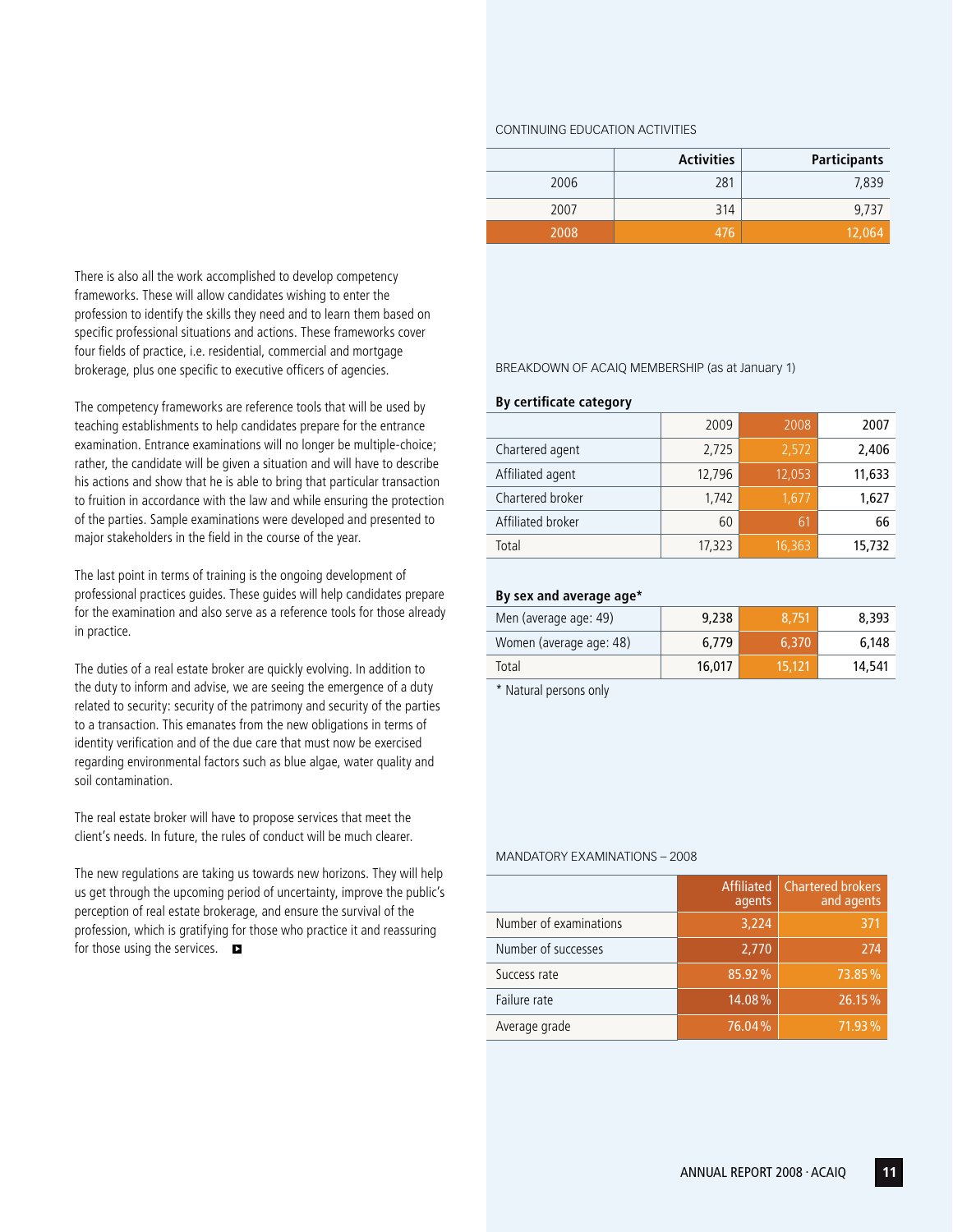#### Certificate management

|                                         | <b>Activities / Brokers' certificates</b> |                          | <b>Activities / Agents' certificates</b> |        |        |        |
|-----------------------------------------|-------------------------------------------|--------------------------|------------------------------------------|--------|--------|--------|
|                                         | $\frac{2008}{2000}$                       | 2007                     | 2006                                     | 2008   | 2007   | 2006   |
| Renewals as of December 31              | 1,669                                     | 1,599                    | 1,575                                    | 14,659 | 14,105 | 13,294 |
| <b>Issuances</b>                        | 224                                       | 207                      | 188                                      | 4,247  | 3,245  | 3,581  |
| Reclassifications                       |                                           |                          |                                          |        |        |        |
| Chartered broker<br>> Chartered agent   | 24                                        | 26                       | 24                                       | 24     | 26     | 24     |
| Chartered agent<br>$>$ Chartered broker | 41                                        | 38                       | 33                                       | 41     | 38     | 33     |
| Affiliated agent<br>> Chartered agent   | ÷                                         | $\overline{\phantom{0}}$ | $\overline{a}$                           | 254    | 241    | 210    |
| Reinstatements                          | $\overline{4}$                            | 6                        | 6                                        | 2,150  | 2,264  | 1,921  |
| Suspensions                             | 35                                        | 39                       | 50                                       | 3,740  | 3,730  | 3,507  |
| Expirations                             | 125                                       | 120                      | 119                                      | 2,997  | 2,476  | 2,736  |
| Cancellations                           | 47                                        | 42                       | 21                                       | 19     | 18     | 21     |
| Relinquishments                         | $\overline{7}$                            | 11                       | $\theta$                                 | 342    | 168    | 9      |

# A record number of real estate brokers in Québec

We currently have a record number of individuals authorized to practice real estate brokerage in Québec, whether the count is taken at December 31, 2008 or at the beginning of 2009, once all certificate renewals and expirations have been completed. The Association had close to 21,000 members at the end of 2008. Since we had begun the year with 16,363 members, this represents unprecedented growth, fed by a record 3,595 candidates to the certification examinations. This trend continued at the January 1, 2009 renewal, when membership stood at 17,323, (1,742 chartered brokers and 15,581 affiliated or chartered agents and affiliated brokers). This number is up 960 members from the same time last year, another record increase of almost 6%.

But uncertain economic times are indicating that these numbers will be difficult to sustain, at least in the short term. We are reaching the end of a long expansion cycle that contributed more than ever before to the development and structuring of the real estate broker's profession. We have witnessed exceptional improvements in the quality and range of services offered to the public. The legislative and regulatory changes announced are confirming this and will result in propelling us to even greater heights in the years to come.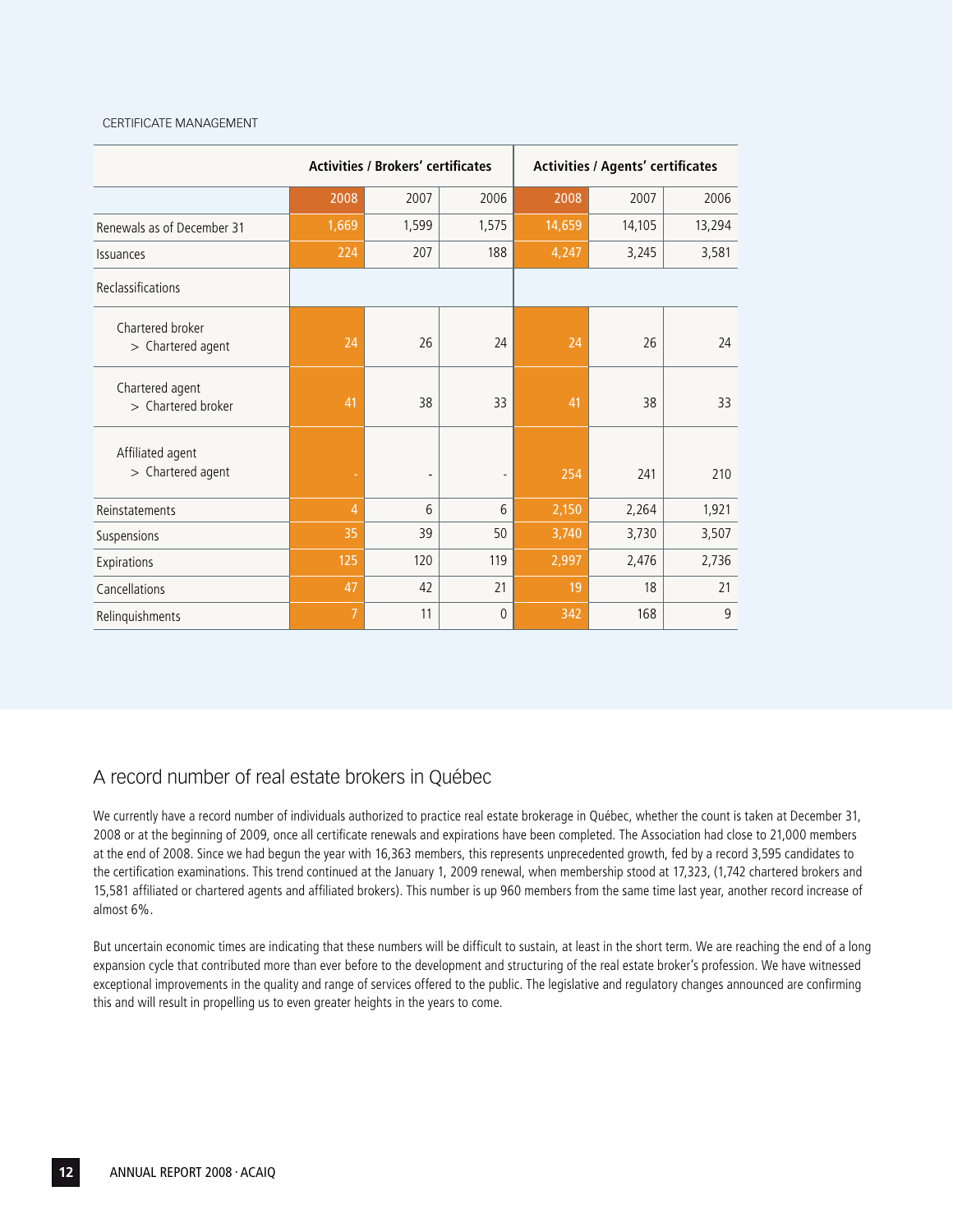| <b>BY REGION</b>                   | <b>Brokers</b> | Agents | Total  |
|------------------------------------|----------------|--------|--------|
| <b>Montreal region</b>             |                |        |        |
| Montreal (06)                      | 613            | 5,752  | 6,365  |
| Laval (13)                         | 115            | 1,747  | 1,862  |
| Montérégie (16)                    | 342            | 3,000  | 3,342  |
| Sub-total                          | 1,070          | 10,499 | 11,569 |
| Québec City region                 |                |        |        |
| Québec City (03)                   | 194            | 1,305  | 1,499  |
| Chaudière-Appalaches (12)          | 35             | 177    | 212    |
| Sub-total                          | 229            | 1,482  | 1,711  |
| <b>Eastern region</b>              |                |        |        |
| Bas-Saint-Laurent (01)             | 11             | 107    | 118    |
| Saguenay-Lac-Saint-Jean (02)       | 17             | 233    | 250    |
| Côte-Nord (09)                     | $\overline{7}$ | 39     | 46     |
| Gaspésie-Îles-de-la-Madeleine (11) | $\overline{4}$ | 17     | 21     |
| Sub-total                          | 39             | 396    | 435    |
| <b>Central region</b>              |                |        |        |
| Mauricie-Bois-Francs (04)          | 48             | 383    | 431    |
| Estrie (05)                        | 69             | 383    | 452    |
| Lanaudière (14)                    | 65             | 634    | 699    |
| Sub-total                          | 182            | 1,400  | 1,582  |
| <b>Western region</b>              |                |        |        |
| Outaouais (07)                     | 52             | 521    | 573    |
| Abitibi-Témiscamingue (08)         | 8              | 52     | 60     |
| Laurentides (15)                   | 162            | 1,231  | 1,393  |
| Sub-total                          | 222            | 1,804  | 2,026  |
| <b>Total</b>                       | 1,742          | 15,581 | 17,323 |

Breakdown of ACAIQ membership (as at January 1, 2009)

Note: The numbers in brackets indicate the numbers of Québec's Administrative Regions

| <b>BY FRANCHISER</b>                 | <b>Brokers</b> | Agents | Total  |
|--------------------------------------|----------------|--------|--------|
| Century 21                           | 31             | 846    | 877    |
| Colliers International (Québec) Inc. | $\overline{2}$ | 27     | 29     |
| Exit                                 | 16             | 140    | 156    |
| Groupe Sutton                        | 73             | 2,558  | 2,631  |
| Hypotheca Courtier hypothécaire      | 7              | 159    | 166    |
| La Capitale                          | 82             | 1,507  | 1,589  |
| Le Permanent                         | $\overline{2}$ | 9      | 11     |
| Multi-Prêts Hypothèques              | $\overline{7}$ | 436    | 443    |
| RE/MAX                               | 223            | 3,444  | 3,667  |
| Royal LePage                         | 81             | 1,838  | 1,919  |
| Trans-Action                         |                | 3      | 4      |
| Sub-total                            | 525            | 10,967 | 11,492 |
| Independents                         | 1,217          | 4,614  | 5,831  |
| Total                                | 1,742          | 15,581 | 17,323 |

Note: A franchiser is a company that grants at least one franchised chartered real estate broker the right to use its brand and operate its system based on the terms and conditions et out in the franchise contract.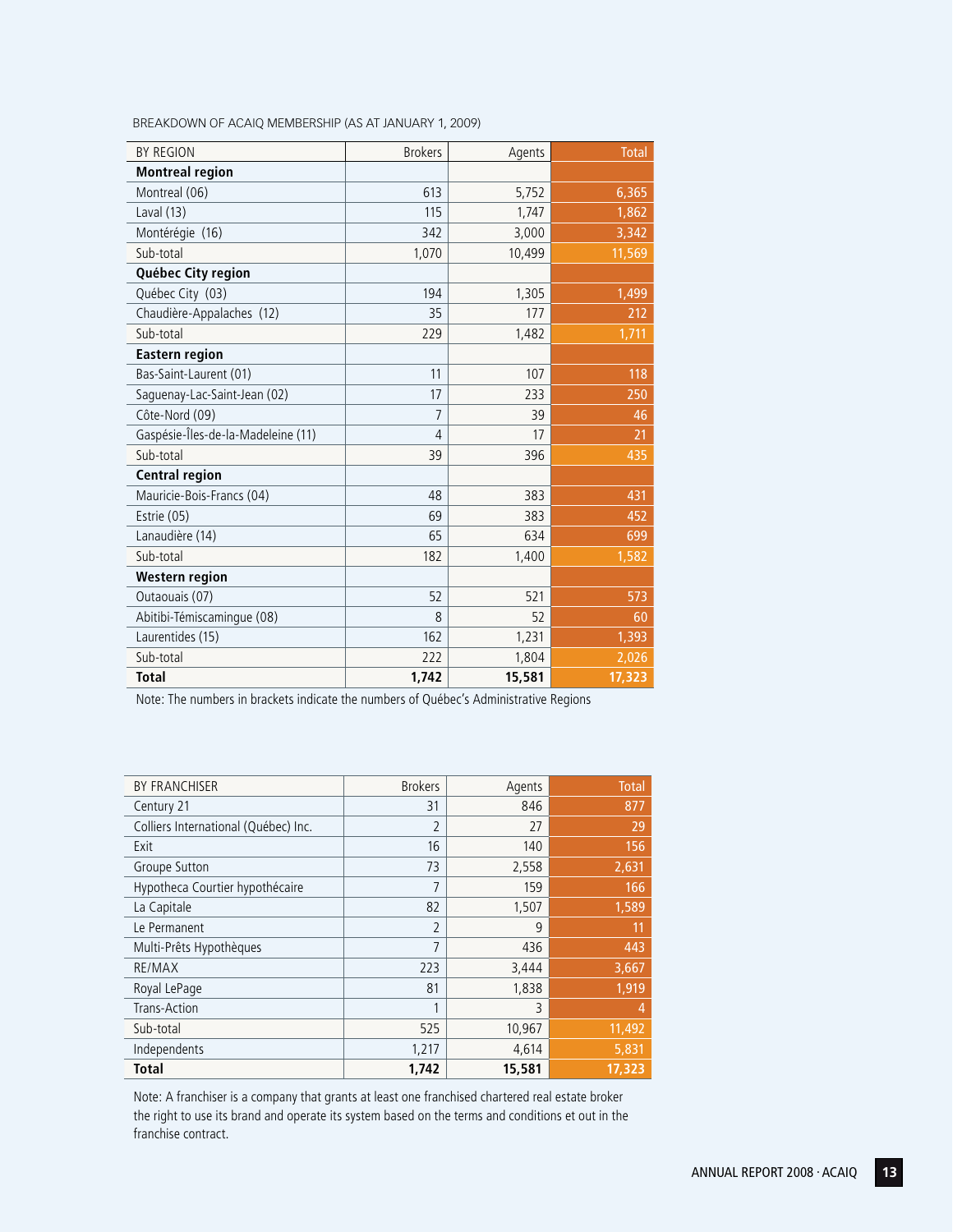#### **Summary of activities related to real estate brokerage**

| Files carried over from previous years               | -173 |
|------------------------------------------------------|------|
| Files opened between January 1 and December 31, 2008 | 200  |
| <b>Total</b>                                         | 373  |

#### **Files closed in 2008**

|  | <b>Reasons for closure</b> |  |  |  |
|--|----------------------------|--|--|--|
|--|----------------------------|--|--|--|

| Insufficient proof or prescription | 122            |
|------------------------------------|----------------|
| Advertising only                   | $\overline{2}$ |
| Owner of immovable or lessee       | $\Omega$       |
| Exception to section 2 of REBA     | 1              |
| Guilty plea                        | 11             |
| Judgment (quilty verdict)          | 26             |
| Judgment (acquittal)               | $\Omega$       |
| Other                              | $\overline{2}$ |
| <b>Total</b>                       | 164            |

#### **Active files as at December 31, 2008**

#### **Status of pending cases**

| Under investigation                   |     |
|---------------------------------------|-----|
| Awaiting trial (Court of Québec)      | 58  |
| Under appeal                          |     |
| Awaiting judgment or appeals deadline |     |
| Total                                 | 209 |

#### **Annual comparison – Activities related to illegal brokerage**

|                                 | 2008 | 2007 | 2006 |
|---------------------------------|------|------|------|
| Files open during the year      | 200  | 207  | 104  |
| Files actives as at December 31 | 209  | 173  | 123  |
| Cases awaiting trial            | 50   | 26   | 17   |

### Illegal brokerage cases

The number of complaints or denunciations related to illegal brokerage received in 2008 is comparable to last year's, i.e. 200 compared to 207 in 2007. However, this volume of open cases remains much higher than in previous years, when it stood at about a hundred cases a year. The number was 104 in 2006.

Consequently, the number of cases awaiting trial has almost doubled. We had 58 at the end of the year involving all fields of practice, including the purchase, sale or leasing of immovables or enterprises and in the area of loans secured by immovable hypothec. We obtained 26 guilty verdicts and 11 guilty pleas. Two cases in which decisions were rendered in 2008 are under appeal.

Significant changes will be brought about by the new Real Estate Brokerage Act to control illegal practice. The new Organization will have search powers, which in the past we lacked to be able to conduct our investigations more easily and to gather sufficient evidence. This new tool, combined with the fact that prescription will be increased from one to two years, will give us more flexibility. The deterrent effect of fines for those found guilty of illegal brokerage will also be greater, with fines henceforth ranging from \$1,500 to \$20,000 for natural persons and from \$3,000 to \$40,000 for legal persons, and being doubled for repeat offenders.

Too often still, consumers get shafted and find themselves with nothing, no protections or remedies, because the individuals they are dealing with don't have the necessary authorizations or skills. All means must be put in place to eradicate these abuses, and the new legislation will allow us to do that.

### Funding challenges

The development of a new regulatory framework also required us to review the current and future financial aspects of our organization's operations. We took a close look at the way various professional organizations are funded in Québec. Our observations, validated by an outside firm, clearly indicate that the Association's current funding structure is inadequate as it is based in great part on the flow of newcomers to the profession and those leaving it, as well as on agent movements between brokerage firms. It is an unstable funding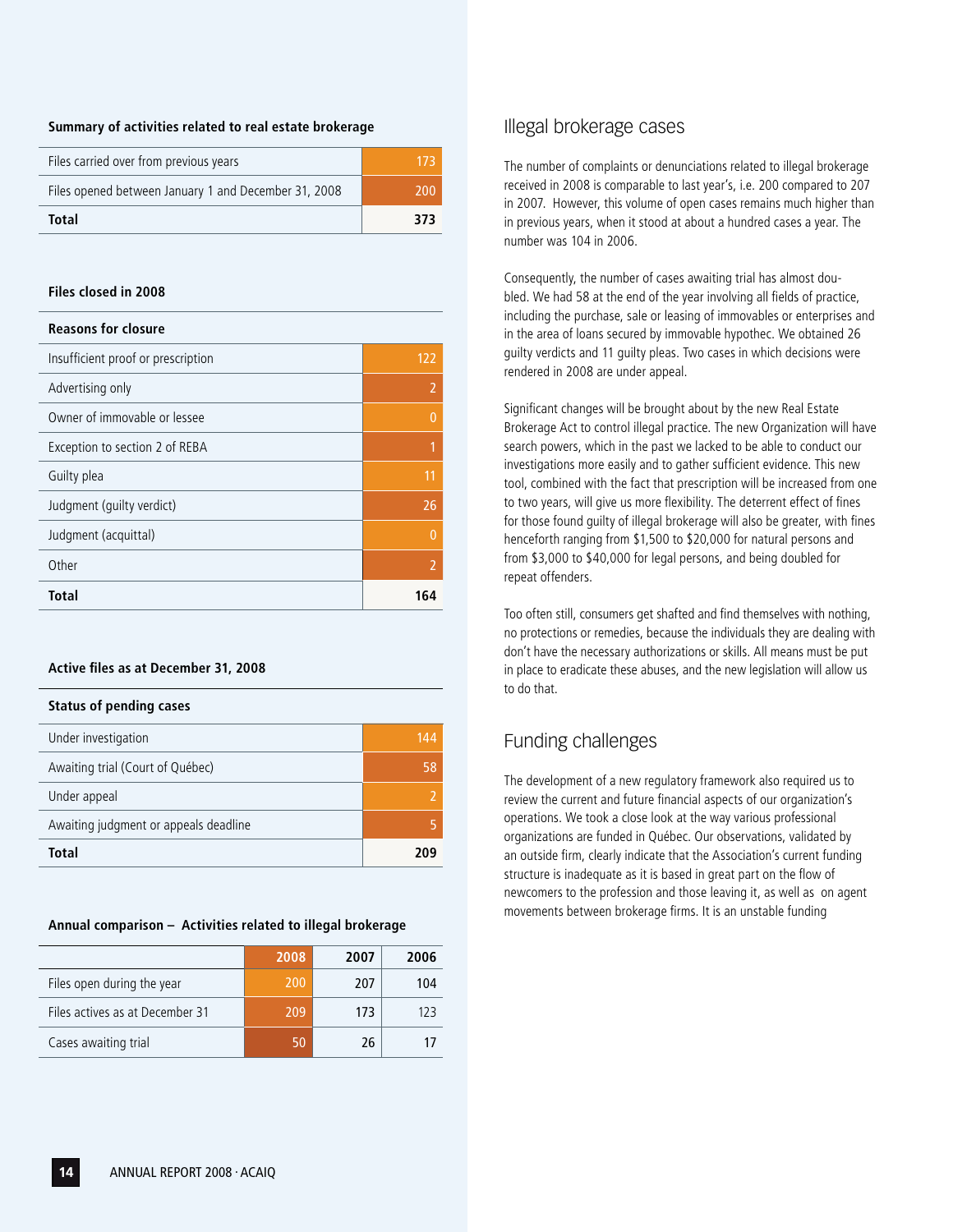structure, favourable when the cycle is up and catastrophic when it is down. There is no comparable situation in other professional groups, whose funding is much more stable because they do not have such movements. We must minimize the economic impacts of these fluctuations and we have an opportunity to do so. The current reform in the long term will result in a stabilization of the number of individuals practicing real estate brokerage. The financial structure of our organization must reflect this model. By eliminating reinstatement fees and no longer distinguishing between the fees payable to issue or maintain a licence, by reviewing the amount of these fees and ensuring a sufficient contribution to the Fonds d'indemnisation from an actuarial point of view, we will guarantee to the public full access to the protections and services promised and expected for years to come.

Our income statement shows a surplus of \$415,480, which is less than last year but more than we projected. This surplus increases our assets to over \$4,329,940, which will be reinvested in the transformation of our organization and the restructuring of several aspects of our operations.

We have also repatriated our computer maintenance and development services. These had been outsourced for the last several years, and the timing seems right and financially appropriate to review this whole aspect.

These unique circumstances, coupled with the scale of the dossiers and topics tackled, required unprecedented availability on the part of the members of the Board of Directors. They provided direction and reviewed, corrected and validated the projects submitted. It is important to note that in all these transformations, the members of the Board have the last word. Although they are not experts in regulatory affairs, training or public affairs, they must exercise judgement on what is proposed and make sure that the decisions coherently address the oversight needs and objectives of the profession. The contribution of Board members has been remarkable. They were able to rise above their personal and professional considerations, keeping their eye on public interest. I thank them for their continued presence and their unfailing trust in the Association's staff. I would especially like to recognize the energy, passion and mobilizing force of Board Chair Christiane St-Jean, who brought her great talent to the challenges of the job.

The Association's staff also showed exceptional stamina, availability and dedication. In this fast-moving environment, we had to free up certain individuals to work on special projects. But because our teams are strong and well-honed, we were able to do so without hampering our ongoing activities, which, as indicated several times in this report, reached a historic level. We have tough, capable and empathic teams, and I thank them very proudly.

Polent 160

Robert Nadeau President and Chief Executive Officer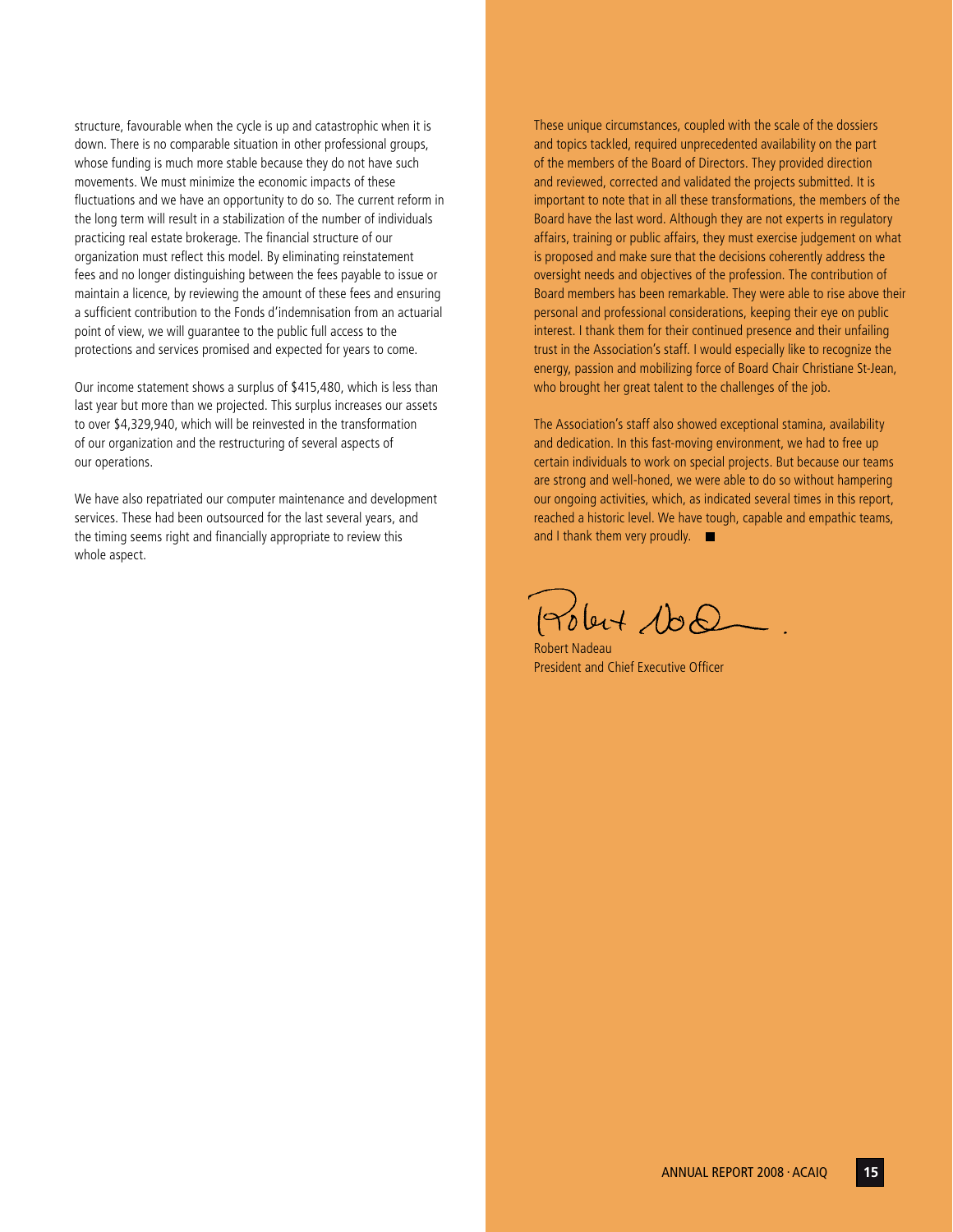### **STATISTICS – OFFICE OF THE SYNDIC**

Syndic files referred to prosecutors during the year

|                                                                                     | 2008 | 2007 |  |
|-------------------------------------------------------------------------------------|------|------|--|
|                                                                                     | 134  | 133  |  |
| INVESTIGATION REPORTS UNDER OR AWAITING REVIEW<br>BY PROSECUTORS                    |      |      |  |
| As at December 31                                                                   | 2008 | 2007 |  |
|                                                                                     | 59   | 28   |  |
| NUMBER OF COMPLAINTS FILED<br>As at December 31                                     | 2008 | 2007 |  |
|                                                                                     | 87   | 97   |  |
| CASES CLOSED AFTER PROSECUTORS' REVIEW<br>(NO COMPLAINT FILED)<br>As at December 31 |      | 2007 |  |
|                                                                                     | 2008 |      |  |

### **STATISTICS – ASSISTANCE SERVICE**

Requests received by the Assistance Service

|  | 2007                |  |
|--|---------------------|--|
|  | CCCC<br>$L_1L_2L_1$ |  |

Requests processed by the Assistance Service

| 2008   | 2007  |  |
|--------|-------|--|
| 1,869' | 2,220 |  |

Breakdown of requests processed

|                                                                           | 2008  |
|---------------------------------------------------------------------------|-------|
| Closed by the Assistance Service                                          | 1.417 |
| Transferred to the Office of the Syndic                                   | 255   |
| Transferred to Legal Affairs for reasons relating to<br>illegal brokerage | 1Q)   |

Nature of requests – Breakdown by main subjects

|                                    | 2008 |
|------------------------------------|------|
| Verifications, information, advice |      |
| Collaboration                      | 219  |
| Unfair practices                   | 203  |
| Illegal brokerage                  |      |
| Service                            |      |
| Fraud, forgery, embezzlement       |      |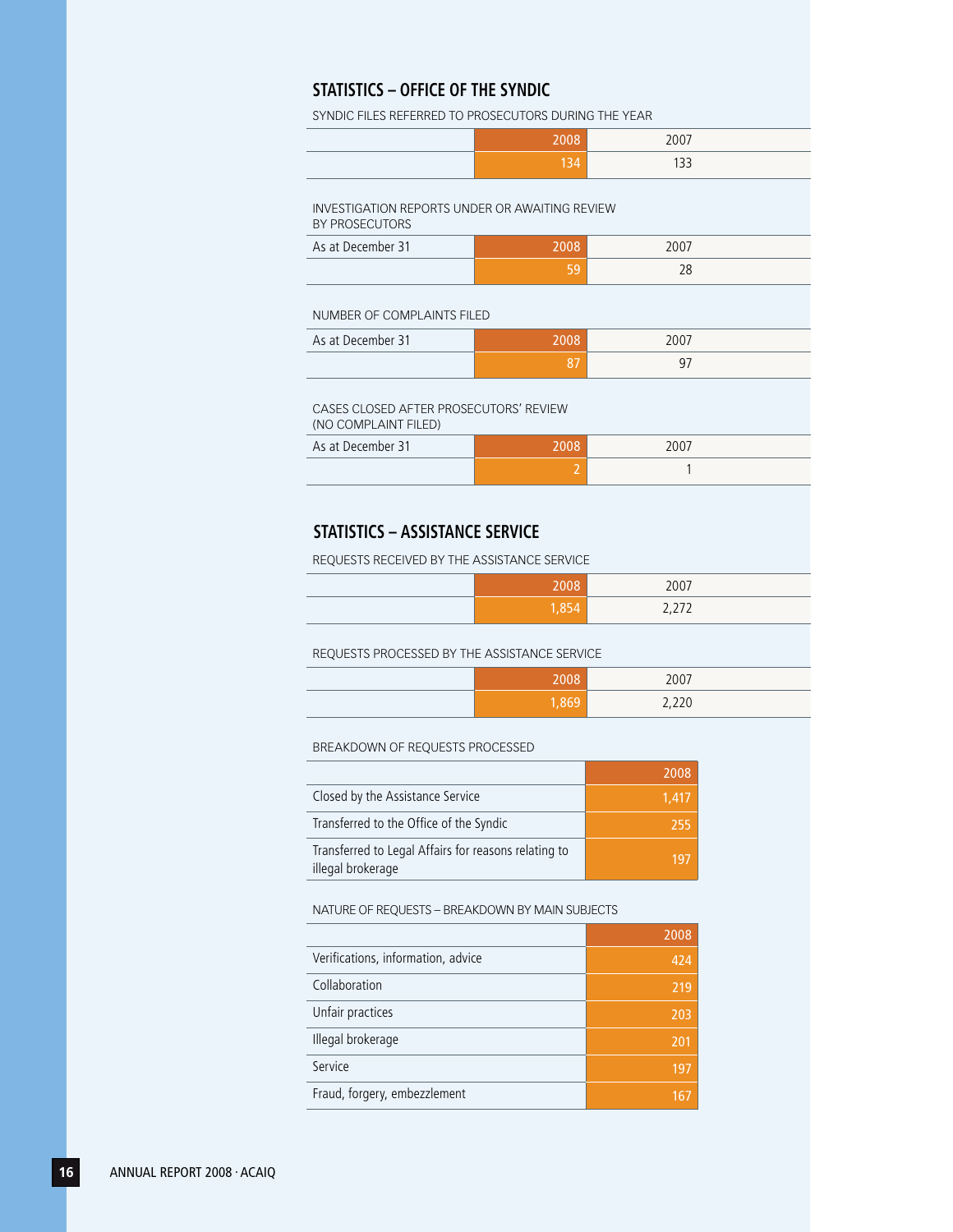

**Hélène Morand**

*" Quality of the professional actions of real estate brokers and agents "*

e Millillilli

# Report from the Office of the Syndic

*Collaboration between members of the Association is a fundamental aspect of our professional practices. This collaboration is a cohesiveness mechanism that is specific to our profession. Its principles are outlined in the Regulations; without this cohesiveness, real estate brokerage would not meet the needs and expectations of consumers. In 2008 I had the great privilege of organizing a tour and giving a conference on this topic a total of 27 times all across Québec. Meeting the 2,500 or so participants was an amazing experience.*

*Knowing and understanding the principles of collaboration still poses a serious challenge in our field, as illustrated by the statistics from the Assistance Service: we received 219 requests dealing with this aspect in the past year. It is clear that we must talk about it constantly in order to support and improve the understanding that brokers and agents have of this principle and of its benefits. The new Real Estate Brokerage Act will bring changes that will provide increased support for the principle of collaboration. New requirements will be introduced regarding the listing of immovables on MLS as well as compensation sharing and the explanations that clients are entitled to receive. These measures will result in energizing the market by promoting information sharing and collaboration and by reducing the risk of conflicts of interest, which are detrimental to exchanges.* 

### Fraud

Our results show a significant reduction in the number of "marijuana growhouses". When I started in the job three years ago, there were about sixty cases under investigation. Only a few of those remain, and we only very rarely receive new cases. These positive results are a direct result of the Association's concerted efforts: conferences and training sessions, collaboration with various public bodies, sustained presence in the media and very strict penalties imposed by the Discipline Committee. It is clear that real estate brokers and agents no longer want to play any role in these networks. This is a perfect example of public protection. D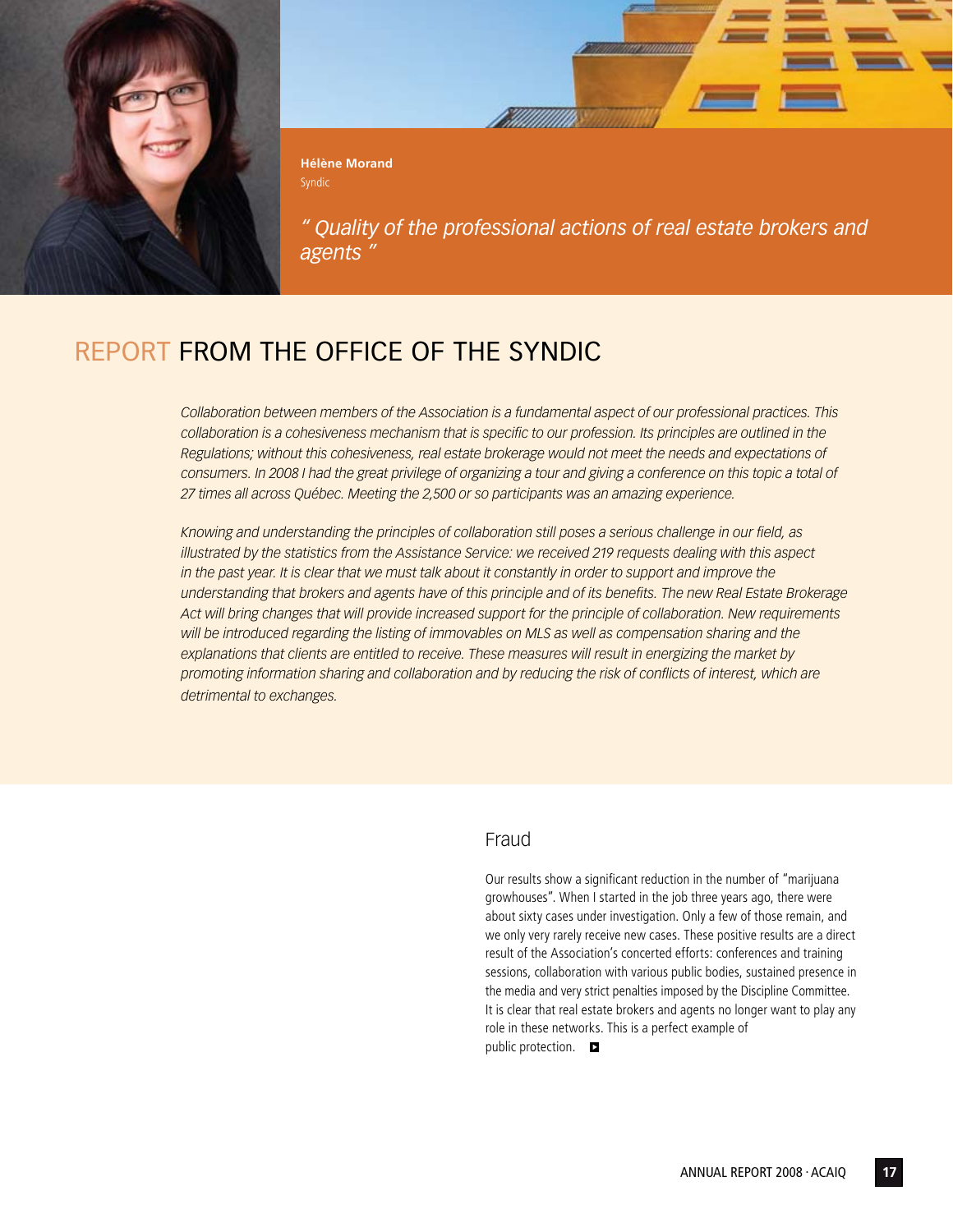On a less positive note, we have observed a notable surge in the number of fraud cases. These include the traditional "flips", price-inflating schemes and forgery, notably leases and confirmations of employment. For the Office of the Syndic, these are complex cases that take a long time to process and that are currently mobilizing over 50% of our resources even though they only represent 30% of the cases under investigation. We are dealing with well-established and far-reaching networks with sizeable means at their disposal. The penalties are heavy, creating a fresh problem: almost all fraud cases are appealed, requiring time and preparation.

But despite the spike in these heavy cases, we ended the year with 196 cases under investigation or awaiting review, compared to 248 cases at the end of the previous year. This represents a 20% decrease and it's the second consecutive year where we manage to reduce this number. Cases under investigation numbered 312 at the end of 2006.

The number of requests for investigation received was about the same as last year at 270. Of the cases investigated, 134 were transferred to the Association's prosecutors, potentially to be brought before the Discipline Committee. A total of 87 complaints were filed with the Discipline Committee.

## The Assistance Service

The Assistance Service, for its part, received 1,854 requests during the year. This represents a significant drop, due in great part to measures introduced at the end of last year by which requests emanating from agents must be signed by the manager of their establishment, and requests related to advertising or business plans must also be referred to the latter. These measures have borne fruit and have helped us achieve our objectives of lightening the administrative load and reducing request processing time.

About 55% of all requests for assistance emanate from members of the public. It is interesting to note, in assessing service quality and performance, that out of 1,869 cases handled, we only received 13 requests for a review, representing less than 1% of cases.

Apart from the lack of understanding of the principles of collaboration and the fraud cases which we have already discussed, the main problems that were referred to us regarding the practice of real estate brokerage related to information verification and advice, unfair practices and poor service. These are constants on which the Association – soon to become the Organisme d'autoréglementation du courtage immobilier du Québec − as well as all individuals involved in the field of real estate

| Investigations opened during the month |                | Investigations completed during the month |      | Under investigation or awaiting review |      |      |
|----------------------------------------|----------------|-------------------------------------------|------|----------------------------------------|------|------|
|                                        | 2008           | 2007                                      | 2008 | 2007                                   | 2008 | 2007 |
| January                                | 22             | 9                                         | 30   | 28                                     | 239  | 293  |
| February                               | 19             | 22                                        | 31   | 28                                     | 227  | 287  |
| March                                  | 23             | 11                                        | 28   | 32                                     | 221  | 266  |
| April                                  | 25             | 32                                        | 27   | 23                                     | 219  | 275  |
| May                                    | 29             | 28                                        | 26   | 35                                     | 222  | 268  |
| June                                   | 16             | 25                                        | 30   | 44                                     | 208  | 249  |
| July                                   | 21             | 25                                        | 29   | 27                                     | 200  | 247  |
| August                                 | $\overline{7}$ | 3                                         | 12   | 22                                     | 195  | 228  |
| September                              | 41             | 18                                        | 23   | 15                                     | 213  | 231  |
| October                                | 34             | 52                                        | 39   | 32                                     | 208  | 251  |
| November                               | 16             | 26                                        | 22   | 31                                     | 202  | 246  |
| December                               | 15             | 19                                        | 21   | 17                                     | 196  | 248  |
| Total                                  | 268            | 270                                       | 318  | 336                                    |      |      |

#### Investigations involving ACAIQ members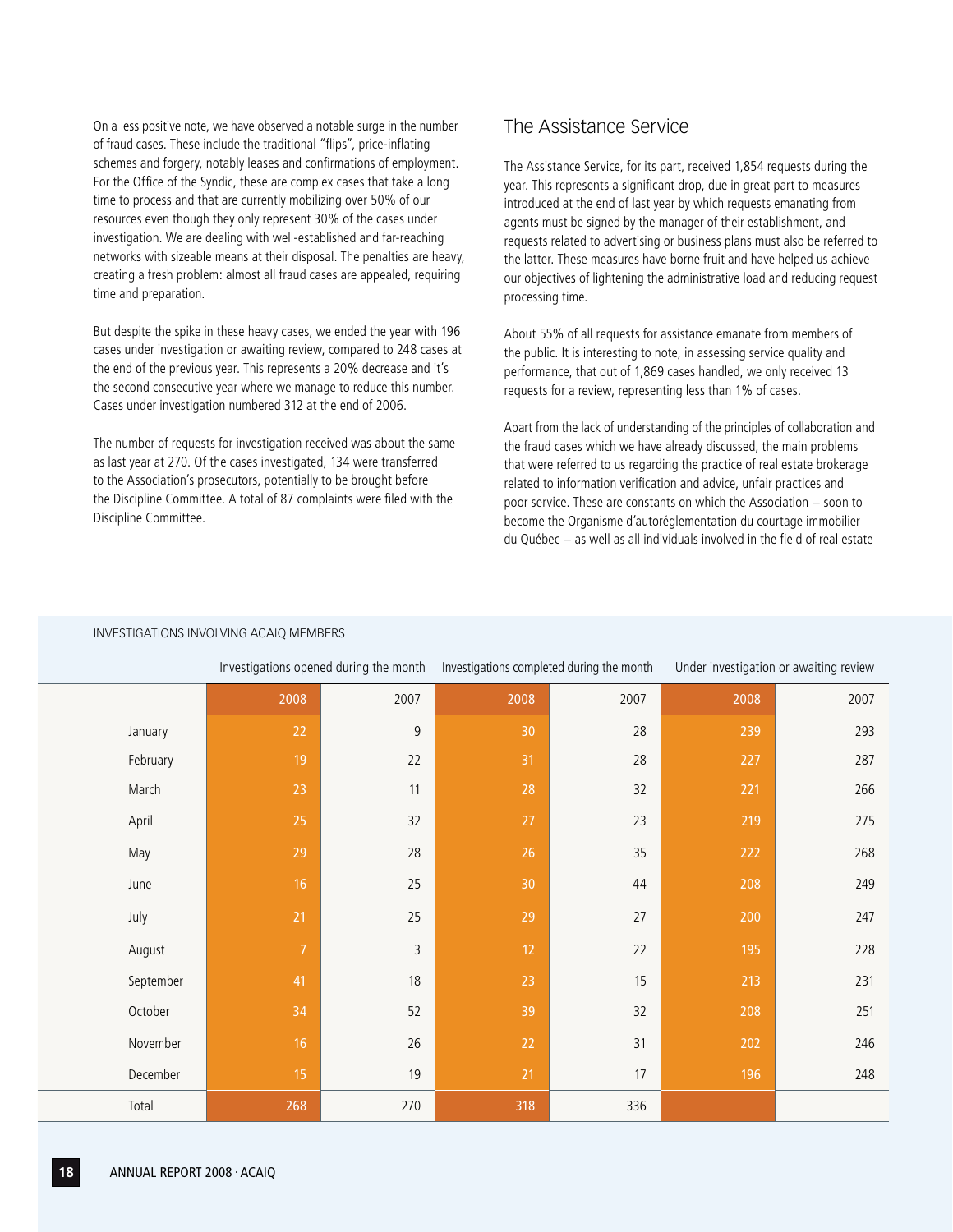brokerage must focus in order to continue improving the services offered to our clients and the general public.

As the new legislation and regulations come into force, the environment of the Office of the Syndic and the Assistance Service is bound to change. With the recognition of the Assistance Service under the new legislation, a first in Québec for professional oversight organizations, we will be better equipped than ever to support the broker profession and enhance it in the eyes of the public.

The Office of the Syndic and the Assistance Service are represented by a team of about fifteen experienced and dedicated individuals. Their collaboration is exemplary and I am proud to be their representative. My sincere thanks to all.

more

**Hélène Morand** Syndique

### OFFICE OF THE SYNDIC TEAM

**Mario Baillargeon** Senior Assistant to the Syndic

**Giovanni Castiglia**

**Carletta Calin**

**Isabelle Daoust**

**Robert Deschamps**

**Yves Gardner**

**Sylvie Jacques**

**Réjean Lebel**

**François Pigeon**

**Julie Pinet**

### ASSISTANCE SERVICE TEAM

**Lina Antinozzi** Analyst

**Caroline Domingue** Analyst

**Richard Frigon** Analyst

**Cathy Galanopoulos** Analyst

**Christiane Jalbert** Analyst

**Pascale Montpetit** Analyst

**Paul Robitaille** Manager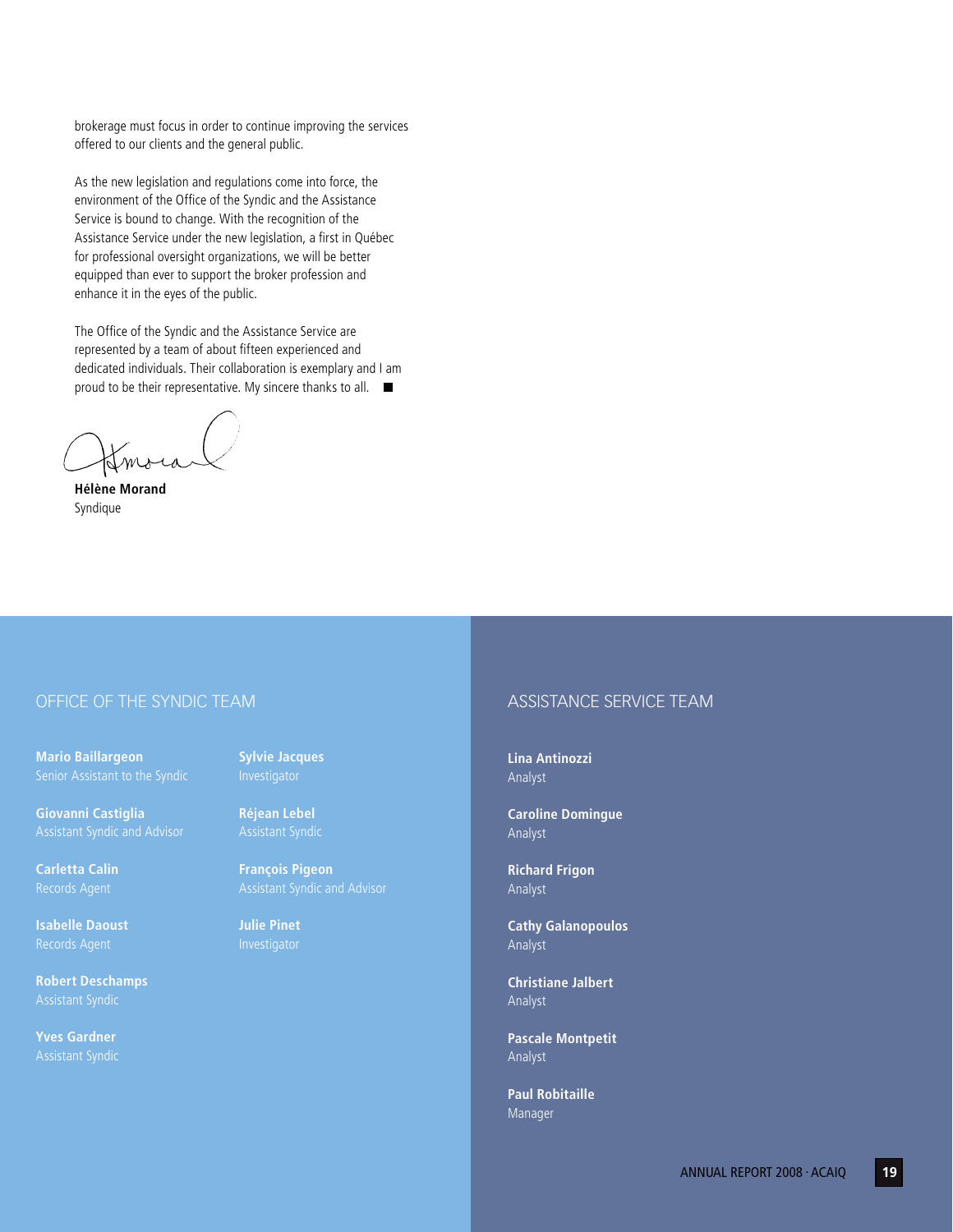### Make-up of the DISCIPLINE Committee

For the year 2008, the Discipline Committee of the Association des courtiers et agents immobiliers du Québec was made up of the following members.

### Members

Albert, Darlene Ariëns, Imelda Barrette, Renée Beauregard, Pierre Belley, Louise Bissonnette, Suzanne Bolduc, Daniel Bolduc, Danielle Bureau, Denis Cayer, Louis Charron, Claude Cholette, Ginette Chopra, Raman Ciocca, Salvatore Corbeil, Jean-Marc Couturier, Roger Daoust, Robert De Langavant, Laura-Nancy Dufresne, Yvan Dufresne, Yves Dupras, Marie-Andrée Fecteau, Luce Forlini, Nancy Gagnon, Antoine Gagnon, Micheline Gagnon, Normand Gaspard, Jean-Pierre Gaulin, Patricia Giroux Laveau, Lana Goulet, Christian Hardacker, Lois Havard Grisé, Suzanne Jacques, Sylvie Jones, Stewart Lamirande, Mario Langelier, Michèle Larouche, Céline Lavigne, Danielle Lecompte, Éloi Léger, Éric

Lemaire, Frantz Leroux, Robert Liboiron, Michel Longo, Vito Mailloux, Luc Mammarella, Domenico Marchand, Denyse Merrien, Thierry Morrow, René Paquette, Brigitte Paquette, Rolland G. Paquin, Michel Racine, Normand Roy, Louise Ruiz, Carlos Rzik, Abdelaziz Stathakis, Georgios Tassone, Vittoria Thibault, Renaud Thibault, Sylvain Villiet, François

### **Secretary**

Chantal Peltier

### Chairman

Me Patrick Choquette

### Substitute Chairman

Me Gilles Duchesne

### CLERK STAFF

#### **Chabha Amirèche**

Disciplinary Records Agent / Court Clerk

#### **Catherine Lalonde**

Disciplinary Records Agent / Court Clerk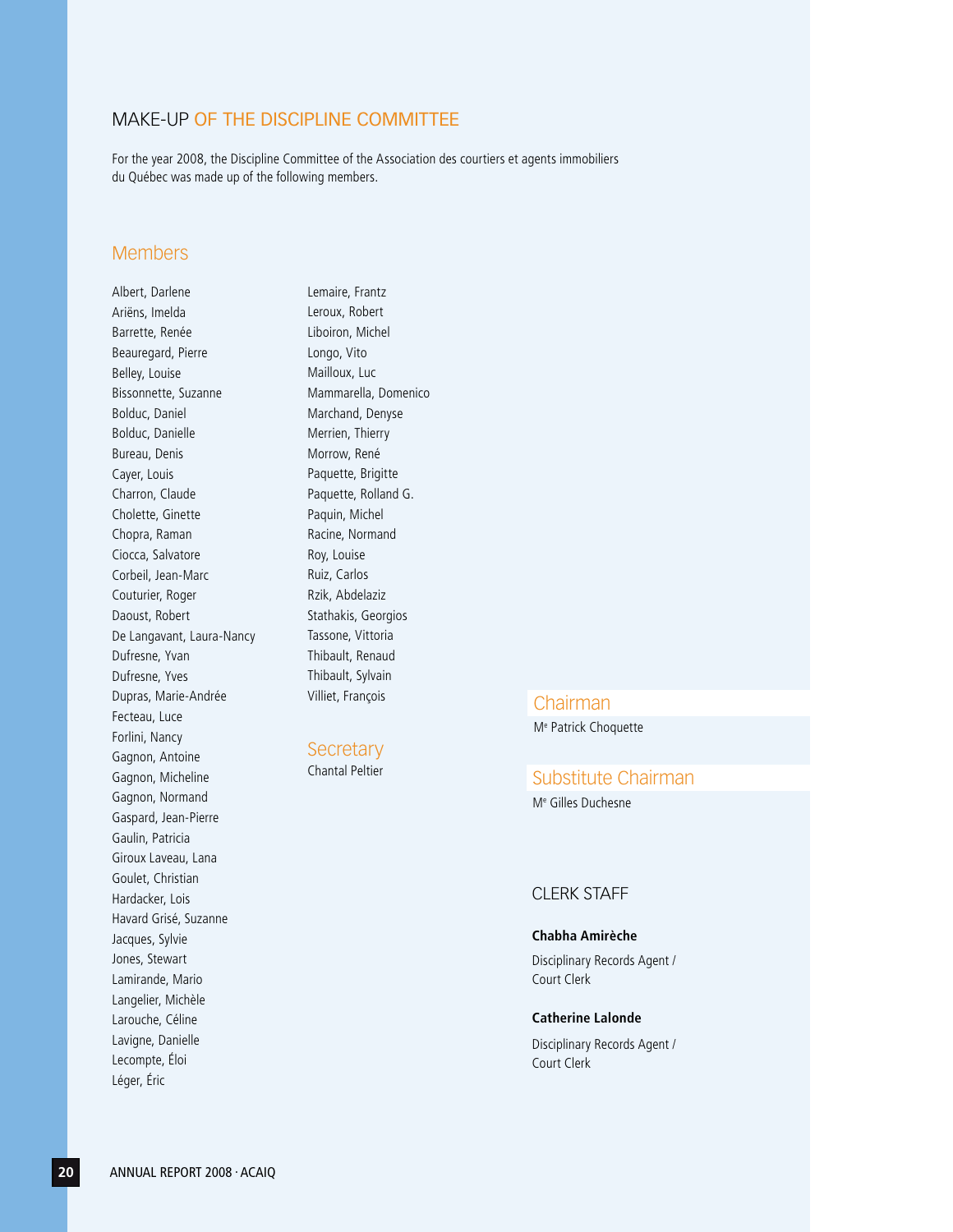

**Me Patrick Choquette** Chairman of the Discipline Committee

# Report from the Discipline Committee

*The Discipline Committee reviews all complaints made against members of the Association des courtiers et agents immobiliers for violations to the provisions of the Real Estate Brokerage Act and the Regulations thereunder.*

**Millillilli** 

*The Discipline Committee is constituted pursuant to the Act. It is fully autonomous and independent from the Association's Board of Directors and staff.*

> Each complaint is reviewed by a committee comprised of two members of the profession and a chairman or substitute chairman. The two members of the profession who sit on the Committee are selected from a group of real estate brokers and agents appointed to the Discipline Committee by the Board of Directors of the Association for a three-year term. The Board also appoints the Committee's secretary. The chairman and the substitute chairman are lawyers appointed by the government.

The Discipline Committee is governed primarily by the provisions of the Professional Code. Some Committee decisions may be appealed before the Court of Québec.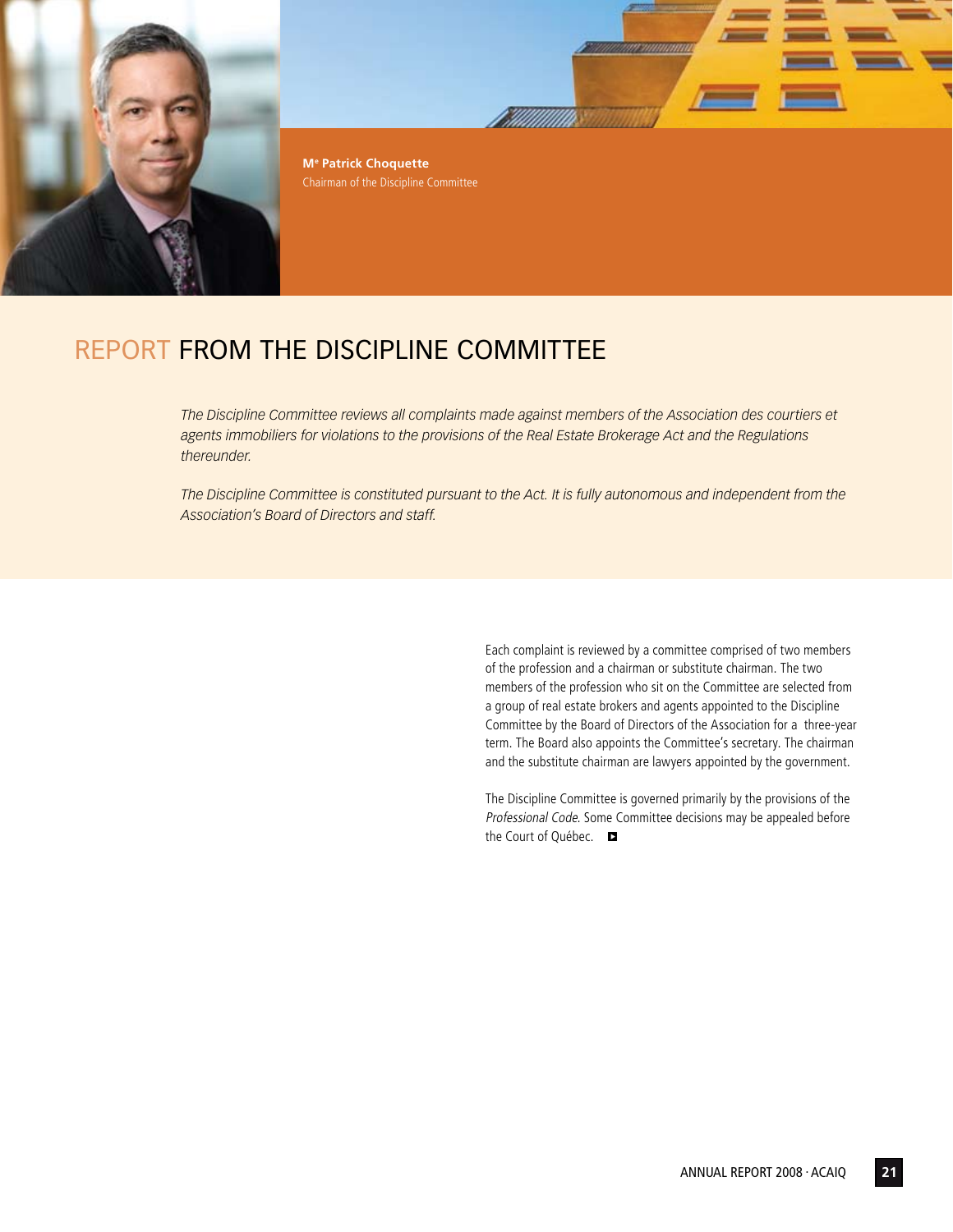## Discipline Committee complaints, hearings and decisions (Tables I and II)

(January 1 to December 31, 2008)

Generally speaking, the complaints handled by the Discipline Committee are related to major offences. Minor or technical offences are usually resolved by the Association's Assistance Service without the need for investigation by the Office of the Syndic. As of December 31, 2008, the Office of the Syndic of the Association had brought 87 complaints before the Discipline Committee.

The Committee held 15 hearings on temporary revocation, 64 hearings on guilt (including motion hearings) and 72 hearings on penalties (including hearings on guilt / penalties). Adjournments were granted 48 times.

The Committee rendered 3 decisions on temporary revocation, 43 decisions on guilt, 39 decisions on penalties, 25 decisions on both guilt and penalties following a guilty plea, and 2 non-guilty decisions. At year's close, 8 decisions on guilt and 15 decisions on penalties were under deliberation.

## Penalties (Tables III and IV)

The Discipline Committee may impose penalties that range from a reprimand to a temporary or permanent revocation of the right to carry out the profession. It may also impose fines between \$600 and \$6,000 per accusation count. The amount of these fines will increase substantially for offences which occurred after December 4, 2007. Penalties are determined by the Committee based on the seriousness of the offence and the circumstances in which it was committed, and with a view to protecting the public.

### TABI F I

### **Number of cases**

|                                            | 2008           | 2007 |
|--------------------------------------------|----------------|------|
| Current as at January 1                    | 102            | 92   |
| Filed during the period                    | 87             | 98   |
|                                            | 189            | 190  |
| Less                                       |                |      |
| Decisions rendered on penalties            | 64             | 81   |
| Acquittals                                 | $\overline{2}$ | 5    |
| Withdrawals/terminations<br>of proceedings | $\Omega$       | C    |
| Cases pending as at<br>December 31         | 123            | 102  |

#### Table II

#### **Hearings – Postponements – Decisions**

|                                               | 2008           | 2007           |
|-----------------------------------------------|----------------|----------------|
| <b>Hearings held</b>                          |                |                |
| On temporary revocation                       | 15             | 7              |
| On guilt                                      | 64             | 71             |
| On penalties                                  | 72             | 65             |
| <b>Postponements granted</b>                  |                |                |
| Before the hearing                            | 48             | 52             |
| <b>Decisions</b>                              |                |                |
| Under deliberation on temporary<br>revocation | $\overline{0}$ | $\Omega$       |
| Under deliberation on guilt                   | 8              | 11             |
| Under deliberation on penalties               | 15             | 5              |
| Rendered on temporary revocation              | 3              | $\mathfrak{D}$ |
| Rendered on guilt                             | 43             | 45             |
| Rendered on penalties                         | 39             | 36             |
| Rendered on guilty plea                       | 25             | 45             |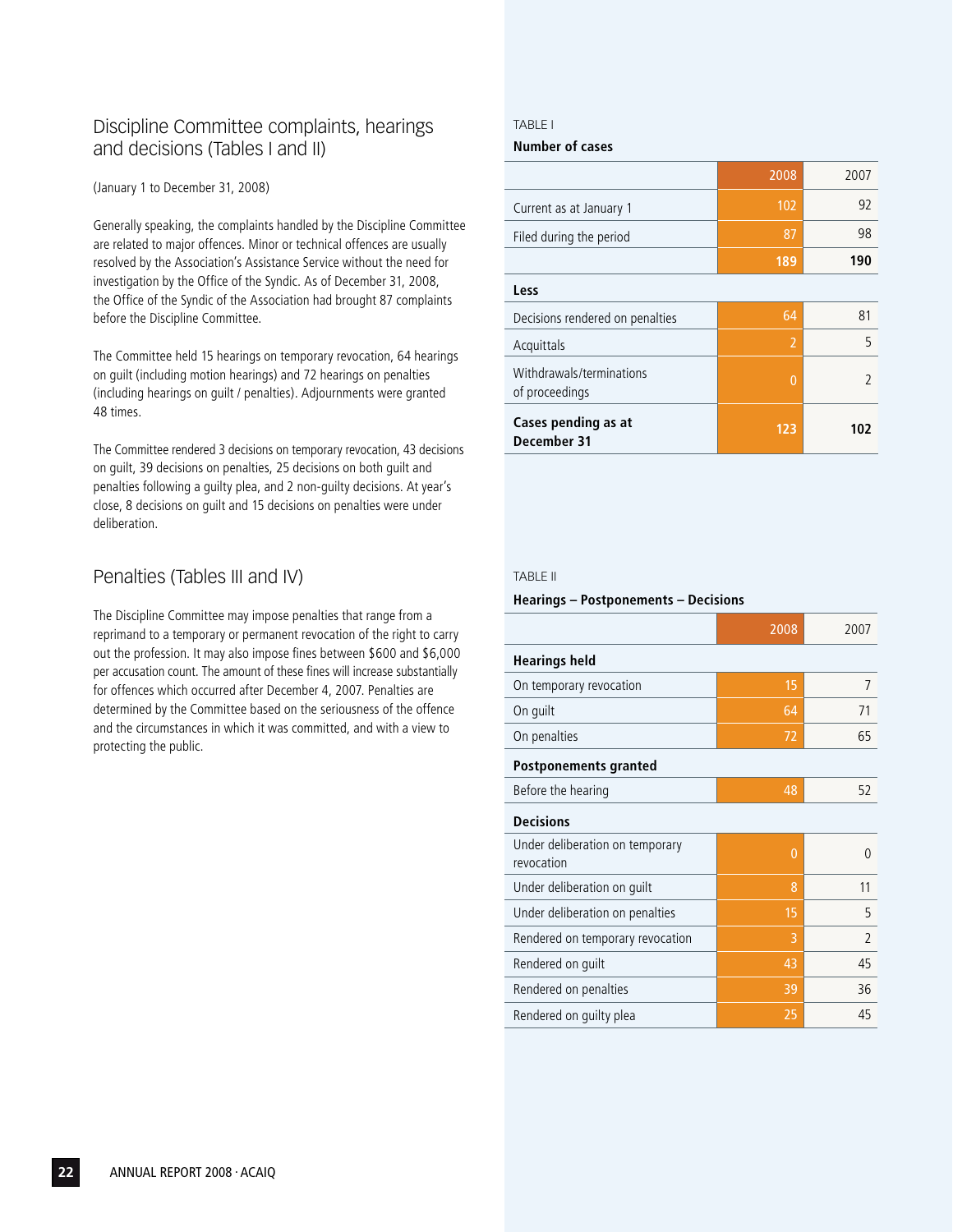The Committee issued 19 reprimands and imposed 45 fines totalling \$141,400. In general, the payment of costs is ordered each time a guilty decision is rendered. In addition, there were 17 cases where the Committee recommended that the Board of Directors require a member to take courses and pass the corresponding exams. In six cases, it recommended that the member attend a continuing education course, in seven cases, it ordered restrictions on the right to practice and, in three others cases, it issued other types of orders. There were also 40 cases of certificate suspension / cancellation for periods ranging from 15 days to permanent revocation.

In 2008, a total of 33 notices of suspension issued by the Committee were published in newspapers, and 3 notices were published in Info ACAIQ and on the Association's website only.

### Nature of charges

The accusations brought before the Discipline Committee dealt with violations to the Rules of Professional Ethics of the ACAIQ, the By-law of the ACAIQ, the Regulation respecting the application of the Real Estate Brokerage Act or the Real Estate Brokerage Act itself. It should be noted that a charge may be brought under more than one section of the Act or regulations.

I thank the staff of the Clerk's office, all the members of the Committee, and especially the substitute chairman, Me Gilles Duchesne, for their great availability and their exceptional contribution to the work of the Discipline Committee.

ista *bug<del>udt</del>* 

**Patrick Choquette** Chairman of the Discipline Committee

#### Table III

#### **Penalties**

|                                   | 2008 | 2007 |  |
|-----------------------------------|------|------|--|
| <b>Penalties ordered</b>          |      |      |  |
| Reprimands                        | 19   | 19   |  |
| Fines                             | 45   | 57   |  |
| Mandatory courses                 | 17   | 20   |  |
| Restrictions on right to practice | 7    | 6    |  |
| Revocations/suspensions *         | 40   | 45   |  |
| Continuing education              | 6    | 28   |  |
| Other orders                      | 3    |      |  |

\* Suspensions ordered by the Discipline Committee are sometimes accompanied by a fine. In addition, the Committee may suspend a defendant's certificate on several counts of the same complaint.

#### Table IV

#### **Fines and publications**

|                  | 2008 | 2007                  |
|------------------|------|-----------------------|
| <b>Penalties</b> |      |                       |
| Total fines      |      | $$141,400$ $$176,800$ |

#### **Publications in newspapers**

(In accordance with section 137 of the Real Estate Brokerage Act)

| Suspensions/revocations |  |
|-------------------------|--|
|                         |  |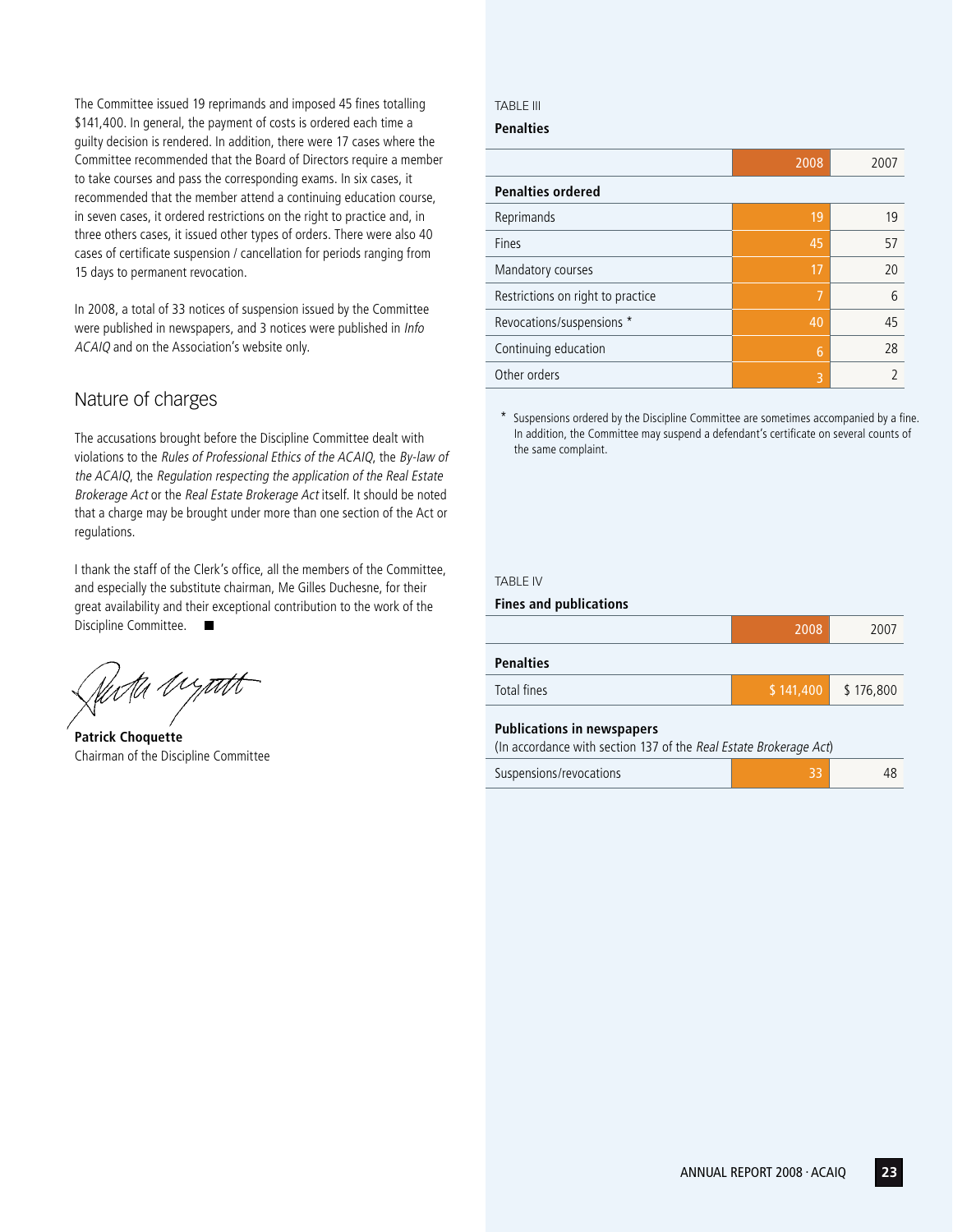### Members OF THE PROFESSIONAL INSPECTION Committee

The members of the Professional Inspection Committee are appointed by the Association's Board of Directors. The members of the Committee for the year 2008 were:

### Chairman

Raymond Desbiens

#### Members

Laurent Bennarous Nathalie Clément Pierre Martel Marc-André Pilon

### Committee Secretary

Claudie Tremblay Vice-President Professional Inspection and Certification

### Substitute Secretary

Francine Boucher Director Professional Inspection

### PROFESSIONAL INSPECTION DEPARTMENT TEAM

| Doreen Carrière              | <b>Johanne Langlois</b> |
|------------------------------|-------------------------|
| Agent                        | Agent                   |
| Louise Dessureault           | Serge Legault           |
| Inspector                    | Inspector               |
| Karyne Dubreuil              | Marie Thérèse Lessard   |
| Assistant                    | Inspector               |
| Rim Hadjem                   | <b>Diane Martineau</b>  |
| Administrative Assistant     | Inspector               |
| Patrick Hiriart<br>Inspector |                         |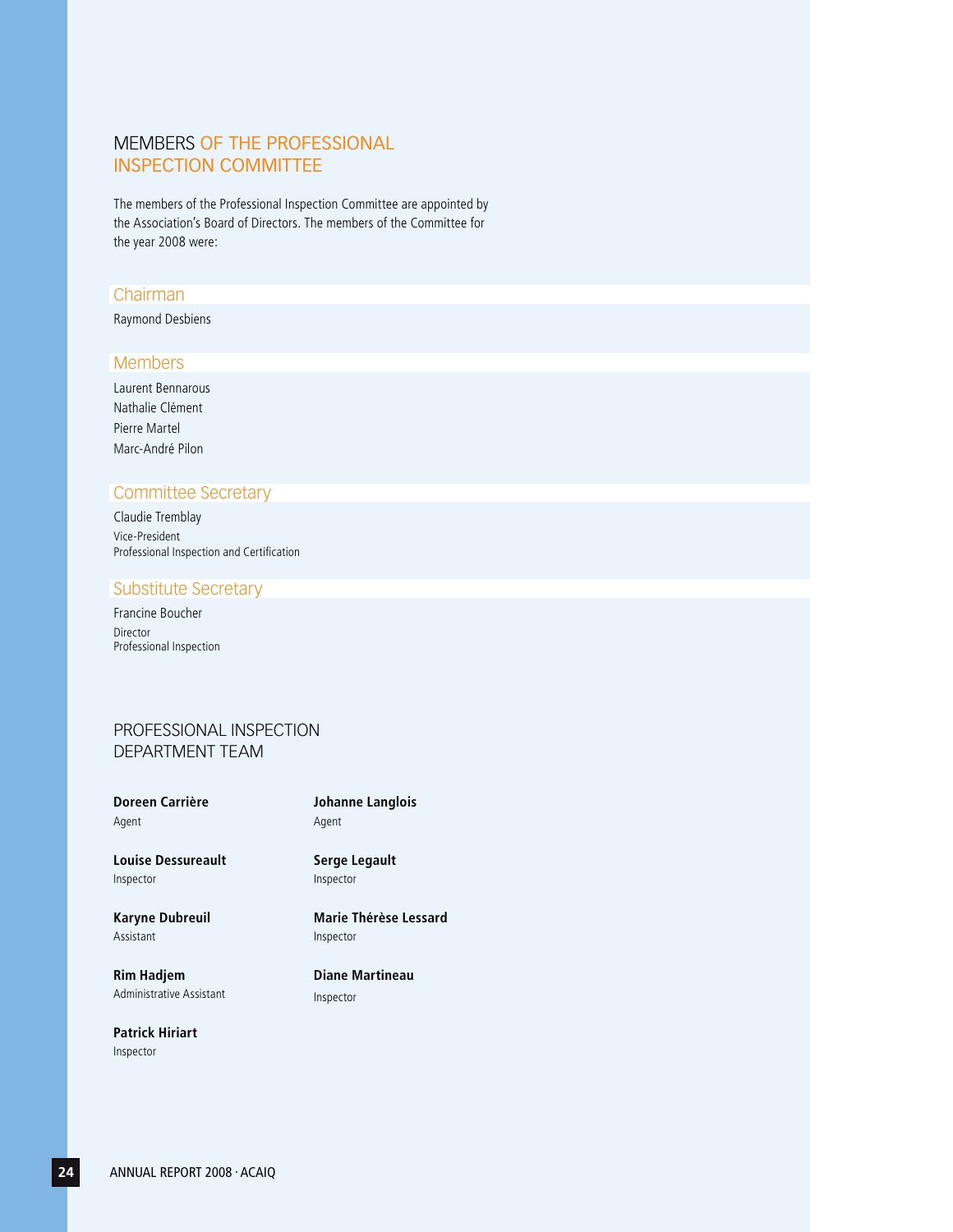

**Raymond Desbiens** Chairman of the Professional Inspection Committee

*" Taking the different fields of brokerage practice fully into account "*

# Report from the Professional Inspection Committee

*Professional inspection is a preventive activity. It exists to ensure a constant improvement in the management of brokerage firms and offices and the work methods and professional actions of real estate brokers and agents. It is the approach favoured by the Committee, and it guides all the activities and actions of the Professional Inspection Department and its staff, which you will find outlined in this annual report.*

### Residential, commercial and mortgage brokerage

Real estate brokers, whether they work in residential, commercial or mortgage brokerage, are now inspected at the same frequency. This objective, which the Committee had set three years ago, has now been fully achieved. To do so, we developed inspection protocols for each of these fields of practice and implemented processes by which all brokers, on an alternate-year cycle, either receive the visit of an inspector or perform a self-inspection using a mandatory questionnaire. Added to this is the online self-evaluation which must be completed once a year.

Thus 315 residential brokers, 92 commercial brokers and 36 brokers working in mortgage brokerage or other fields were visited by an inspector in the course of the past year. This represents an increase of 81 visits over last year. To these were added some 406 self-inspections, using an extensive questionnaire touching on all aspects of the management of a brokerage office: advertising, contracts and transactions, records, conflicts of interest and disclosures, including in the area of referrals. The questionnaire also covers trust accounts, document management and confidentiality.  $\Box$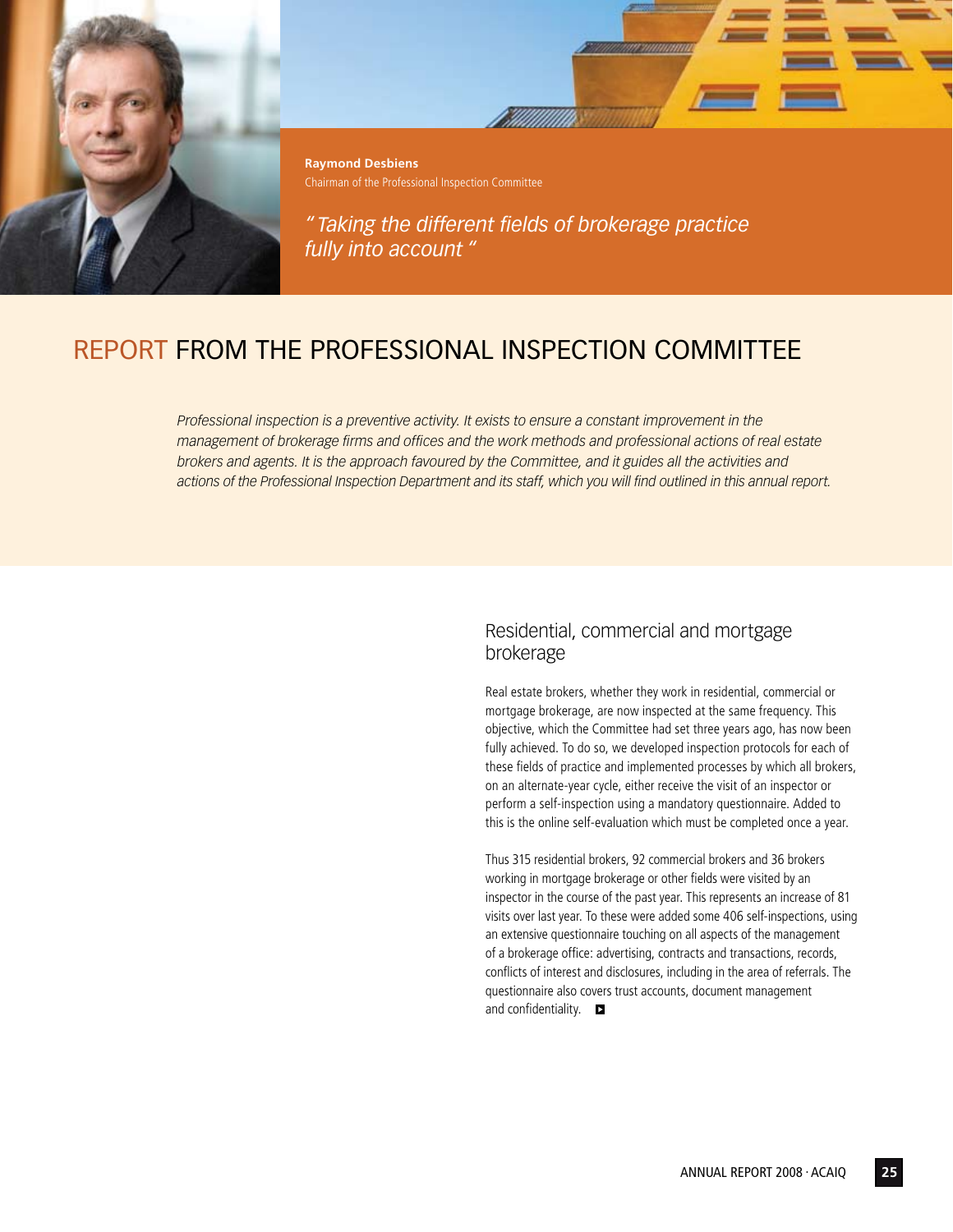Online inspections, which take the form of an abridged questionnaire, were completed by 1,244 brokers in 2008. Of this number, only one broker did not fill out his self-inspection completely. In such cases, the Committee is notified and, if the situation cannot be sorted out, it is referred to the Association's syndic.

The recommendations made following these inspections deal mainly with failure to collect deposits and unauthorized compensation sharing. Incomplete records remain the subject of recommendations, but this has now become the exception rather than the norm it was several years ago. There has been enormous progress in this area.

### Trust accounts

Among the brokers inspected this year, 195 had a trust account. These accounts are usually very well managed. However, there are always situations where those responsible are not clear on the accounting rules or the regulations. The education activity developed and offered by the Association on managing trust accounts allows us to help correct these flaws. We gave six such sessions in 2008, with 56 brokers and assistants benefiting from the training.

Unfortunately, inspections also uncovered a few cases of embezzlement or premature withdrawal of sums held in trust. These serious offences were immediately referred to the syndic's attention.

In total 376 brokers have a trust account, a slight decrease over last year.

### Start-up sessions

New chartered real estate broker certificate holders are invited to attend a start-up session. This consists in a half-day training session that also serves as an initial inspection. It is used to review the responsibilities of the representative and the manager of an establishment and the various issues concerning agent supervision and conflict and dispute management. The keeping of records and registers is also reviewed. In all, 153 brokers attended these sessions in 2008, about 20 more than last year.

# Conflicts of interest and notices of disclosure

Under the Real Estate Brokerage Act, a real estate or agent must send the Association a notice of disclosure when he is a direct or indirect party to transaction. We examined 2,833 such notices, 48.5% of which related to a purchase, and 51.5% to a sale. Direct conflicts of interest were involved in 55% of the cases disclosed, and indirect conflicts in the other 45%.

As we know, the objective of the Professional Inspection Committee is to make sure that a notice of disclosure is completed before the broker or agent enters into an agreement with a client, therefore before the signing of a promise to purchase or sell. The Committee also aims to ensure that brokers and agents collaborate fully in order to get these notices to the buyers and sellers concerned. Significant progress has been made on this front, but we must pursue our information and awareness-raising efforts.

# The many facets of continuing education

In addition to the start-up sessions for brokers and the training on trust accounts, we held around ten mandatory sessions with brokers and their agents following an inspection. These meetings, which take the form of a conference, allow us to present any points or discrepancies noted in the course of the inspection as well as the corrective action that must be taken to ensure that the practices conform to the regulations. A total of 453 agents benefited from these sessions. We also provide assistance to the administrative staff responsible for the keeping of records and registers in brokerage offices by holding training sessions for them on this topic. There were 9 such sessions, with a total of 123 brokers and assistants attending.

### The new Real Estate Brokerage Act and the **Regulations**

The Professional Inspection Committee and the Inspection Department staff helped prepare some of the components of the Regulations that will accompany the new Act when it comes into force. This contribution took into account the need for maximum flexibility and adaptability to the various fields of real estate brokerage when it comes to records and registers. The nature of the transactions, the documents used and the practices are not all the same for residential, commercial and mortgage brokerage. The new regulations will need to be adapted and will have to take full advantage of the possibilities offered by electronic document management. The current regulations sometimes hampered these efforts, but that shouldn't happen with the new framework.

With the coming into force of the new Real Estate Brokerage Act, the Professional Inspection Committee will be in a position to verify the professional skills of brokers. It will also have the authority to ask brokers to improve their professional practices, including by requiring them to attend training in order to remedy some of the weaknesses observed. With 15 years of activities and experience and given the various processes already in place, the Committee is well prepared to discharge its new obligations.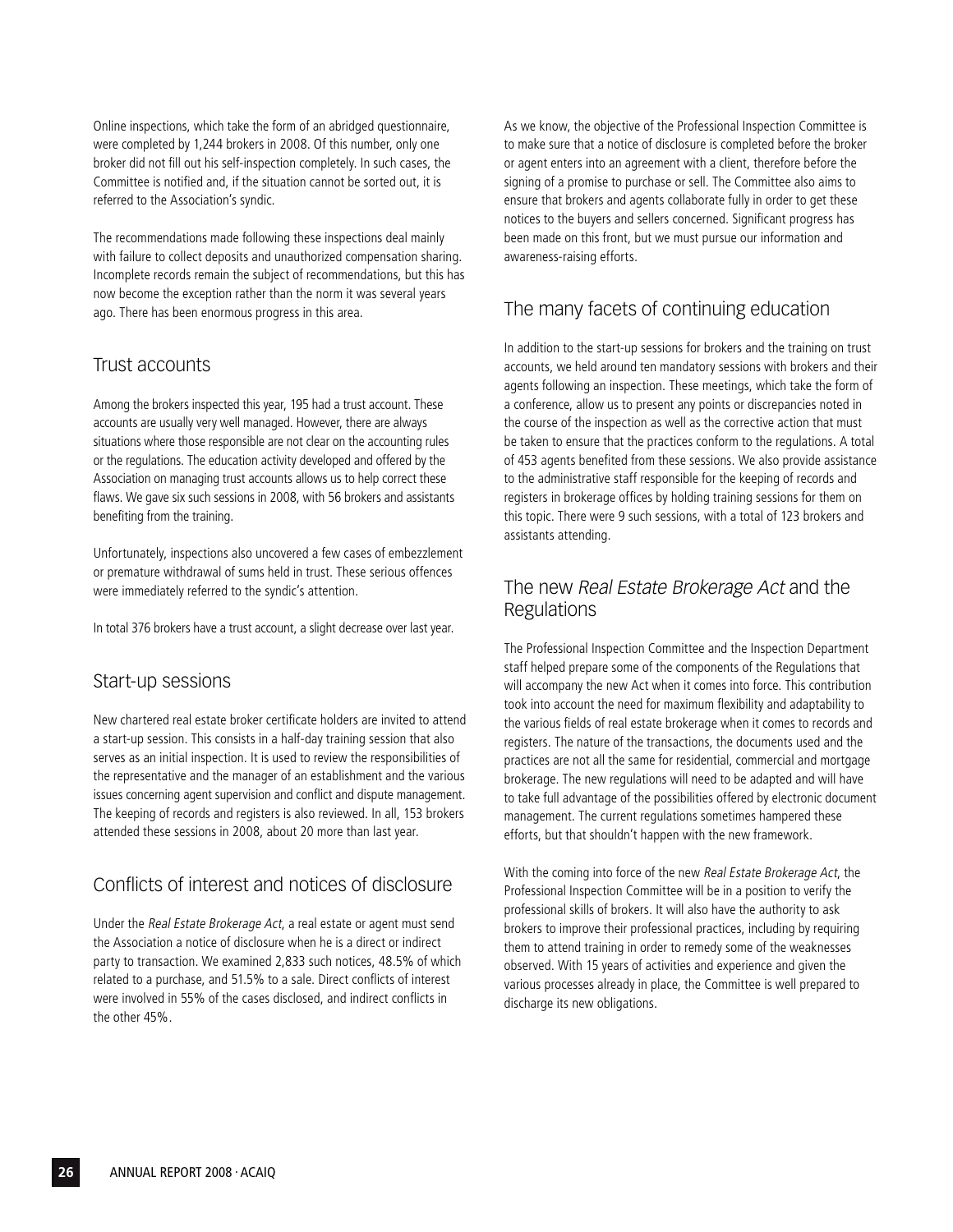#### STATISTICS 2008

| <b>Broker inspections</b>                                                    | 2008  | 2007  |
|------------------------------------------------------------------------------|-------|-------|
| Commercial                                                                   | 92    | 77    |
| Mortgage                                                                     | 16    | 40    |
| Residential                                                                  | 315   | 234   |
| Other (inactive)                                                             | 20    | 11    |
| Start-ups                                                                    | 153   | 132   |
| Self-inspection - Long-form questionnaire (first year)                       | 406   |       |
| <b>Total</b>                                                                 | 1,002 | 494   |
| Agent reports                                                                | 1     | 20    |
|                                                                              |       |       |
| <b>Broker self-inspection - online</b> (Long and short forms)                | 1,650 | 1,618 |
|                                                                              |       |       |
| Total number of brokers who have a trust account                             |       |       |
| As of the end of December of each year                                       | 376   | 389   |
| Brokers with a trust account inspected in the course of the year             | 195   | 113   |
|                                                                              |       |       |
| Receipt and review of notices of disclosure                                  |       |       |
| As of the end of December of each year                                       | 2,829 | 2,727 |
| Referred to Assistance Service                                               | 5     | 8     |
| Information letters related to notices of disclosure                         | 605   | 670   |
| <b>Commitments</b>                                                           |       |       |
| Attending a training session or complying with various regulatory provisions | 51    | 26    |

## Satisfied brokers and agents

Mindful of the quality of the services it offers to real estate brokers and agents, the Inspection Committee asks brokers who have undergone an inspection to complete an appreciation questionnaire. The responses contained in the 187 questionnaires that were returned are very positive and confirm that the principle of assistance and prevention put forward is favourably received. The responses also help us understand emerging needs, review our methods and improve our services on an ongoing basis.

In ending, I would like to thank, on behalf of the Committee, the entire staff of the Professional Inspection Department. As the activity data indicates, the workload is heavy and the challenges are many. This team has taken everything in stride and has consistently supported the

Committee in its thought process and directions. I also extend my sincere thanks to the members of the Committee, whose availability and cooperation were a great asset to the profession.

**Raymond Desbiens** Chairman of the Professional Inspection Committee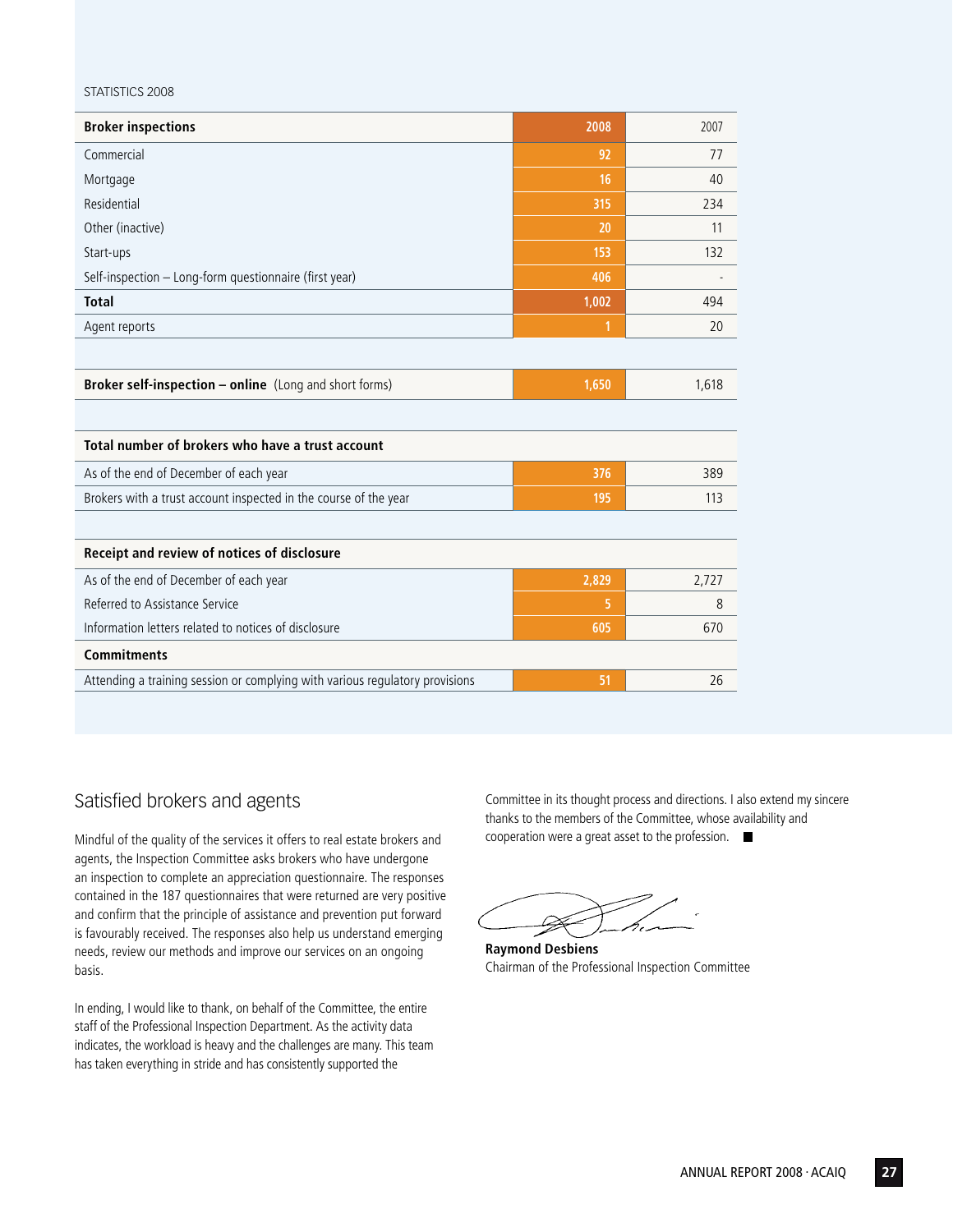## MEMBERS OF THE DECISION COMMITTEE ON CRIMINAL OFFENCES

### Chairman

Léo Lapalme

#### Members

Paul H. Chrétien Yvon Cousineau

#### Resource person

Jean-François Savoie Vice President Legal Affairs

### **Secretary**

Isabelle Charlebois Lawyer Civil and Penal Affairs

#### Applications for certificate issuance and review of criminal offences

|                        | 2008 | 2007 |  |
|------------------------|------|------|--|
| Applications submitted |      |      |  |
| Applications refused   |      |      |  |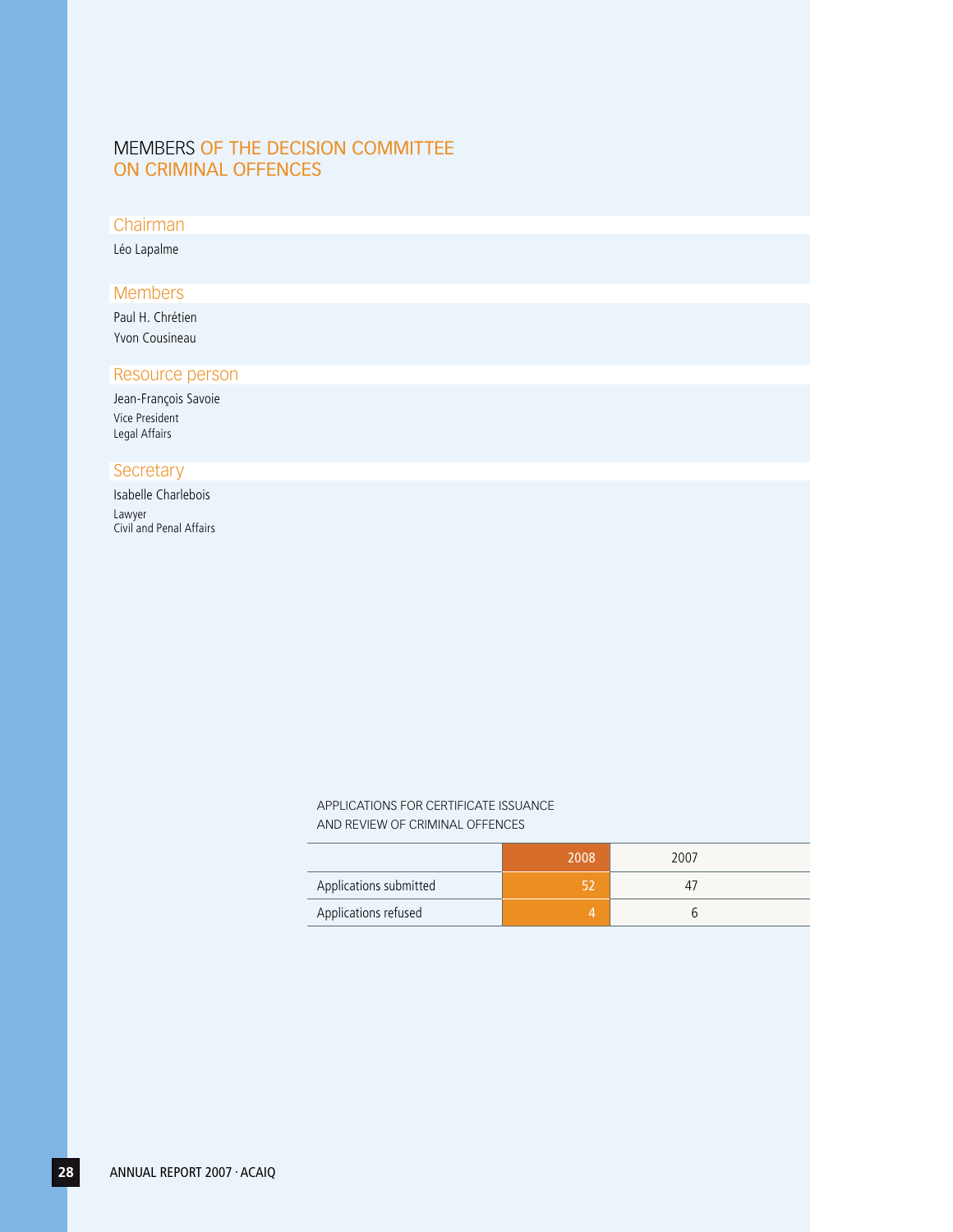

**Léo La Palme** Chairman of the Decision Committee on Criminal Offences

*" Some situations are incompatible with the practice of our profession. "*

# Report of the Decision Committee on Criminal Offences

*Under our current regulations, a person who applies for a certificate must not, in the five years prior to the application, have pleaded guilty to or been found guilty by a court of a criminal offence having a link with the activity of real estate broker or agent. Anyone with a criminal record must disclose this fact to the Association when applying for a certificate. In any case, the Association routinely verifies this information.*

*The role of the Committee is to determine if there is indeed a link between an offence and the professional activities or a broker or agent. The Committee may require any information or documents it needs to make an enlightened decision, and applicants*  have an opportunity to be heard and present their observations on the existence or absence of such a link. Each case is *different and the Committee takes this rigorously into account.* 

During the year 2008, the Committee met 9 times and examined 52 applications. Twenty-three individuals appeared before the Committee to present their observations. The presence of a link was established in only four cases, leading to the individual's application being rejected by the Association.

Criminal offences for which the Committee determined the existence of a link with the activity of real estate broker or agent related to the trafficking, possession and production of drugs such as marijuana and cocaine, or to plotting to traffic such substances. In these cases, the Association refused to issue a certificate.

### New legislation

In the course of the year, the Committee was also called upon to comment on the sections of the new Act that have a direct impact on its role. Significant changes are being made since the cases where the new Organisme d'autoréglementation du courtage immobilier du Québec will be able to refuse to issue a licence will no longer be limited to criminal offences. In future the Organization will be authorized to refuse issuance of a licence or to impose restrictions or conditions thereon in cases involving bankruptcy and protective supervision of a person of full age

(guardianship, curatorship). As well, from now on penal offences will be reviewed in addition to criminal offences. Finally, the Organization will also be able to review cases in which a holder has had his licence suspended, revoked or made subject to restrictions or conditions by the Discipline Committee or a body in Québec or in another province or state responsible for overseeing and monitoring real estate brokerage.

I have had the privilege of chairing this Committee for the past three years. The other two members are Yvon Cousineau and Paul H. Chrétien. We are assisted in the clerical and legal aspects of our work by the Association's staff. I thank these individuals for their availability and the care with which they have handled each of the cases submitted to us.

**Léo La Palme** Chairman of the Decision Committee on Criminal Offences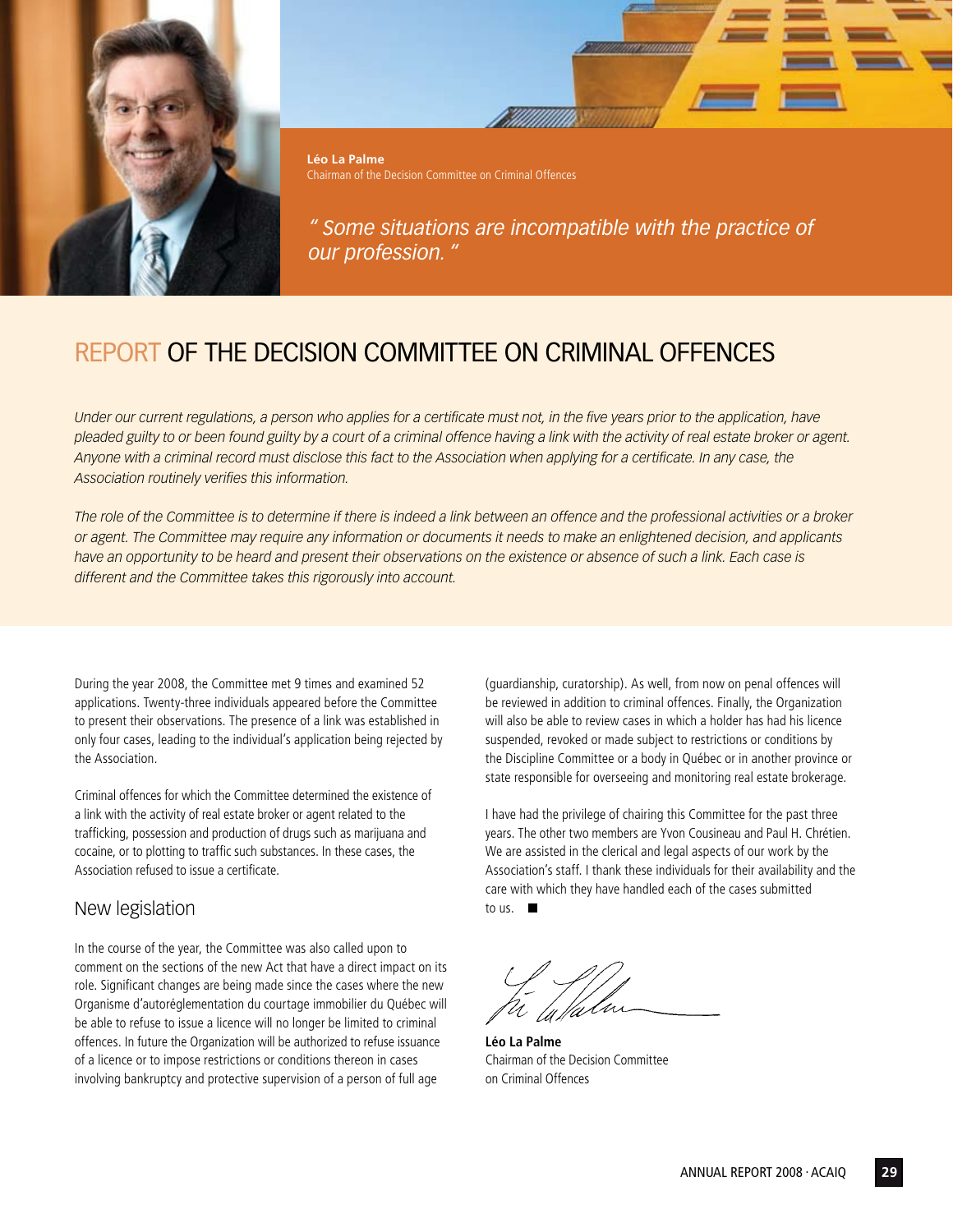### MEMBERS OF THE VERIFICATION AND FINANCE COMMITTEE

#### Chairman

Daniel pelchat

### Members

Robert Aubin Richard Dion Robert Nadeau Christiane St-Jean

### Resource persons

Claude Barsalou Executive Vice President

Nadine Corbeil Manager Accounting and Finance

Vo-Long Truong Vice President Administration and Finance

### Revenues 2008 : \$13,780,568



Expenses 2008 : \$13,365,088

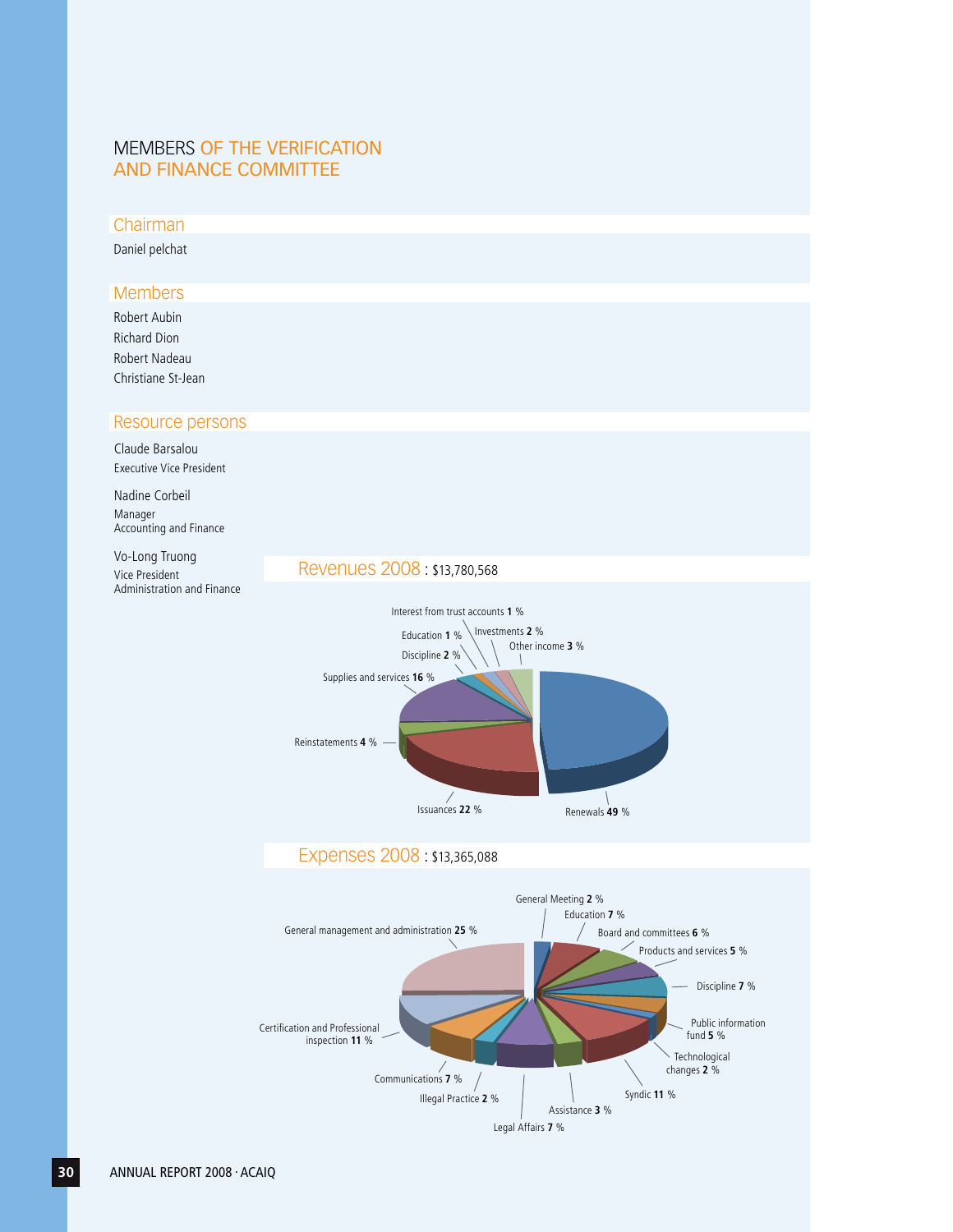

**Daniel Pelchat** Chairman of the Verification and Finance Committee

*" Controls and sound management – Challenges and imagination "*

# Treasurer's Report

*In 2008, our revenues were \$12,631,768 compared to \$11,585,801 the previous year. With expenses totalling \$12,216,288, we ended the year with a \$415,480 surplus, which will be added to the Association's net assets.*

*The increase in revenue is explained by the record number of renewals at the beginning of 2008, a total of 16,328 real estate brokers and agents. As the President and Chief Executive Officer indicated in his report, this number was exceeded again at the beginning of 2009. It should also be noted that revenues from the issuance of certificates increased, which had not been the case since 2005. The Association issued 4,471 certificates in 2008. Thus the number of newcomers to the profession increased significantly after remaining constant for the last few years, there again representing a historic record.* 

> Our other revenues remained relatively stable. Revenues from the sale of forms, manuals or training courses increased, but our revenues from investments and trust account interest decreased in equal parts.

Our expenses also experienced a sizeable jump, particularly salaries and payroll taxes as well as office and occupancy expenses. These hikes are a direct result of the increase in our membership and the record highs achieved in almost every sector where we offer services. Naturally, this level of demand requires significant additional resources, including human resources. Discipline costs increased, together with training expenses and meeting and travel allocations, this last item being directly linked to the drafting of the new Regulations.  $\Box$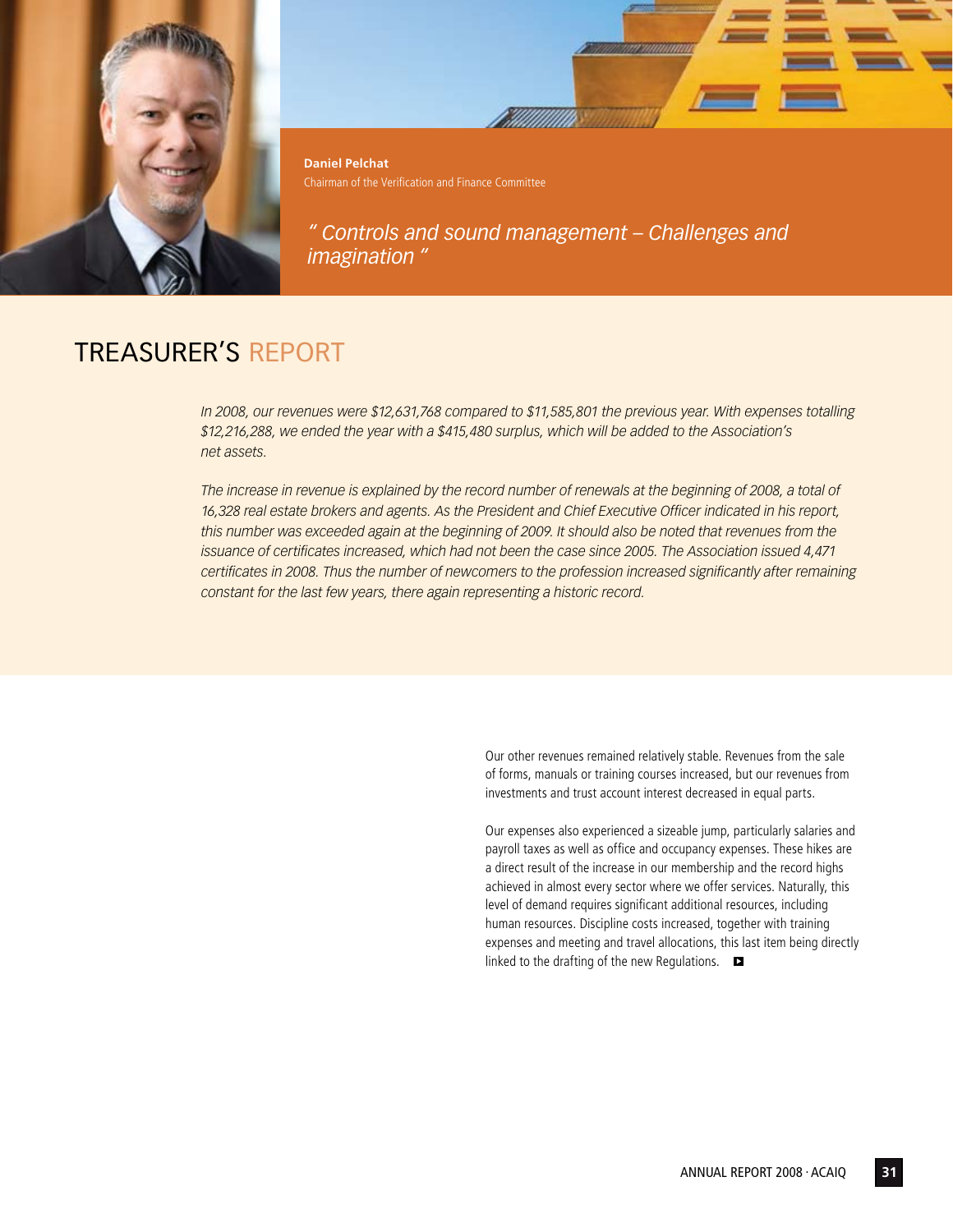The Association's net assets now total \$4,329,940, a record high in our organization's history. The timing is optimal while we now have to reinvest in the organization and the profession. The conversion of our management and computer systems for the application of the new regulatory provisions, training reform, the development of new examinations and professional practices guides, as well as the relocation and refitting of our offices will entail major expenses well above our normal business expenses. We will be in a position to face this challenge.

One of the priorities of the Verification and Finance Committee in the past year was to review the organization's funding structure. The studies commissioned from independent firms identified the issue of insufficient funding, offset by the massive arrival of new members and constant movements by agents from one firm to another. We proposed a model that takes the new regulatory parameters into account and is better adapted to a professional body. Although it will cost more to be issued a broker's licence in future, the overhaul that has started to take place in our professional environment will lead to a general reduction in the cost for the profession as a whole of maintaining sufficient numbers to meet the real estate needs of the public competently.

In ending, I would like to extend my sincere thanks to the members of the Verification and Finance Committee and the Association staff responsible for the organization's financial management and controls. Their role goes well beyond the figures. The cooperation and contributions of these individuals greatly facilitated my job as Treasurer and Chairman of the Verification and Finance Committee.

**Daniel Pelchat** Chairman of the Verification and Finance Committee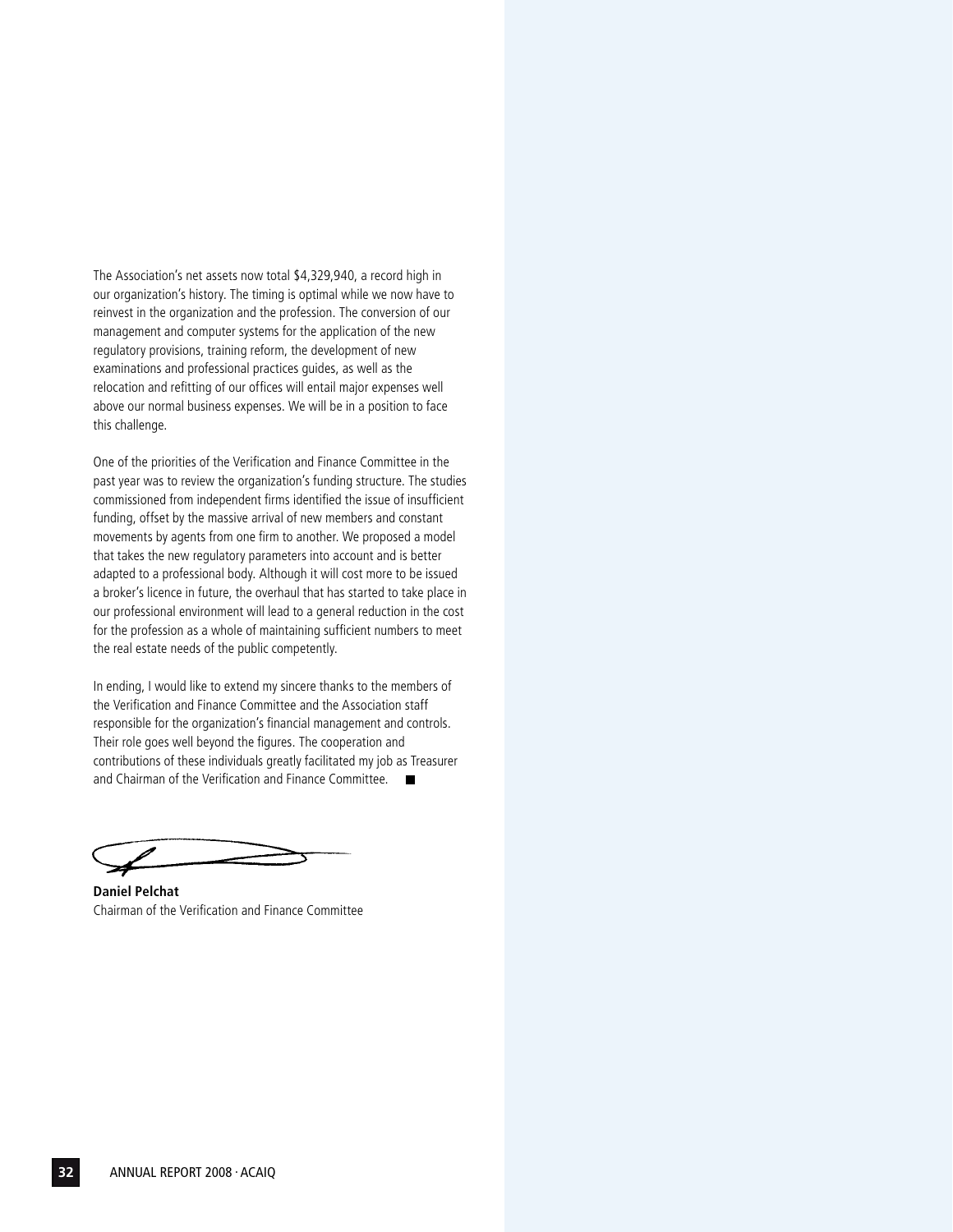# AUDITORS' REPORT

WWWW.

# **HAREL DROUIN - PKF**

*To the members of Association des courtiers et agents immobiliers du Québec*

*We have audited the balance sheet of ASSOCIATION DES COURTIERS ET AGENTS IMMOBILIERS DU QUÉBEC as at December 31, 2008 and the statements of income and of changes in net assets for the year then ended. These financial statements are the responsibility of the Association's management. Our responsibility is to express an opinion on these financial statements based on our audit.*

*We conducted our audit in accordance with Canadian generally accepted auditing standards. Those standards require that we plan and perform an audit to obtain reasonable assurance whether the financial statements are free of material misstatement. An audit includes examining, on a test basis, evidence supporting the amounts and disclosures in the financial statements. An audit also includes assessing the accounting principles used and significant estimates made by management, as well as evaluating the overall financial statement presentation.*

*In our opinion, these financial statements present fairly, in all material respects, the financial position of the Association as at December 31, 2008 and the results of its ope*rations and its cash flows for the year then ended in accordance with Canadian generally *accepted accounting principles.*

Darel Droin - PKF

Montréal, February 11, 2009

<sup>1</sup> CA auditor permit No. 20148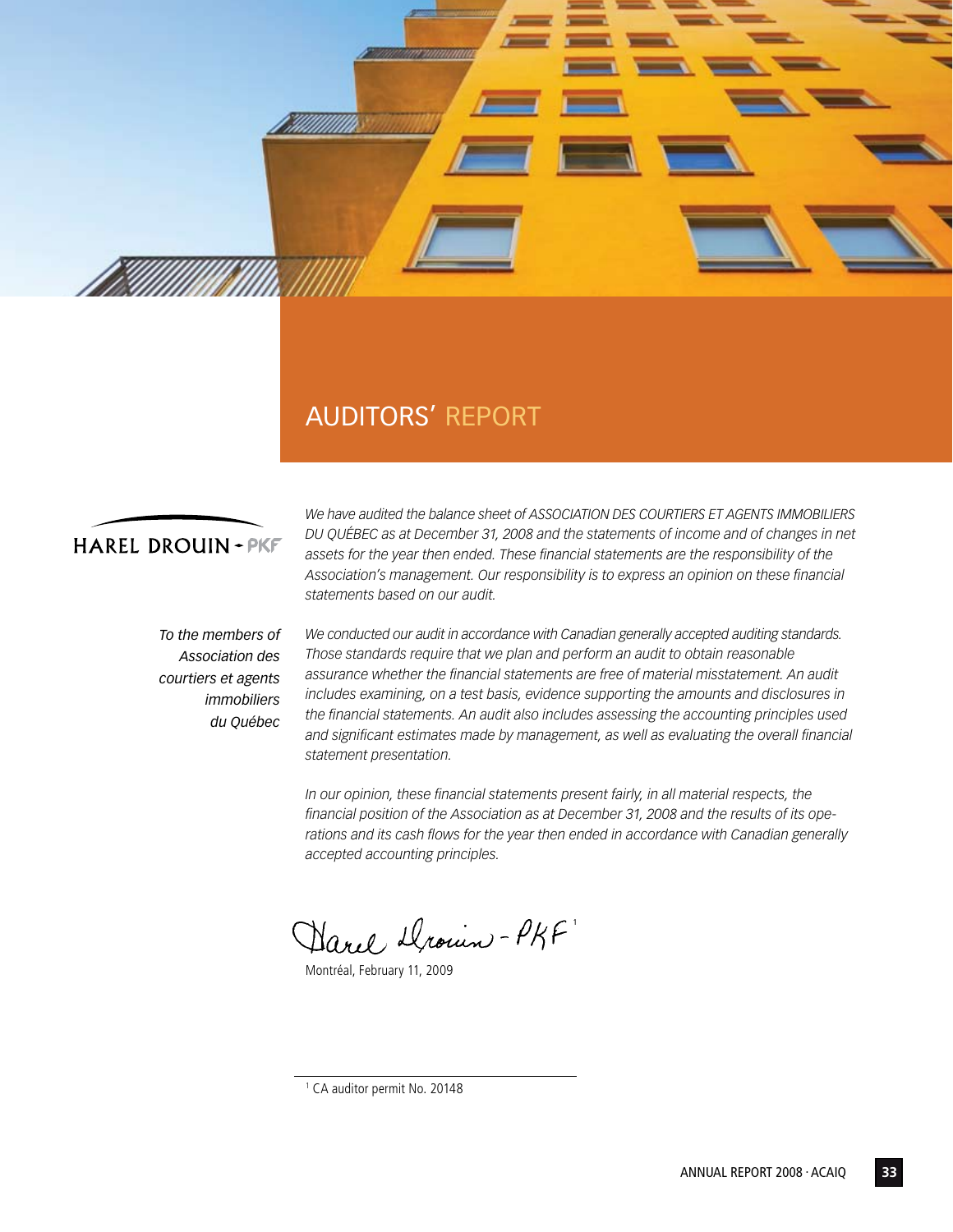# STATEMENT OF INCOME

For the year ended December 31, 2008

|                                                                                                                                                                                                                                                                                                                                                                                                                                                                                               | 2008                                                                                                                                                                            | 2007                                                                                                                                                                            |
|-----------------------------------------------------------------------------------------------------------------------------------------------------------------------------------------------------------------------------------------------------------------------------------------------------------------------------------------------------------------------------------------------------------------------------------------------------------------------------------------------|---------------------------------------------------------------------------------------------------------------------------------------------------------------------------------|---------------------------------------------------------------------------------------------------------------------------------------------------------------------------------|
| <b>REVENUES</b>                                                                                                                                                                                                                                                                                                                                                                                                                                                                               |                                                                                                                                                                                 |                                                                                                                                                                                 |
| Members fees<br>Supplies and services - Schedule<br>Investments and other income<br>Interests on income held in trust accounts (note 7)                                                                                                                                                                                                                                                                                                                                                       | \$10,269,474<br>1,516,410<br>630,034<br>215,850                                                                                                                                 | \$9,214,053<br>1,309,618<br>675,837<br>386,293                                                                                                                                  |
|                                                                                                                                                                                                                                                                                                                                                                                                                                                                                               | 12,631,768                                                                                                                                                                      | 11,585,801                                                                                                                                                                      |
|                                                                                                                                                                                                                                                                                                                                                                                                                                                                                               |                                                                                                                                                                                 |                                                                                                                                                                                 |
| <b>OPERATING EXPENSES</b>                                                                                                                                                                                                                                                                                                                                                                                                                                                                     |                                                                                                                                                                                 |                                                                                                                                                                                 |
| Salaries and employee benefits<br>Professional fees<br>Continuing education - Schedule<br>Attendance allowance and employee benefits<br>Discipline - Schedule<br>Meeting and travelling<br>Office expenses<br>Occupancy expenses<br>Contribution to the ministère des Finances du Québec (note 9)<br>Illegal practice - Schedule<br>Publications and public relations<br>Amortizations<br>Technological conversion<br>Financial expenses<br>Fund for public information (note 7)<br>Elections | 4,971,386<br>1,541,839<br>704,050<br>691,911<br>654,928<br>612,504<br>544,203<br>454,701<br>400,000<br>321,872<br>291,547<br>253,317<br>252,572<br>227,201<br>218,073<br>76,184 | 4,119,262<br>1,555,648<br>561,570<br>644,828<br>390.504<br>462,867<br>513,707<br>381,239<br>400,000<br>374,343<br>190,279<br>224,286<br>216,209<br>127,185<br>219,815<br>82,141 |
|                                                                                                                                                                                                                                                                                                                                                                                                                                                                                               | 12,216,288                                                                                                                                                                      | 10,463,883                                                                                                                                                                      |
| <b>EXCESS OF REVENUES OVER EXPENSES</b>                                                                                                                                                                                                                                                                                                                                                                                                                                                       | 415,480<br>\$                                                                                                                                                                   | \$1,121,918                                                                                                                                                                     |

Supplementary information is an integral part of the financial statements.

## STATEMENT OF CHANGES IN NET ASSETS

For the year ended December 31, 2008

|                                                                                                                  | Invested in<br>capital assets | Externally<br>restricted   | Unrestricted                           | 2008<br><b>Total</b> | 2007<br>Total |
|------------------------------------------------------------------------------------------------------------------|-------------------------------|----------------------------|----------------------------------------|----------------------|---------------|
| <b>BALANCE, BEGINNING OF YEAR</b>                                                                                | \$1,073,797                   | $\qquad \qquad -$          | \$2,840,663                            | \$3,914,460          | \$2,792,542   |
| Excess (deficiency) of revenues over expenses<br>Investments in capital assets<br>Externally restricted (note 7) | (500, 790)<br>436,406         | (1, 594, 470)<br>1,594,470 | 2,510,740<br>(436, 406)<br>(1,594,470) | 415,480              | 1,121,918     |
| <b>END OF YEAR</b>                                                                                               | \$1,009,413                   |                            | \$3,320,527                            | \$4,329,940          | \$3,914,460   |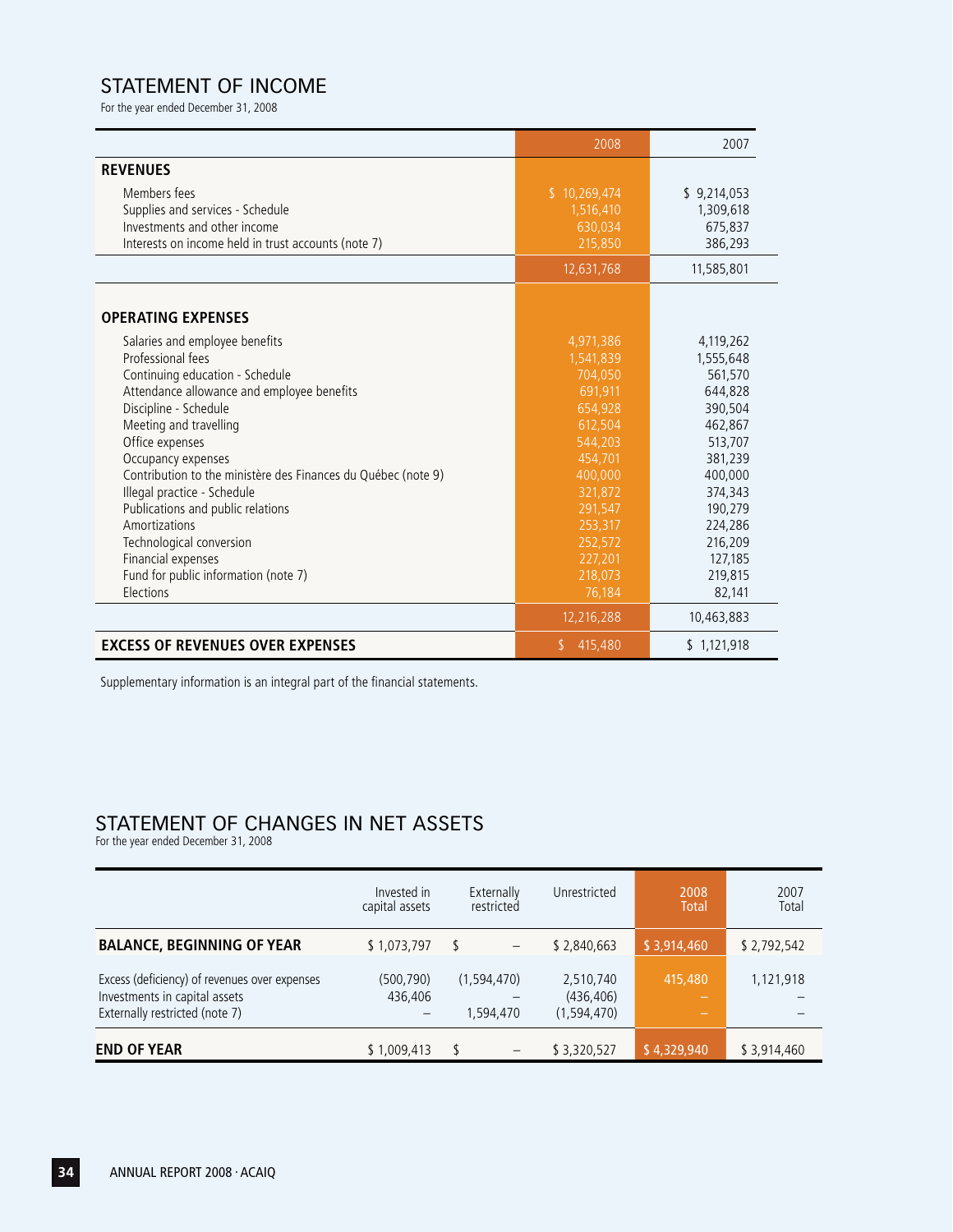## BALANCE SHEET

as at December 31, 2008

|                                                                                                                                                                                  | 2008                                                 | 2007                                                |
|----------------------------------------------------------------------------------------------------------------------------------------------------------------------------------|------------------------------------------------------|-----------------------------------------------------|
| <b>ASSETS</b>                                                                                                                                                                    |                                                      |                                                     |
| <b>CURRENT ASSETS</b>                                                                                                                                                            |                                                      |                                                     |
| Cash<br>Cash in trust accounts                                                                                                                                                   | \$2,988,033<br>35,231                                | \$6,733,250<br>283.278                              |
| Investments in GIC, 3.65% to 6.40%,<br>maturing between January 2009 and September 2010<br>Accounts receivable<br>Interests receivable<br>Supplies inventory<br>Prepaid expenses | 9,655,695<br>375,345<br>93,635<br>115,238<br>205,882 | 4,228,095<br>475,720<br>42,140<br>86,343<br>395,837 |
|                                                                                                                                                                                  | 13,469,059                                           | 12,244,663                                          |
| <b>CAPITAL ASSETS (note 5)</b>                                                                                                                                                   | 1,061,465                                            | 1,173,898                                           |
|                                                                                                                                                                                  | \$14,530,524                                         | \$13,418,561                                        |
| <b>LIABILITIES</b><br><b>CURRENT LIABILITIES</b>                                                                                                                                 |                                                      |                                                     |
| Accounts payable (note 6)<br>Deferred revenues                                                                                                                                   | \$2,605,404<br>7,543,128                             | \$2,648,967<br>6,755,033                            |
| <b>DEFERRED LEASE INDUCEMENT</b> , at amortized cost                                                                                                                             | 10,148,532<br>52,052                                 | 9,404,000<br>100,101                                |
|                                                                                                                                                                                  | 10,200,584                                           | 9,504,101                                           |
| <b>NET ASSETS</b>                                                                                                                                                                |                                                      |                                                     |
| <b>INVESTED IN CAPITAL ASSETS</b>                                                                                                                                                | 1,009,413                                            | 1,073,797                                           |
| <b>UNRESTRICTED</b>                                                                                                                                                              | 3,320,527                                            | 2,840,663                                           |
|                                                                                                                                                                                  | 4,329,940                                            | 3,914,460                                           |
|                                                                                                                                                                                  | \$14,530,524                                         | \$13,418,561                                        |

On behalf of the board:

 $\infty$ 

Christiane St-Jean **Daniel Pelchat** Chairman of the Board Treasurer

 $\mathcal{L}$ ᢌ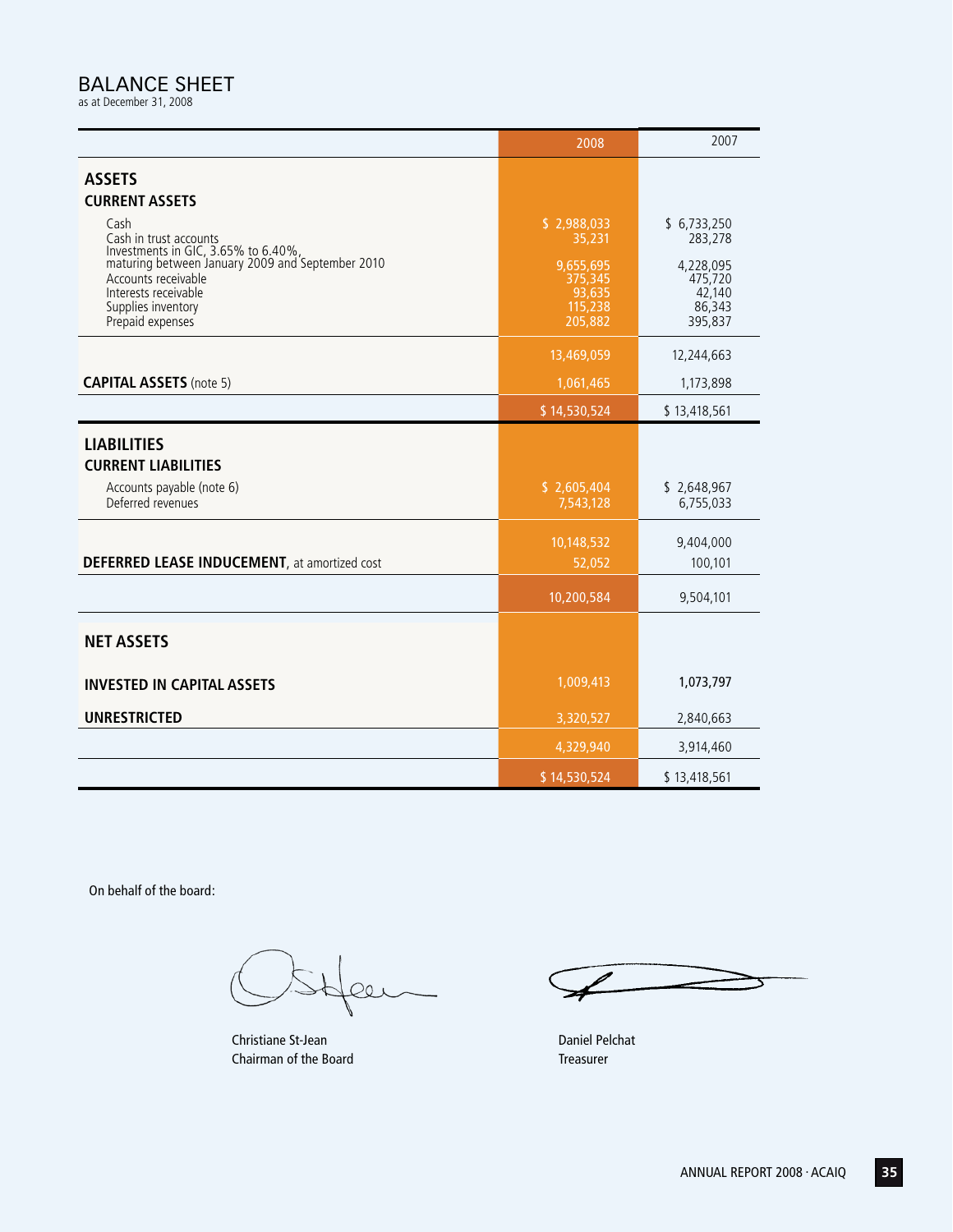# Notes TO FINANCIAL STATEMENTS As at December 31, 2008

## 1. DESCRIPTION OF THE ORGANIZATION

The Association des courtiers et agents immobiliers du Québec (ACAIQ), incorporated under the Real Estate Brokerage Act (Quebec), has a primary role in ensuring the protection of the public by the enforcement of rules of professional ethics and the professional inspection of its members, in particular, by ensuring that its members pursue their activities in accordance with the Act and regulations.

The Association may also dispense continuing education courses to its members and award the titles referred to in Section 76 of the Act.

## 2. SIGNIFICANT ACCOUNTING POLICIES

The financial statements have been prepared in accordance with Canadian generally accepted accounting principles and include the following significant accounting policies.

#### **Revenue recognition**

The Association follows the deferral method of accounting for contributions. Restricted contributions are recognized as revenue in the year in which the related expenses are incurred. Unrestricted contributions are recognized as revenue when received or receivable if the amount to be received can be reasonably estimated and collection is reasonably assured.

### **Contribution to the ministère des Finances du Québec**

Contributions to the ministère des Finances du Québec are estimated based on last year's payment. Any difference with the amount effectively payable will be adjusted in the year in which the Association will be billed. The engaged expenses for the application of the Real Estate Brokerage Act (Quebec), determined every year by the government, are attributed to the Association expenses.

### **Financial instruments**

The Association has elected to classify its financial instruments as held for trading given that it has no firm intention to hold them until their terms. Consequently, any differences in the fair value of these assets will be recorded directly in net results.

The fair value of financial instruments is equal to the amount at which this instrument could be traded knowingly and voluntarily between the parties involved. The fair value is based on the prices (buyer prices) in an active market. If this is not the case, the fair value is based on market prices prevailing for instruments with similar risk profiles or characteristics or on internal or external valuation models that use observable market data.

For the other financial instruments, there are held for trading and classified as short term items in the balance sheet.

### **Supplies inventory**

The supplies inventory is valued at the lowest cost and net realizable value. Cost is determined under the first in, first out basis.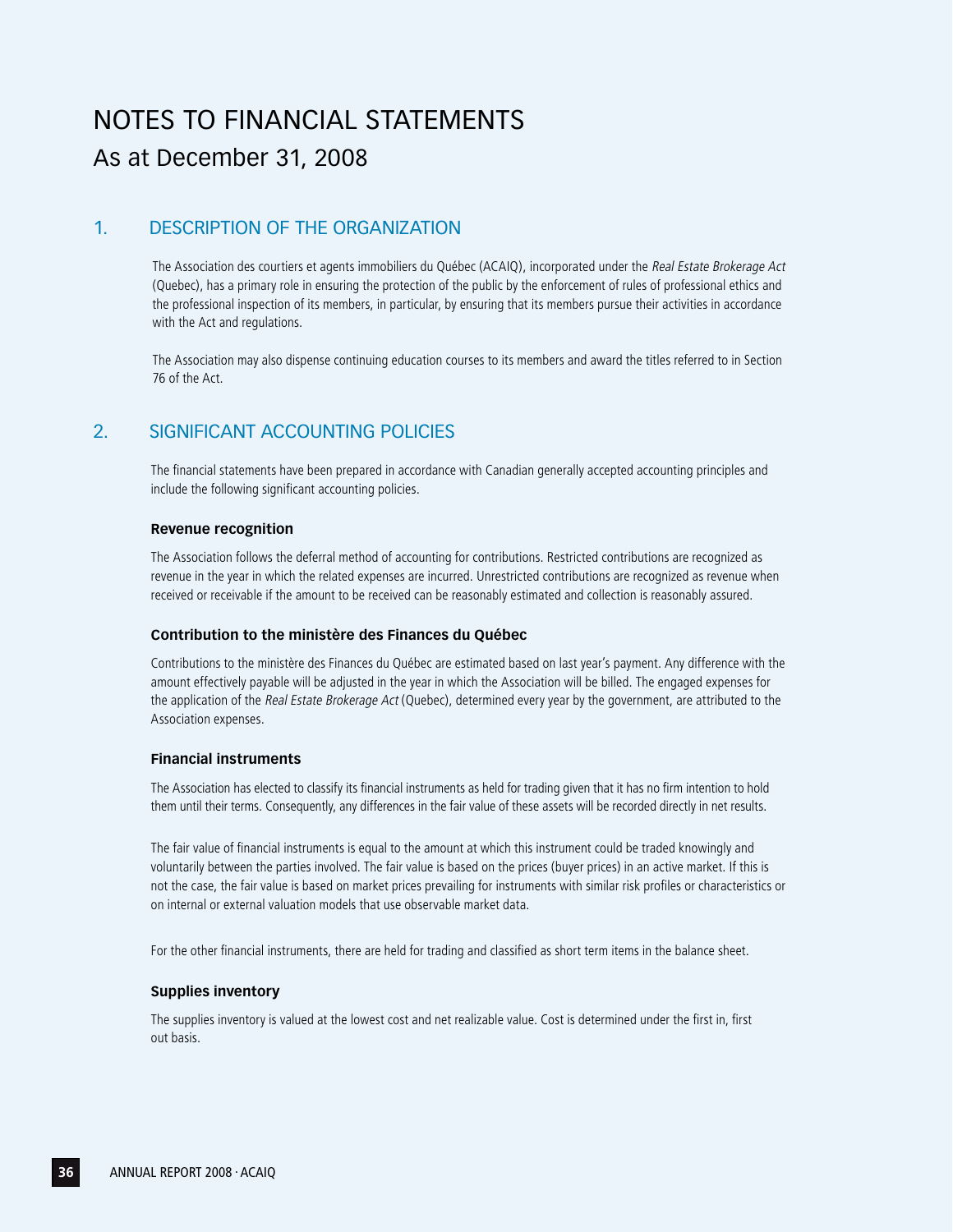#### **Capital assets**

Capital assets are recorded at cost and are amortized on the straightline method, at the following rates:

| Updates                | 1 year     |
|------------------------|------------|
| Computer equipment     | 3 years    |
| Office equipment       | 4 years    |
| Telephone equipment    | 5 years    |
| Furniture              | 10 years   |
| Leasehold improvements | Lease term |

#### **Deferred revenues**

Income from annual fees is charged to the statement of income on a monthly basis over the duration of the broker certificates, which is of 12 months. In accordance with the articles 33 and 37 of the By-law of the ACAIQ, they are not refundable to members and they will be applicable on the results in the next yearend.

#### **Deferred lease inducement**

Deferred lease inducement represents a total of \$446,175 (\$446,175 in 2007) collected from the landlord as lease inducements. This income is amortized on a straightline basis over the duration of the lease, which expires in July 2010. The amortization is applied against occupancy expenses in the statement of income.

#### **Capital Disclosures**

As regards management of the capital, the objective is to protect the capacity of the Association to provide the protection of the public by the application of the code of ethics and the professional inspection of its members by watching, notably, that the activity of its members is pursued according to the law and to the regulations.

The Association considers as capital the amount registered as net assets on its balance sheet. On December 31st, 2008, the capital of the Association amounted to \$4,329,940.

The year 2008 was concluded by an excess of revenues over expenses of \$415,480 for a favourable difference of \$495,659 compared with budget forecasts. This difference is explained by an increase of the revenues of \$1,203,094 caused by overtakings among issuances, reinstatements. However, there was an increase of the expenses of \$652,262 related to those revenues caused in most cases by an increase of wage expenses, meeting expenses and interest charges. Finally, there was an overvaluation of the budget regarding the income of interests related to the drop of the interest rate market.

#### **Statement of cash flows**

A statement of cash flows has not been presented as it would not provide the reader with any additional useful information.

#### **Use of estimates**

The preparation of financial statements in conformity with Canadian generally accepted accounting principles requires management to make estimates and assumptions that affect the amounts reported in the financial statements and in the notes thereto. These estimates are based on management's best knowledge of current events and actions that the Association may undertake in the future. Actual results may differ from these estimates.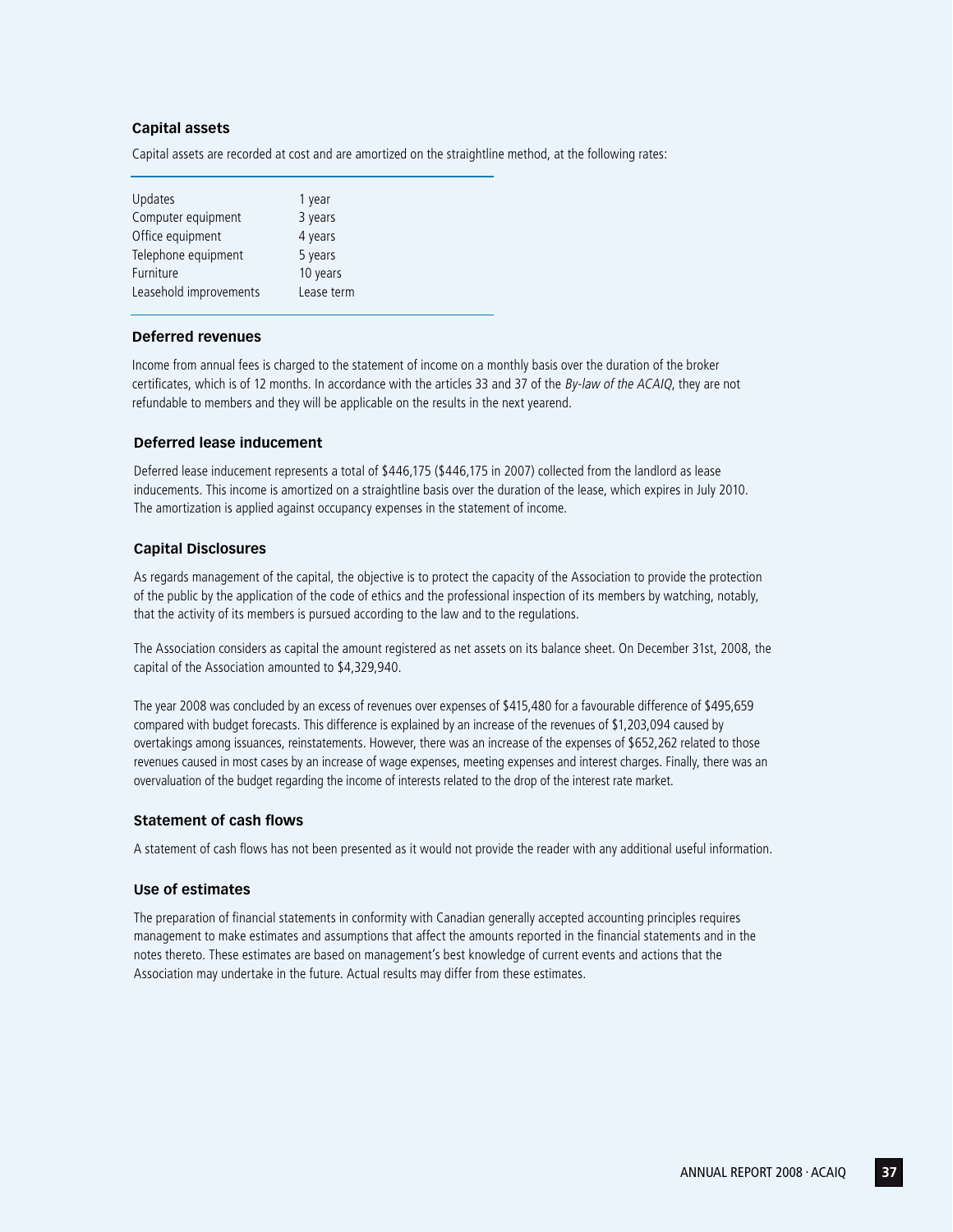## 3. CHANGES IN ACCOUNTING POLICIES

#### **Capital Disclosures**

On January 1st, 2008, the Association applied the new recommendations of the Canadian Institute of the Chartered Accountants (CICA) following the publication of Section 1535, Capital Disclosures. This section establishes standards relative to the presentation of information about the capital of the Association and the way it is managed. It foresees the information to be supplied on the objectives, the policies and the procedures of management of the capital of the Association, as well as the quantitative data that were used for the purposes of the calculation of the capital. It requires that the Association indicates if it has complied to the capital requirements and, otherwise, the consequences of such noncompliance. The additional information required following the application of these new standards is disclosed in note 2.

#### **Inventories**

Also, as from January 1st, 2008, the Association adopted the new recommendations of Section 3031, Inventories of the Canadian Institute of the Chartered Accountants (CICA) which prescribes the accounting treatment for inventories. These new standards provide guidance concerning the evaluation of inventories. As well, as additional guidance for the disclosure of inventories expenses. The application of these new standards had no incidence on the figures of the current year or on the comparative figures.

## 4. FUTURE CHANGES IN ACCOUNTING POLICIES

#### **Financial statement presentation**

In September 2008, Section 4400, Financial statement presentation by notforprofit organizations, has been amended to eliminate the requirement to treat net assets invested in capital assets as a separate component of net assets. From now, the organizations have the possibility to present such amount as a category of internally restricted net assets.

The Section also clarify that revenues and expenses must be recognized and presented on a gross basis when a notforprofit organization is acting as a principal in transactions and that Section 1540, Cash flow statements, and Section 1751, Interim financial statements are applicable to notforprofit organizations.

For the Association, the amendments apply to its fiscal year beginning on January 1st, 2009. The Association does not anticipate any significant impact to follow from the adoption of these amended standards.

#### **Allocated expenses by notforprofit organizations**

The new Section 4470 requires notforprofit organizations that make allocations of general support and fundraising costs to other functions to disclose the policies adopted for the allocation of expenses among functions, the nature of the expense being allocated, the basis on which such allocations have been made, and the functions to which they have been allocated. These new requirements are effective for the Association from its fiscal year beginning on January 1st, 2009. The Association is presently evaluating the impact of the adoption of this new standard on additional necessary disclosure.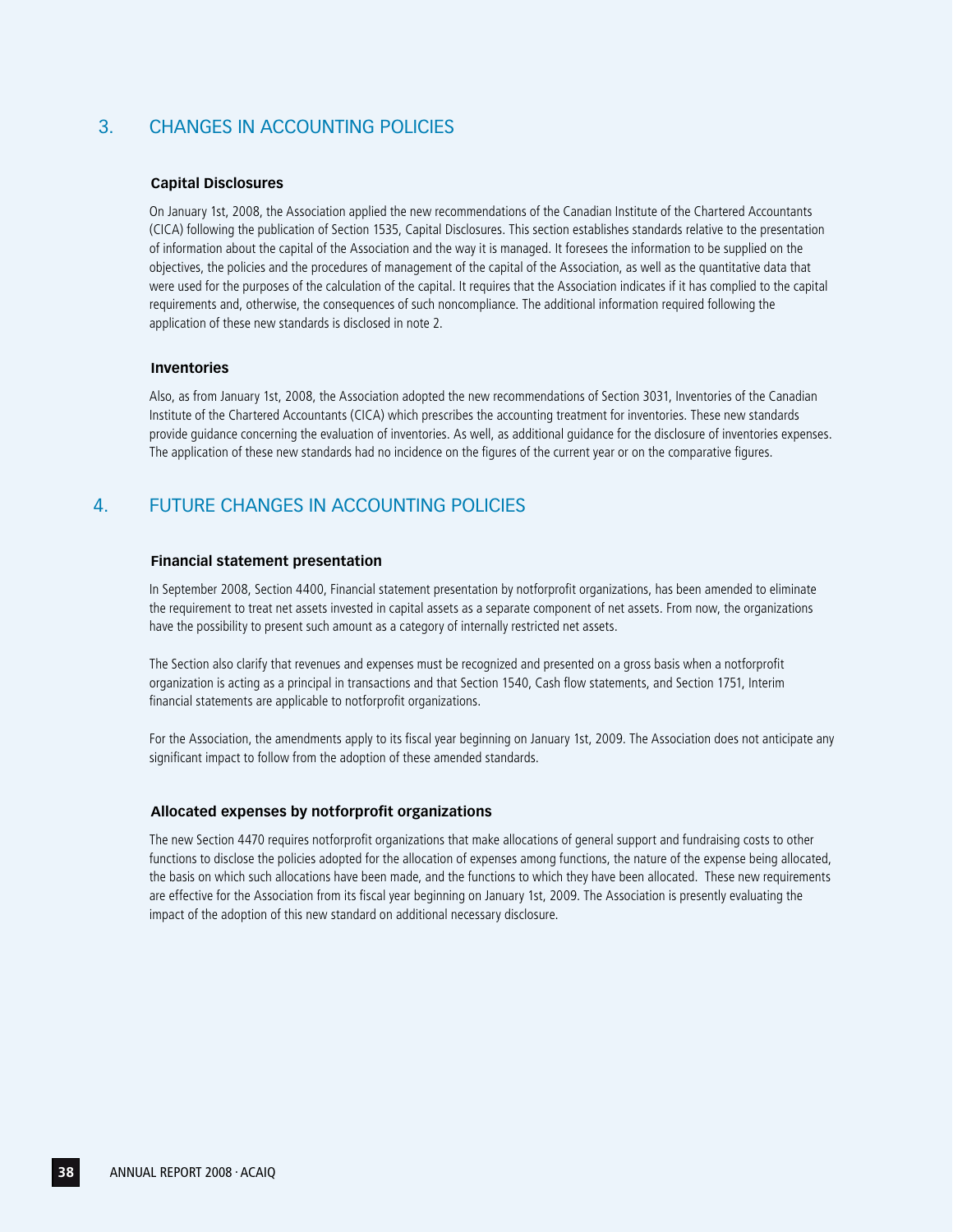# 5. CAPITAL ASSETS

|                                                                                                      |                                                           | 2008                                                    |                                                   | 2007                                               |
|------------------------------------------------------------------------------------------------------|-----------------------------------------------------------|---------------------------------------------------------|---------------------------------------------------|----------------------------------------------------|
|                                                                                                      | Cost                                                      | Accumulated<br>amortization                             | Net book<br>vaue                                  | Net book<br>value                                  |
| Computer equipment<br>Office equipment<br>Telephone equipment<br>Furniture<br>Leasehold improvements | \$1,665,282<br>499,349<br>236,175<br>681,495<br>1,636,049 | 1,237,713<br>402.733<br>171,374<br>430,467<br>1,414,598 | 427,569<br>96,616<br>64,801<br>251,028<br>221,451 | 346,440<br>144,753<br>69,764<br>186,955<br>425,986 |
|                                                                                                      | \$4,718,350                                               | \$3,656,885                                             | \$1,061,465                                       | \$1,173,898                                        |

The amortization of capital assets for the year ended December 31, 2008 amounts to \$548,838 (\$527,123 in 2007) and the lease inducement related to the leasehold improvements amounts to \$48,048 (\$48,048 in 2007). Furthermore, the Association have not sold any capital asset during the year (\$13,114 in 2007).

On the amortization of the capital assets, an amount of only \$253,317 (\$224,286 in 2007) is clearly presented in the statement of income. The remaining balance is included in several other groupings, which explain why it is impossible to distinguish it in the statement of income.

### 6. ACCOUNTS PAYABLE

|                                                                                                                                      | 2008                                                | 2007                                                |
|--------------------------------------------------------------------------------------------------------------------------------------|-----------------------------------------------------|-----------------------------------------------------|
| Accounts payable<br>Contribution to be handed to the FICI<br>Accrued liabilities<br>Salaries and deductions at source<br>Sales taxes | 258,206<br>219,662<br>962,839<br>389,596<br>775.101 | 391,620<br>206,750<br>798,967<br>498,167<br>753,463 |
|                                                                                                                                      | \$2,605,404                                         | \$2,648,967                                         |

### 7. FUND FOR PUBLIC INFORMATION

The Financing Fund of the Association des courtiers et agents immobiliers du Québec for public information was established by the Board of Directors of the Association in accordance with the Real Estate Brokerage Act (Quebec). The Fund consists of interests generated on income held in trust accounts, in conformity with the Act. The Fund must be used primarily for the production and the release of information relating to the rights of the public in the field of Real Estate brokerage and subsidiarily for professional inspection of the members of the Association and, if funds are sufficient, for discipline of those members.

Interest paid to the Fund and Fundrelated expenses, which are included in the revenues and expenses of the Association, are as follows: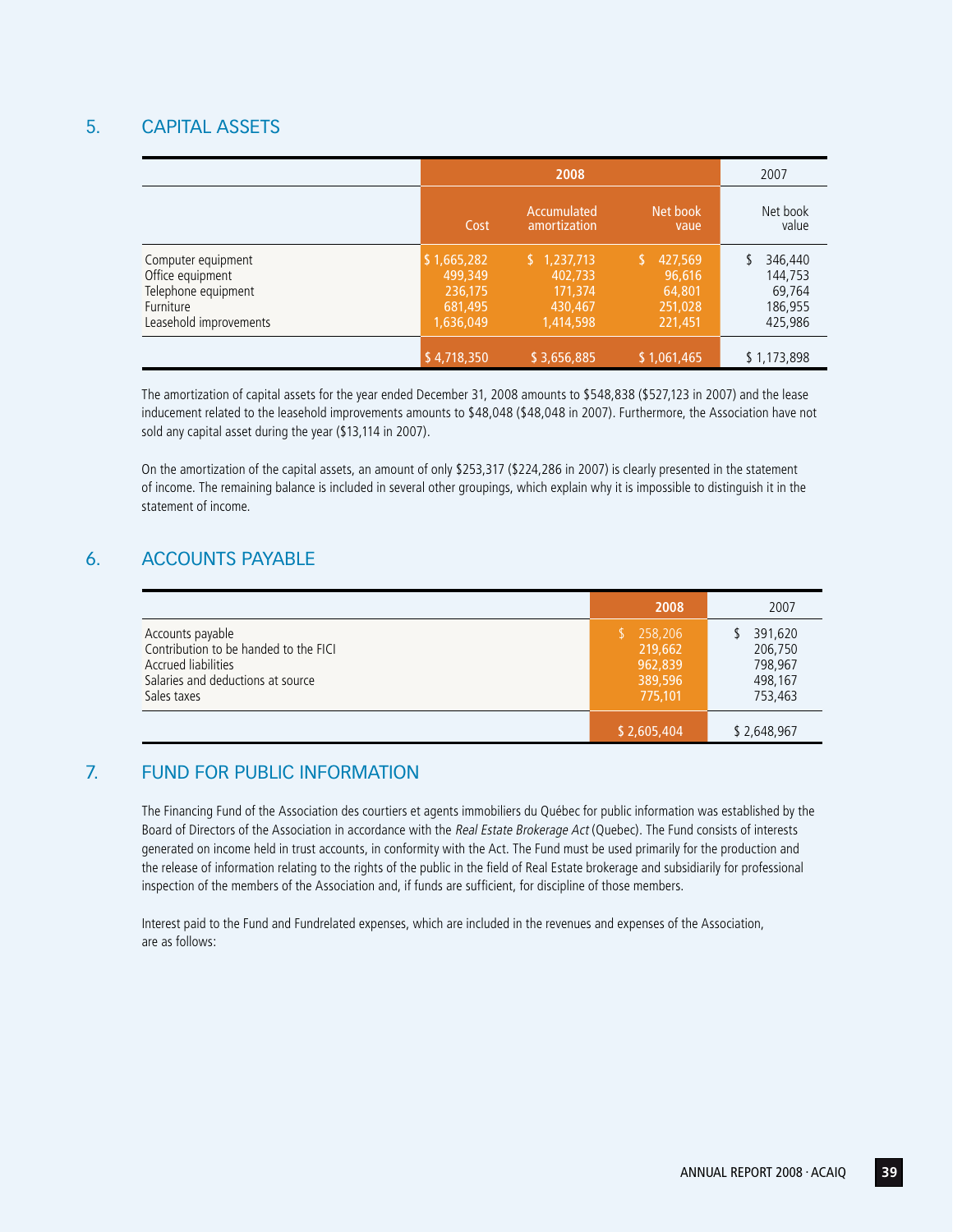#### i) Net expenses of interest held in trust accounts:

|                                                                                            | 2008                                 | 2007                                        |
|--------------------------------------------------------------------------------------------|--------------------------------------|---------------------------------------------|
| Interests on income held in trust accounts                                                 | \$215,850                            | \$386,293                                   |
| Advertising<br>Salaries and employee benefits<br>Professional fees<br>Delivery<br>Printing | \$115,025<br>52,029<br>50,753<br>266 | 24,683<br>\$<br>113,056<br>67,021<br>15,055 |
|                                                                                            | \$218,073                            | \$219,815                                   |
|                                                                                            | (2,223)                              | \$166,478                                   |

#### ii) Fund related expenses included in the statement of revenues and expenses:

| Information relating to public rights | \$425,440   | 776.189     |
|---------------------------------------|-------------|-------------|
| Professional inspection               | 232,519     | 226,351     |
| Discipline                            | 934,288     | 724.889     |
|                                       | \$1,592,247 | \$1,727,429 |

Direct diffusion to the public : \$7,892 in 2008 (\$27,428 in 2007).

### 8. COMMITMENTS

As at December 31, 2008, the balance of commitments under a lease agreement for its premises, expiring in July 2010, amounts to \$1,273,649. Minimum lease payments in each of the next four years are as follows:

| 2009    | 2010    | 2011    | 2012              |
|---------|---------|---------|-------------------|
| 496,247 | 487,670 | 285,508 | 4,224<br>$\Delta$ |

# 9. CONTRIBUTION TO THE MINISTÈRE DES FINANCES DU QUÉBEC

The balance of the contribution to the ministère des Finances du Québec is detailed as follows:

|                                                         | 2008          | 2007         |
|---------------------------------------------------------|---------------|--------------|
| Reversal of the previous year-end provision             | $$$ (317,900) | \$(146, 250) |
| Received bill during the year                           |               | 228,350      |
| Provision for the last twenty-one (nine in 2007) months | 717.900       | 317,900      |
|                                                         | \$400,000     | 400,000      |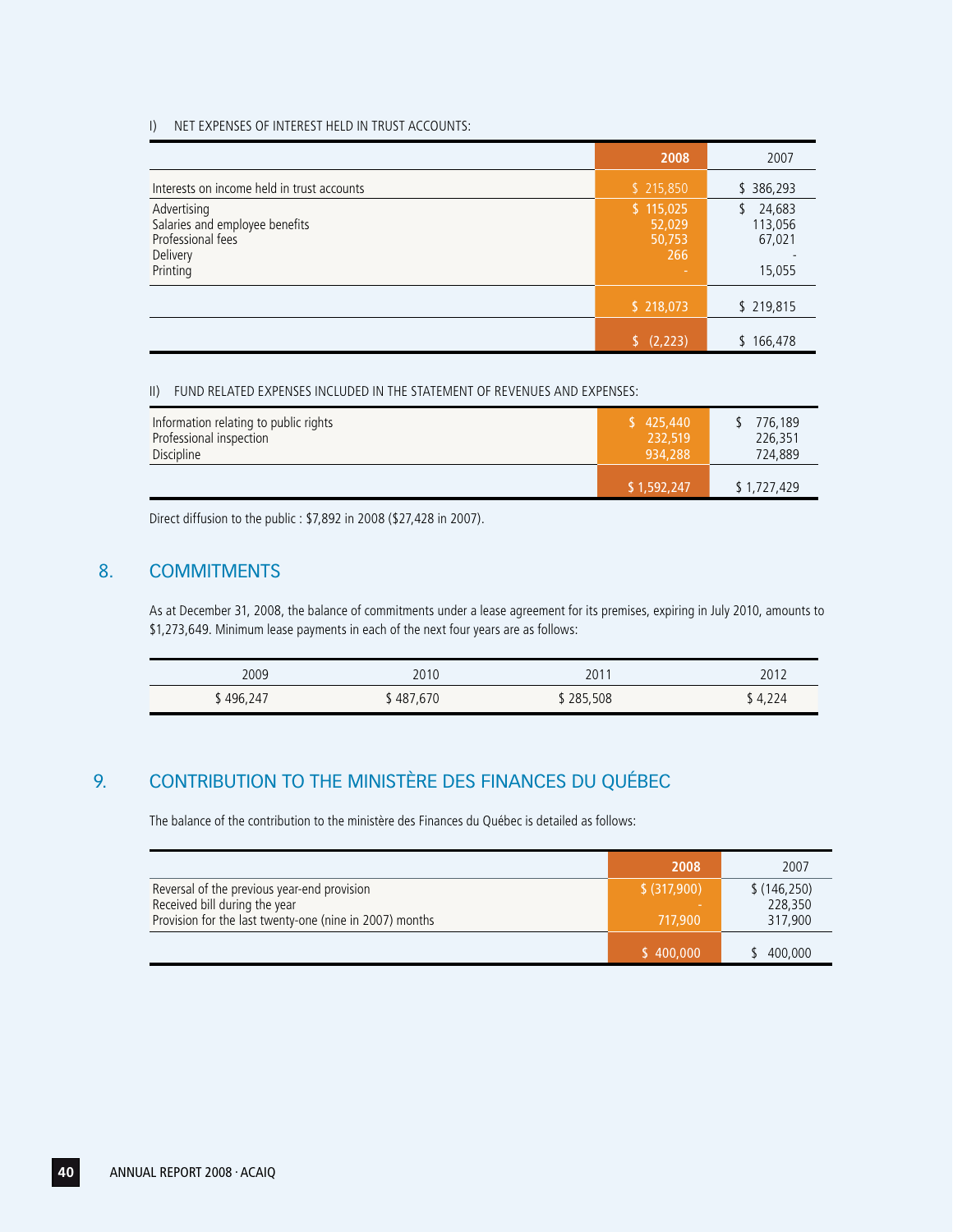### 10. CONTINGENCIES

During the year 2006, a complaint in defamation of characters and in damages was instituted collectively and jointly in the amount of \$3,740,844 against the Association, an other society and two persons. According to management, neither the possible outcome nor the amount of possible settlement can be foreseen. Therefore, no provision has been recorded in the financial statements. However, the Association is covered by a liability insurance for an amount up to \$1,000,000 for this complaint.

### 11. RELATED PARTY TRANSACTIONS

During the year, the Association, jointly with the Fonds d'assurances responsabilité professionnelle, incurred fees in the amount of \$11,740 (2007: \$18,143) which were totally rebilled. Futhermore, some fees as have been billed in 2008 for an amount of \$20,400 (\$40,583 in 2007). These transactions are measured in the normal course of business and at the exchange amount, which is the amount of consideration established and agreed by the related parties. As of December 31, 2008, there was no balance included in the accounts receivable regarding these operations (\$52,333 in 2007).

### 12. FINANCIAL INSTRUMENTS

#### **Credit risk**

In the normal course of business, the Association conducts ongoing assessments of the financial condition of its clients and examines the credit history of any new client.

#### **Fair value**

The fair value of cash, cash in trust accounts, investments in GIC, accounts receivable, accounts payable, salaries payable and the contribution to be handed to the FICI is comparable to their book value given their forthcoming maturities.

#### **Interest rate risk**

The Association manages its wallet of investments according to its needs of treasury and in order to optimize its income of interests.

### 13. COMPARATIVE FIGURES

Certain of the prior year's comparative figures have been reclassified to conform with the current year's presentation.

### SUPPLEMENTARY INFORMATION

For the year ended December 31, 2008

|                                                                                                                                        | 2008                                        | 2007                                        |
|----------------------------------------------------------------------------------------------------------------------------------------|---------------------------------------------|---------------------------------------------|
| SUPPLIES AND SERVICES SCHEDULE                                                                                                         |                                             |                                             |
| <b>Revenues</b>                                                                                                                        |                                             |                                             |
| Sales of forms, manuals and others                                                                                                     | \$2,185,549                                 | \$2,078,222                                 |
| <b>Direct costs</b><br>Cost of sales<br>Salaries and employee benefits<br>Printing and translation<br>Other costs<br>Professional fees | 533,489<br>122,870<br>8,265<br>4,360<br>155 | 644,548<br>96,818<br>22,271<br>4,167<br>800 |
|                                                                                                                                        | 669,139                                     | 768,604                                     |
|                                                                                                                                        | \$1,516,410                                 | \$1,309,618                                 |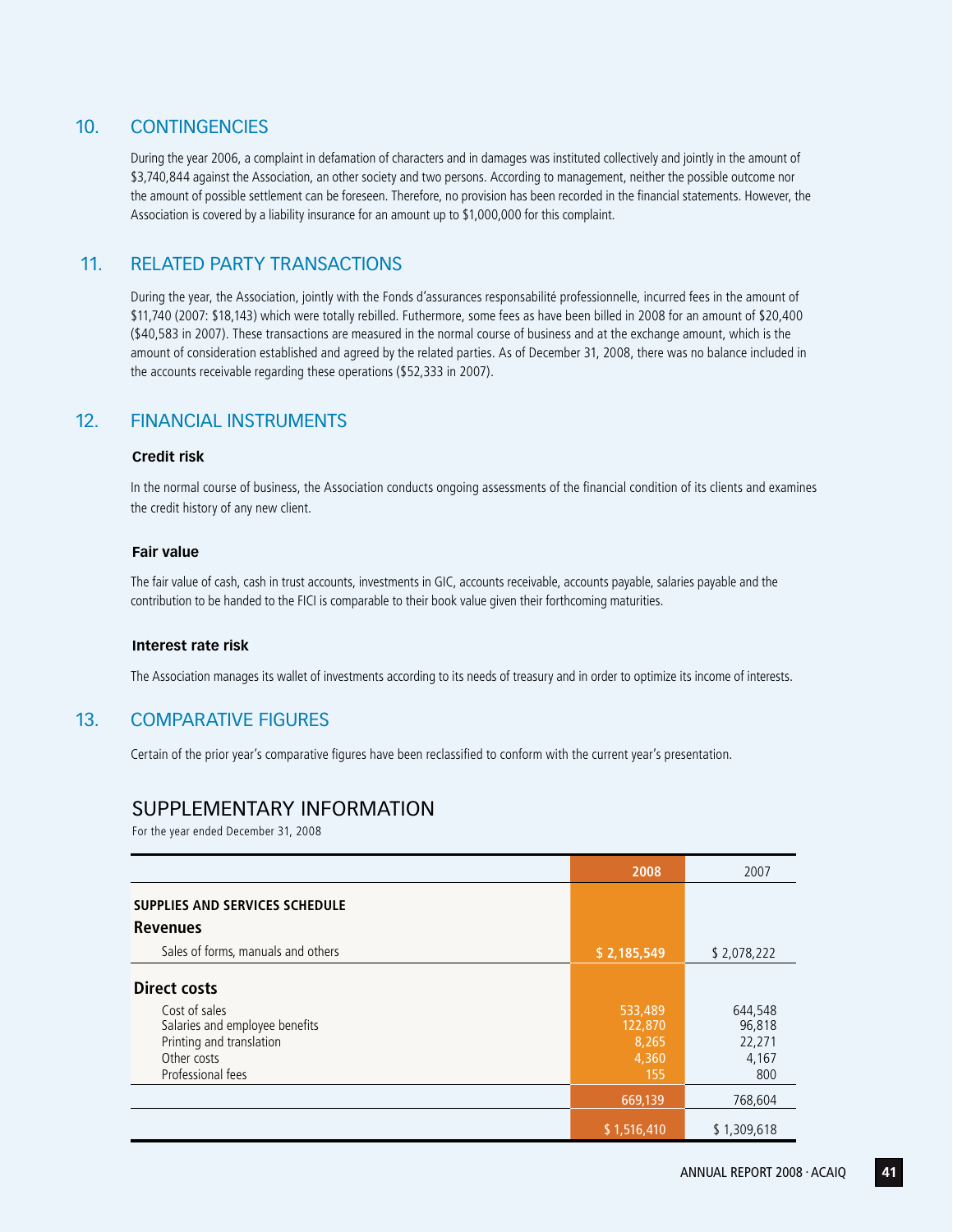# SUPPLEMENTARY INFORMATION (CONT'D)

For the year ended December 31, 2008

|                                                                                                                                                                                                            | 2008                                                                                                | 2007                                                                                                  |
|------------------------------------------------------------------------------------------------------------------------------------------------------------------------------------------------------------|-----------------------------------------------------------------------------------------------------|-------------------------------------------------------------------------------------------------------|
| <b>ILLEGAL PRACTICE SCHEDULE</b><br><b>Revenues</b>                                                                                                                                                        |                                                                                                     |                                                                                                       |
| Penalties                                                                                                                                                                                                  | \$<br>15,535                                                                                        | \$<br>10,522                                                                                          |
| <b>Direct costs</b><br>Salaries and employee benefits<br>Penal investigations<br>Legal fees<br>General administration<br>Amortizations                                                                     | 148,097<br>130,085<br>36,202<br>11,065<br>6,178                                                     | 161,268<br>150,894<br>51,258<br>7,602<br>5,902                                                        |
| Occupancy expenses                                                                                                                                                                                         | 5,780                                                                                               | 7,941                                                                                                 |
|                                                                                                                                                                                                            | 337,407                                                                                             | 384,865                                                                                               |
|                                                                                                                                                                                                            | \$ (321, 872)                                                                                       | \$ (374, 343)                                                                                         |
| <b>DISCIPLINE SCHEDULE</b><br><b>Revenues</b>                                                                                                                                                              |                                                                                                     |                                                                                                       |
| Penalties and disbursements received                                                                                                                                                                       | 279,360 \$<br>s.                                                                                    | \$<br>328,140                                                                                         |
| <b>Direct costs</b><br>Discipline committee<br>Salaries and employee benefits<br>Bad debts (recovered)<br>Delivery<br>Professional fees<br>Occupancy<br>Office expenses<br>Public notices<br>Amortizations | 273,157<br>236,634<br>128,639<br>78,883<br>67,019<br>62,297<br>43,729<br>34,662<br>9,268<br>934,288 | 201,134<br>218,292<br>(19, 483)<br>71,932<br>72,104<br>72,529<br>34,009<br>59,274<br>8,853<br>718,644 |
|                                                                                                                                                                                                            | \$ (654, 928)                                                                                       | $$$ (390,504)                                                                                         |
| <b>CONTINUING EDUCATION SCHEDULE</b><br><b>Revenues</b><br>Workshop of training                                                                                                                            | \$<br>184,766                                                                                       | \$<br>141,643                                                                                         |
| <b>Direct costs</b><br>Salaries and employee benefits<br>Professional fees<br>Occupation fees<br>Travelling<br>Publication<br>Office expenses<br>Amortizations                                             | 433,534<br>245,652<br>71,288<br>57,264<br>47,528<br>21,193<br>12,357<br>888,816                     | 328,320<br>158,042<br>89,867<br>33,559<br>67,057<br>17,515<br>8,853<br>703,213                        |
|                                                                                                                                                                                                            |                                                                                                     |                                                                                                       |
|                                                                                                                                                                                                            | \$(704,050)                                                                                         | \$ (561, 570)                                                                                         |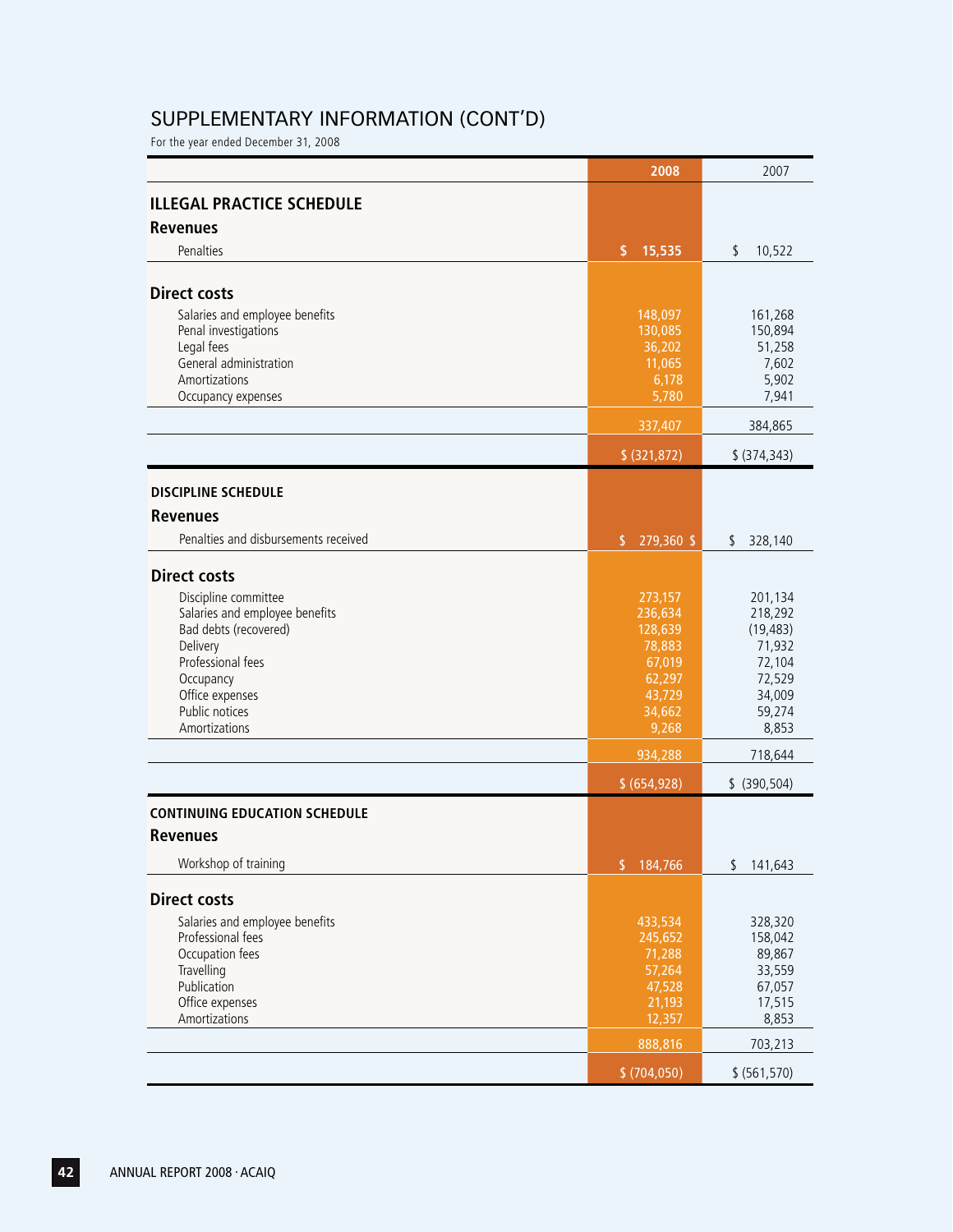